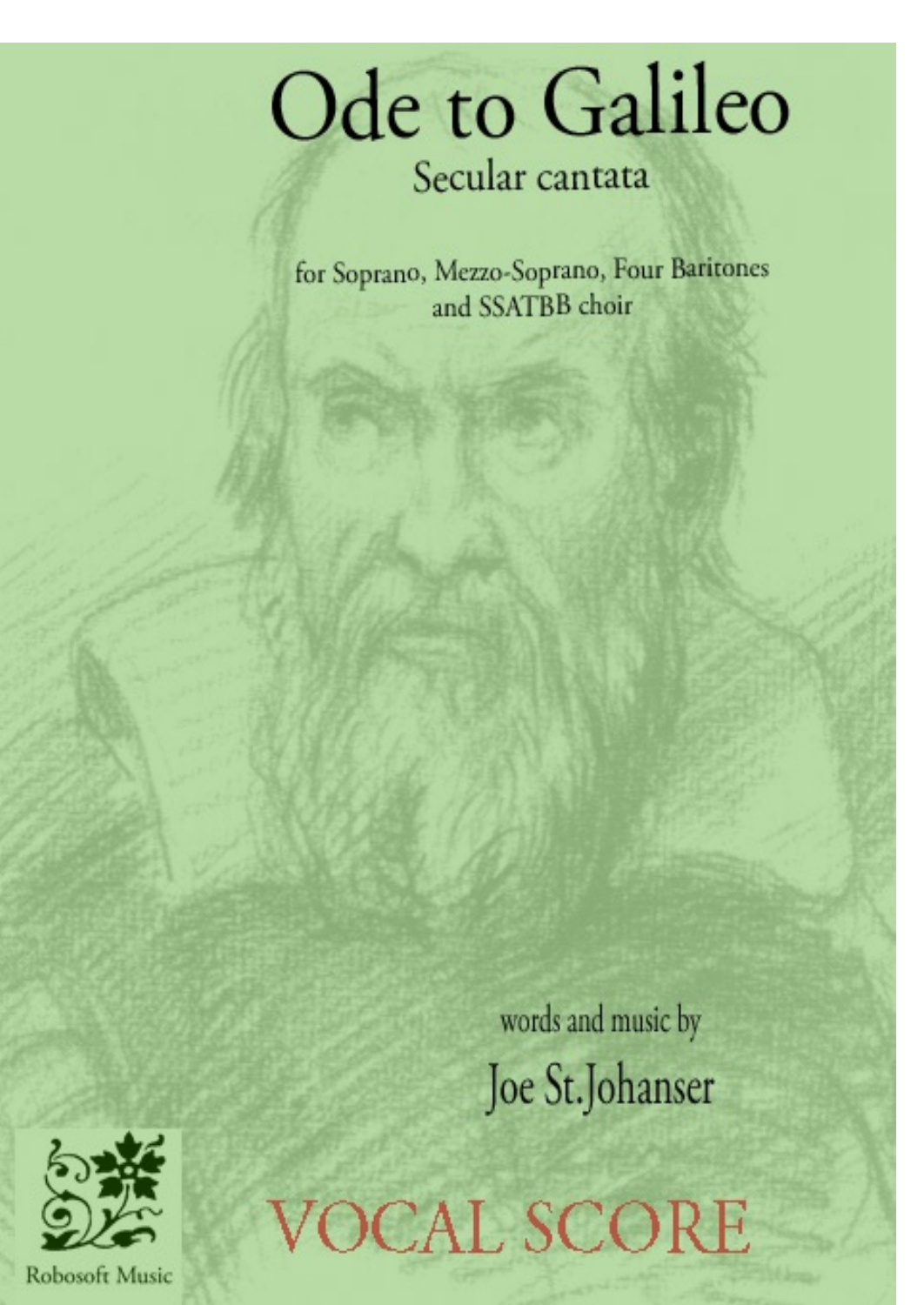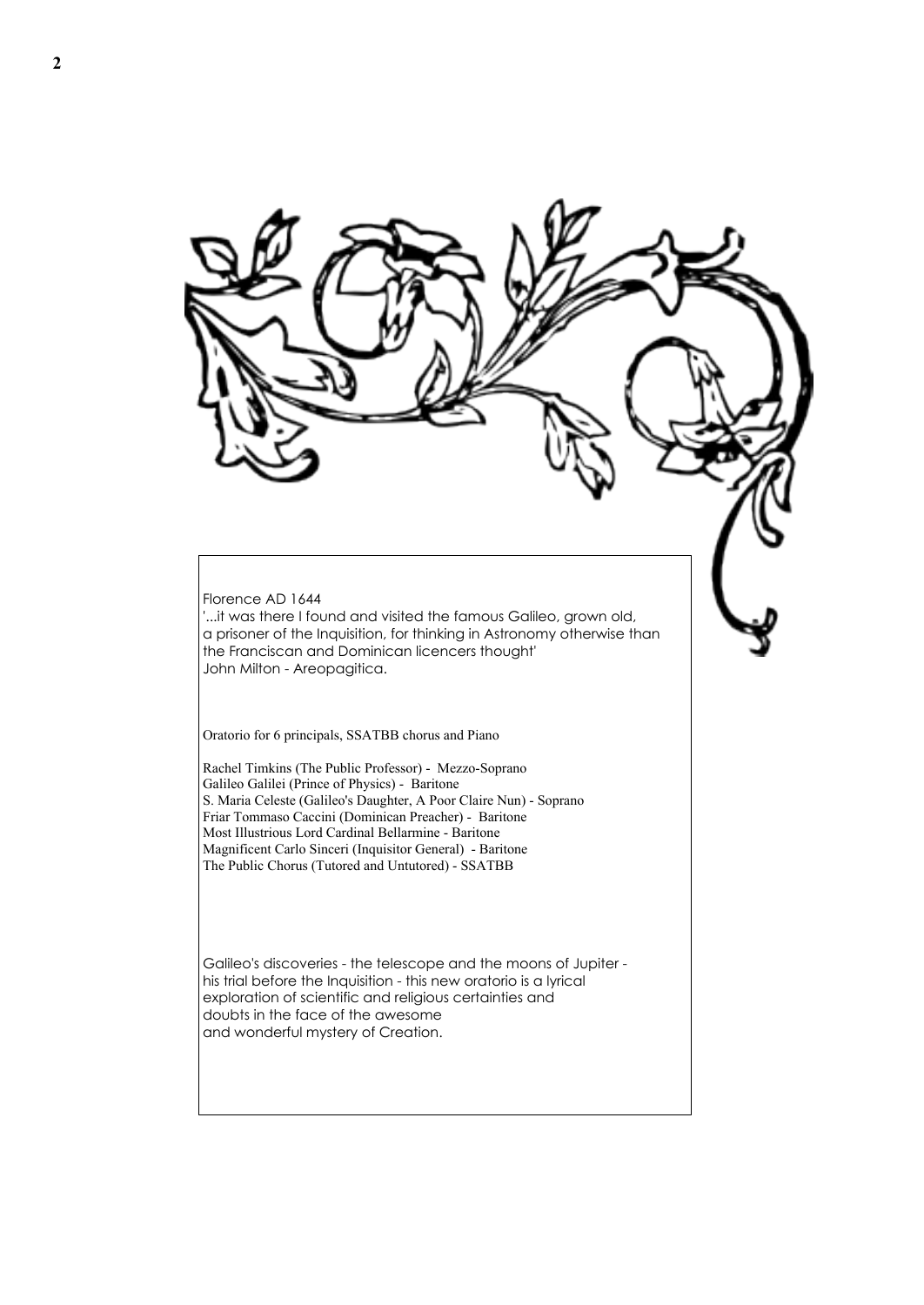| <b>ODE TO GALILEO</b>                                                                                                   |                          |                      |   |                                            |
|-------------------------------------------------------------------------------------------------------------------------|--------------------------|----------------------|---|--------------------------------------------|
| If forces are small soloists should<br>sing with chorus - dropping out a page<br>or so before their entry in character. | Allegro $\sqrt{ } = 120$ | PART 1               |   | 3<br>words and music by<br>Joe St.Johanser |
| S. MARIA CELESTE                                                                                                        |                          |                      |   |                                            |
| RACHEL TIMKINS<br>THE PUBLIC PROFESSOR                                                                                  |                          |                      |   |                                            |
| <b>GALILEO GALILEI</b>                                                                                                  |                          |                      |   |                                            |
| FR. T. CACCINI                                                                                                          |                          |                      |   |                                            |
| LORD CARDINAL<br><b>BELLARMINE</b>                                                                                      |                          |                      |   |                                            |
| THE MAGNIFICENT<br>C. SINCERI                                                                                           |                          |                      |   |                                            |
| <b>SOPRANOS I</b>                                                                                                       |                          |                      |   |                                            |
| <b>SOPRANOS II</b>                                                                                                      |                          |                      |   |                                            |
| <b>ALTOS</b>                                                                                                            |                          |                      |   |                                            |
| <b>TENORS</b>                                                                                                           |                          |                      |   |                                            |
| <b>BASSES I</b>                                                                                                         |                          |                      |   |                                            |
| <b>BASSES II</b>                                                                                                        | Allegro $\sqrt{ } = 120$ |                      |   |                                            |
| <b>PIANO</b>                                                                                                            | $\overline{\bullet}$     | $\frac{1}{\sqrt{2}}$ | € |                                            |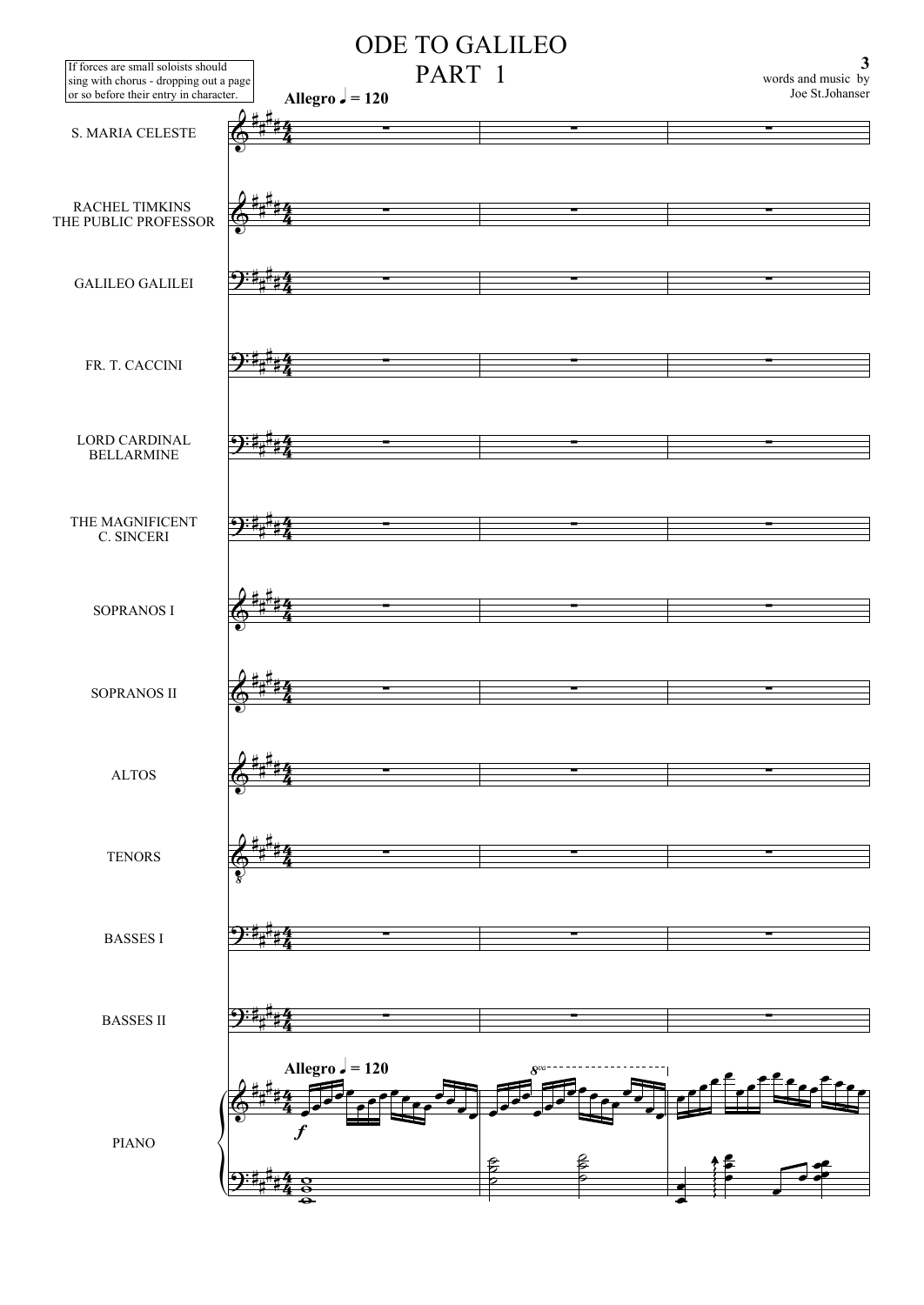





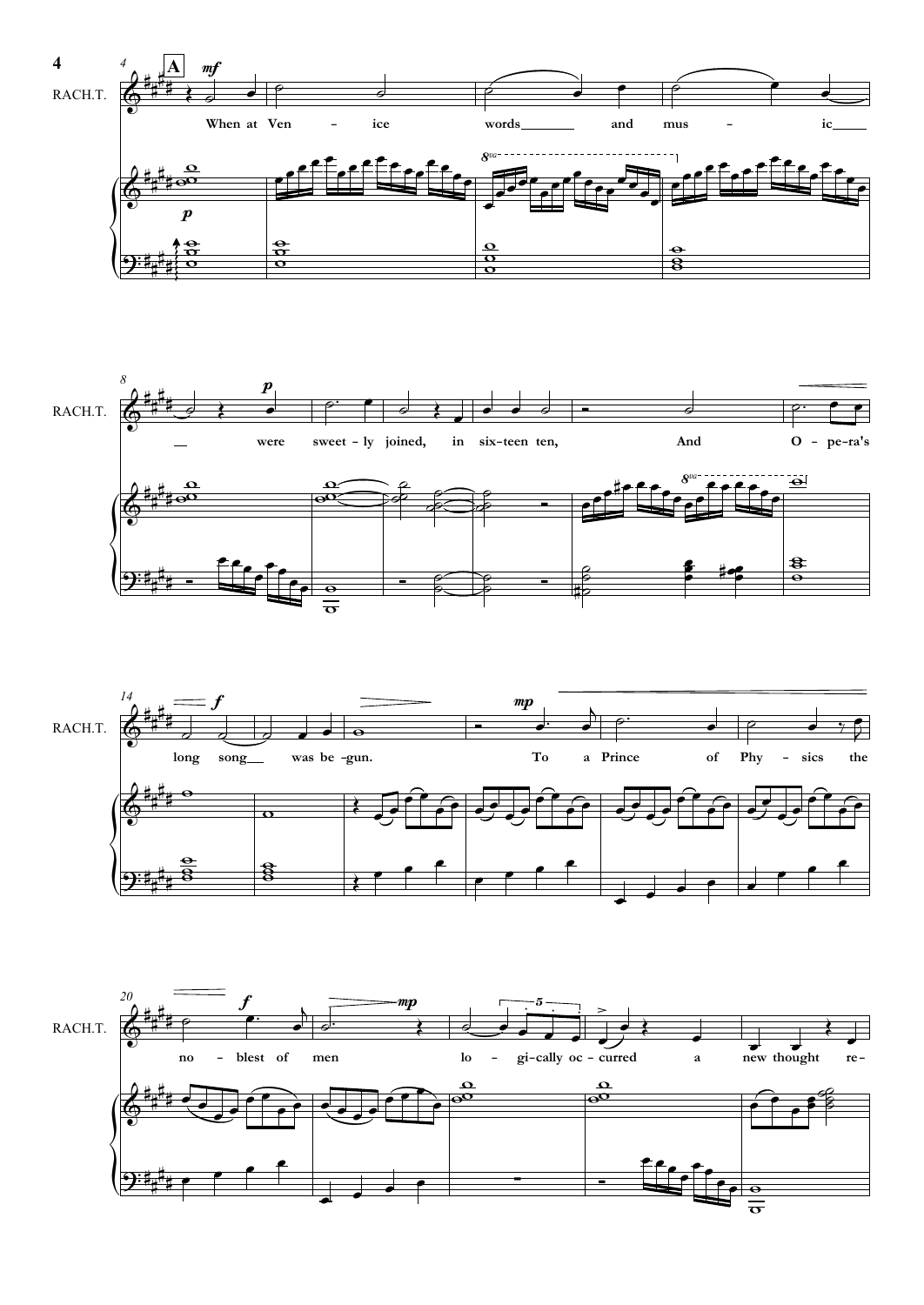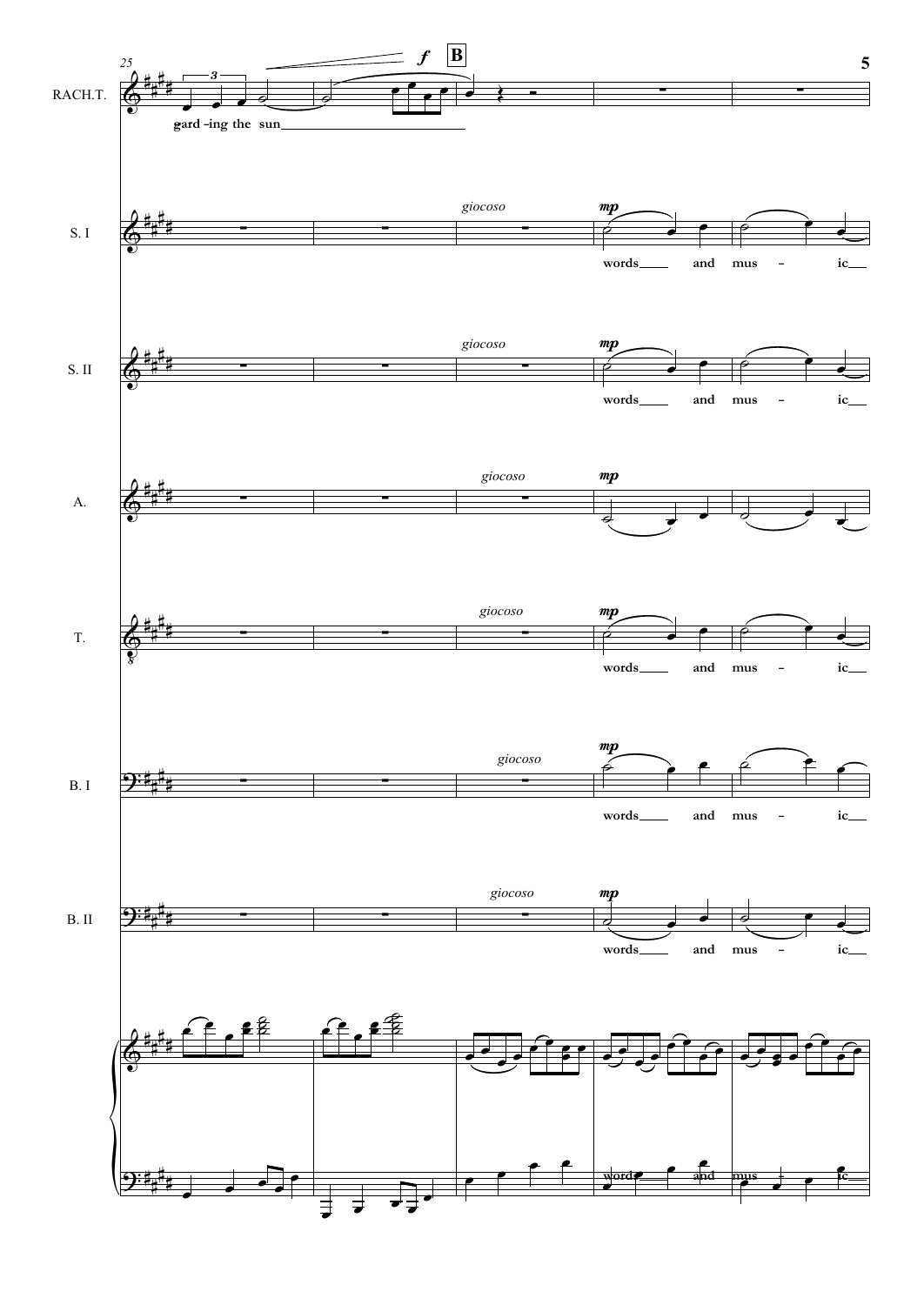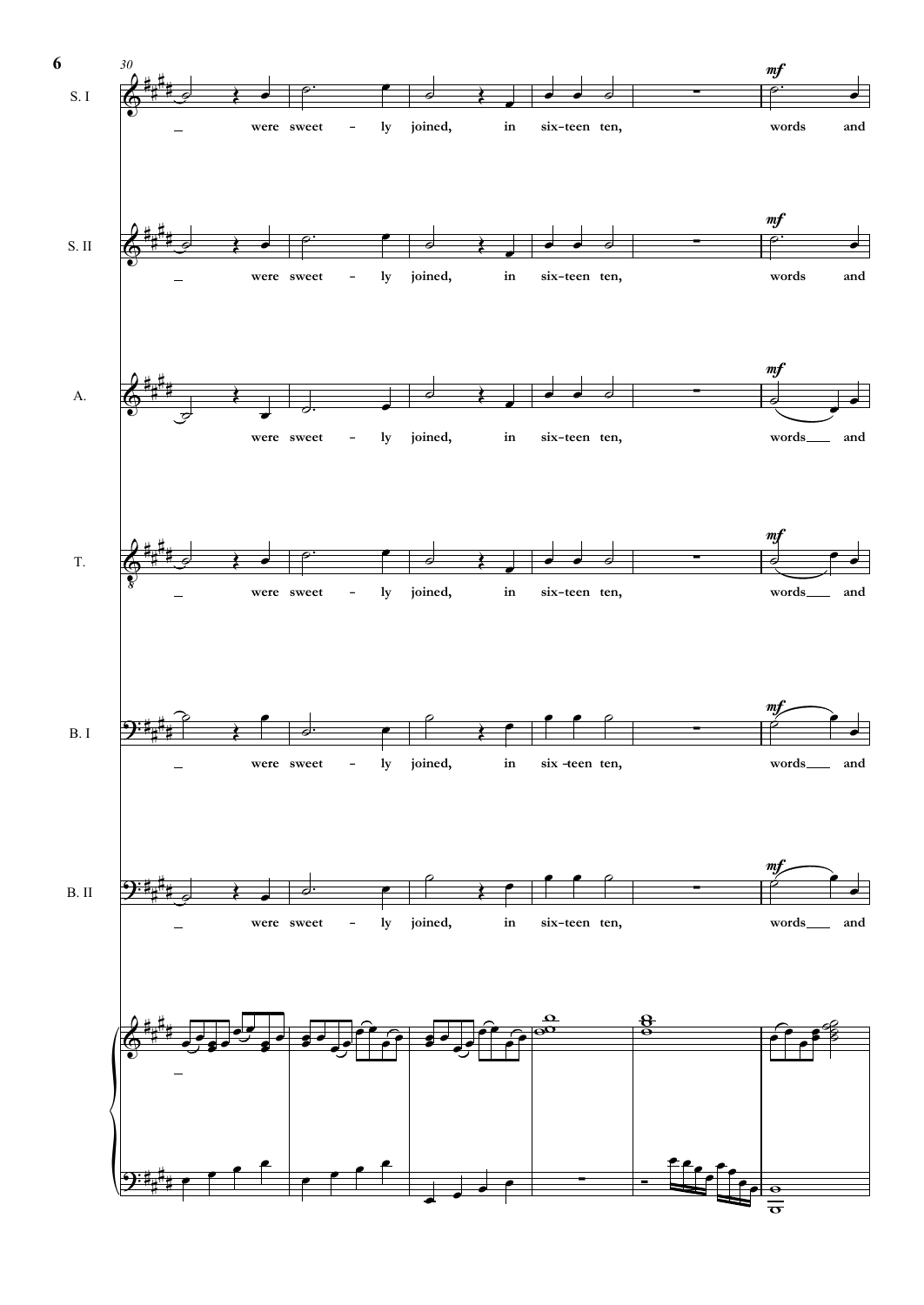

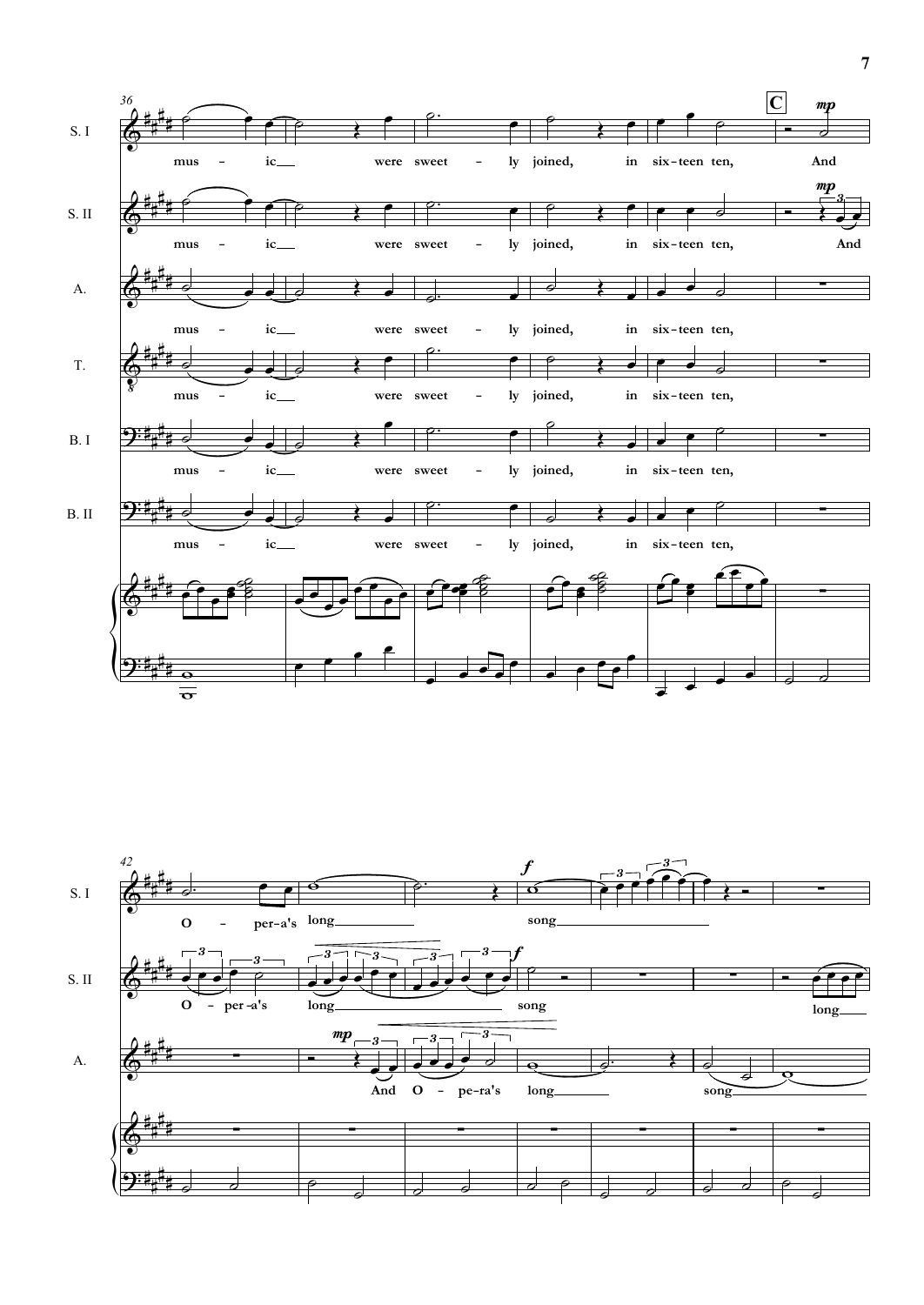

∑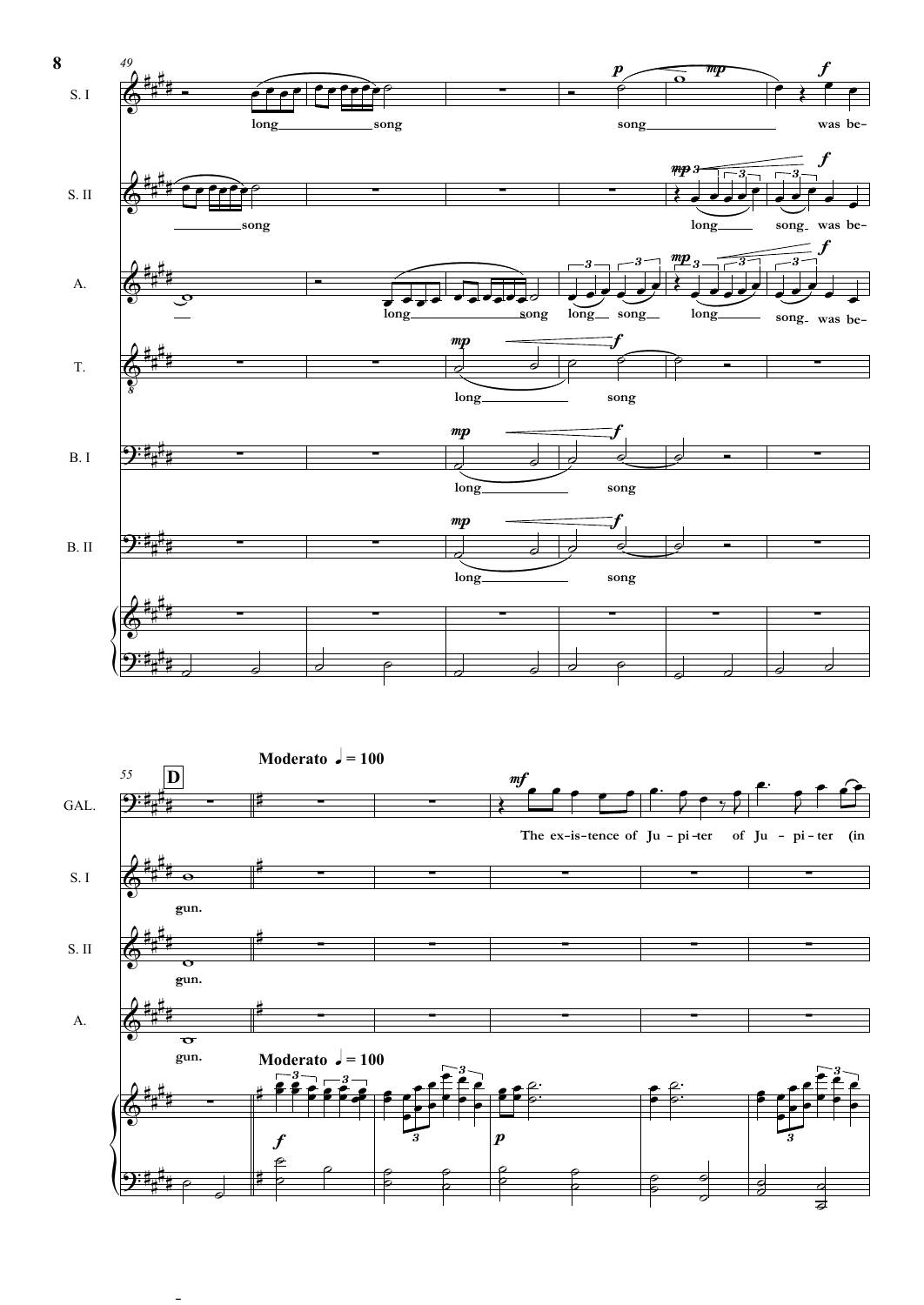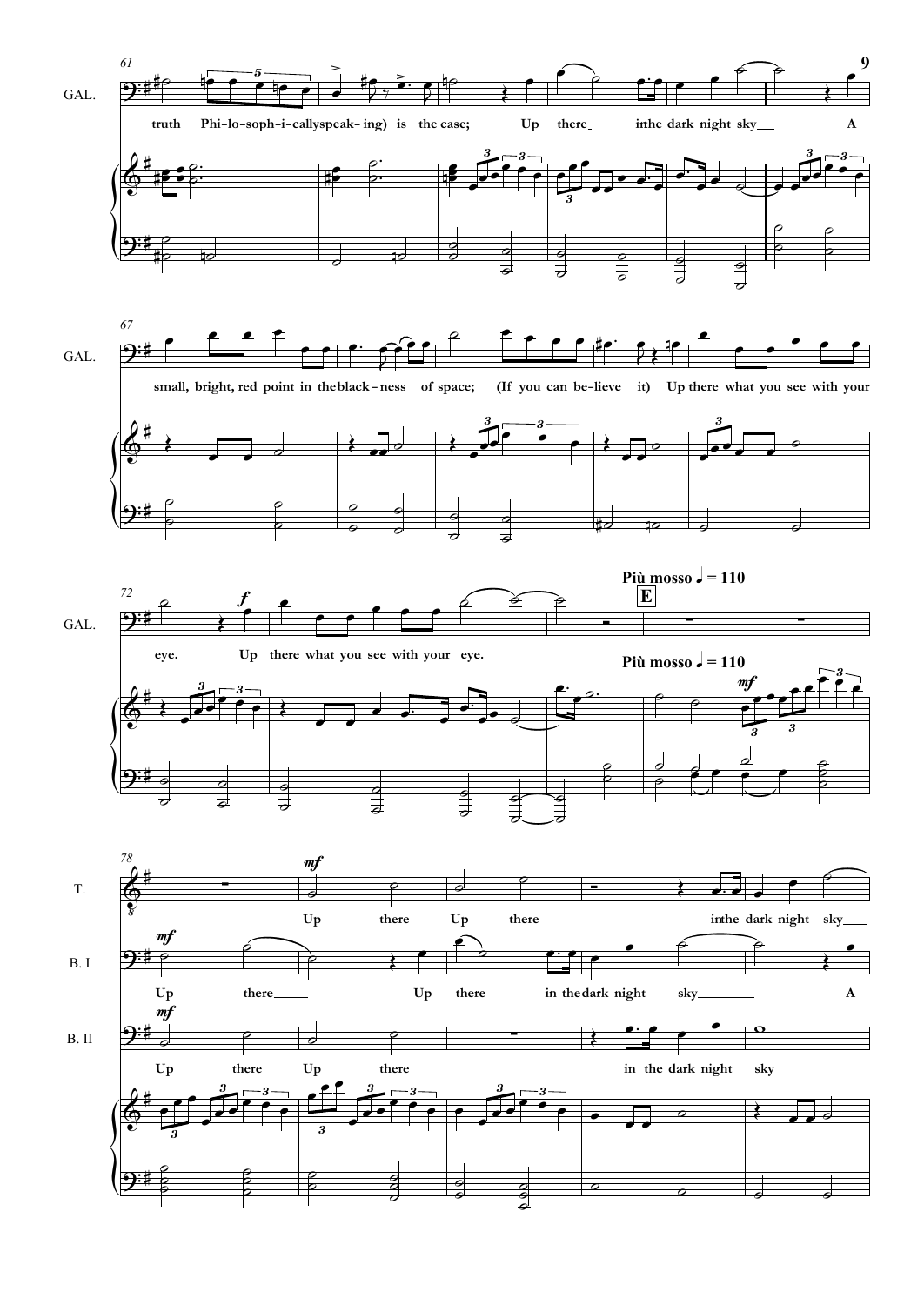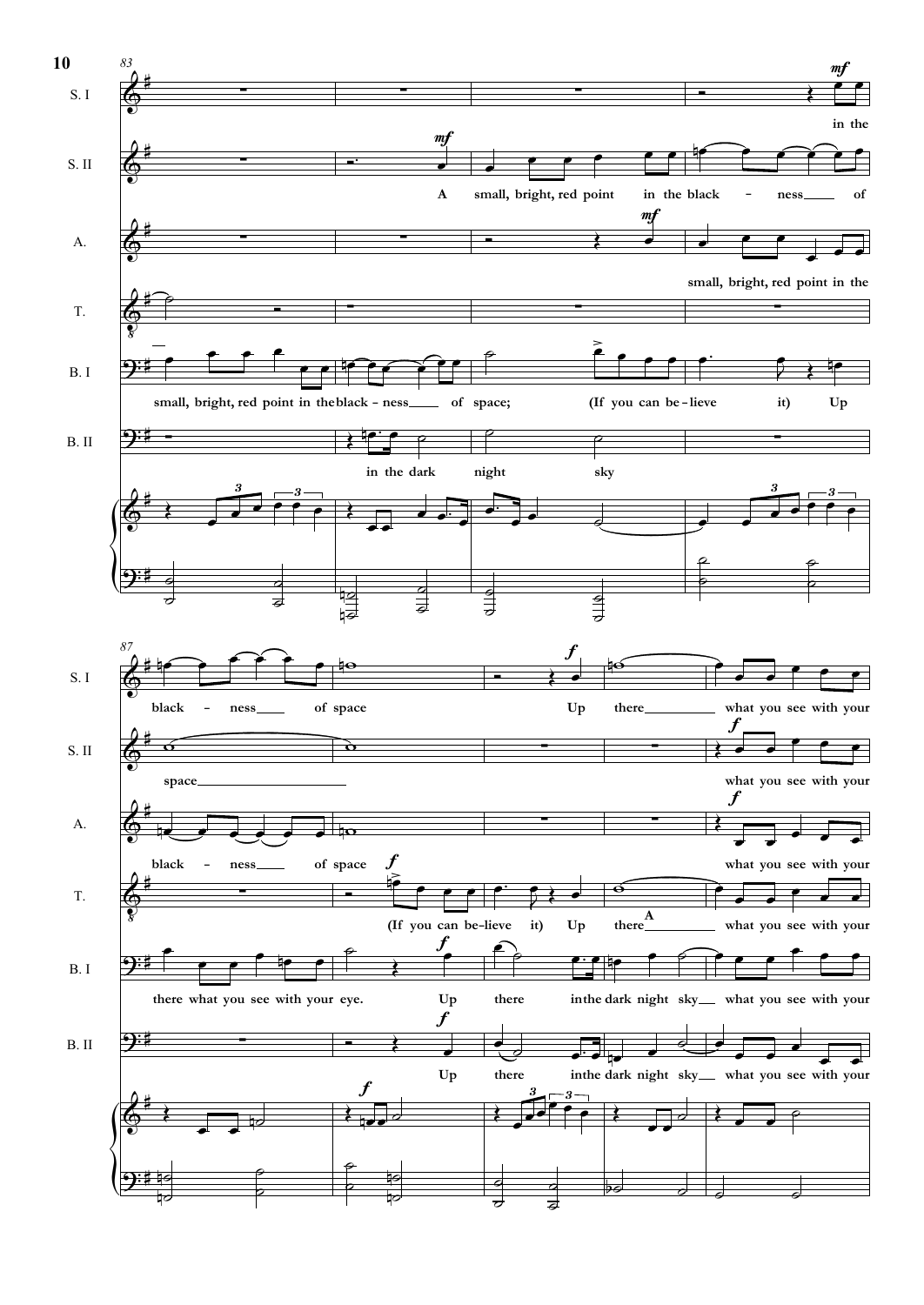



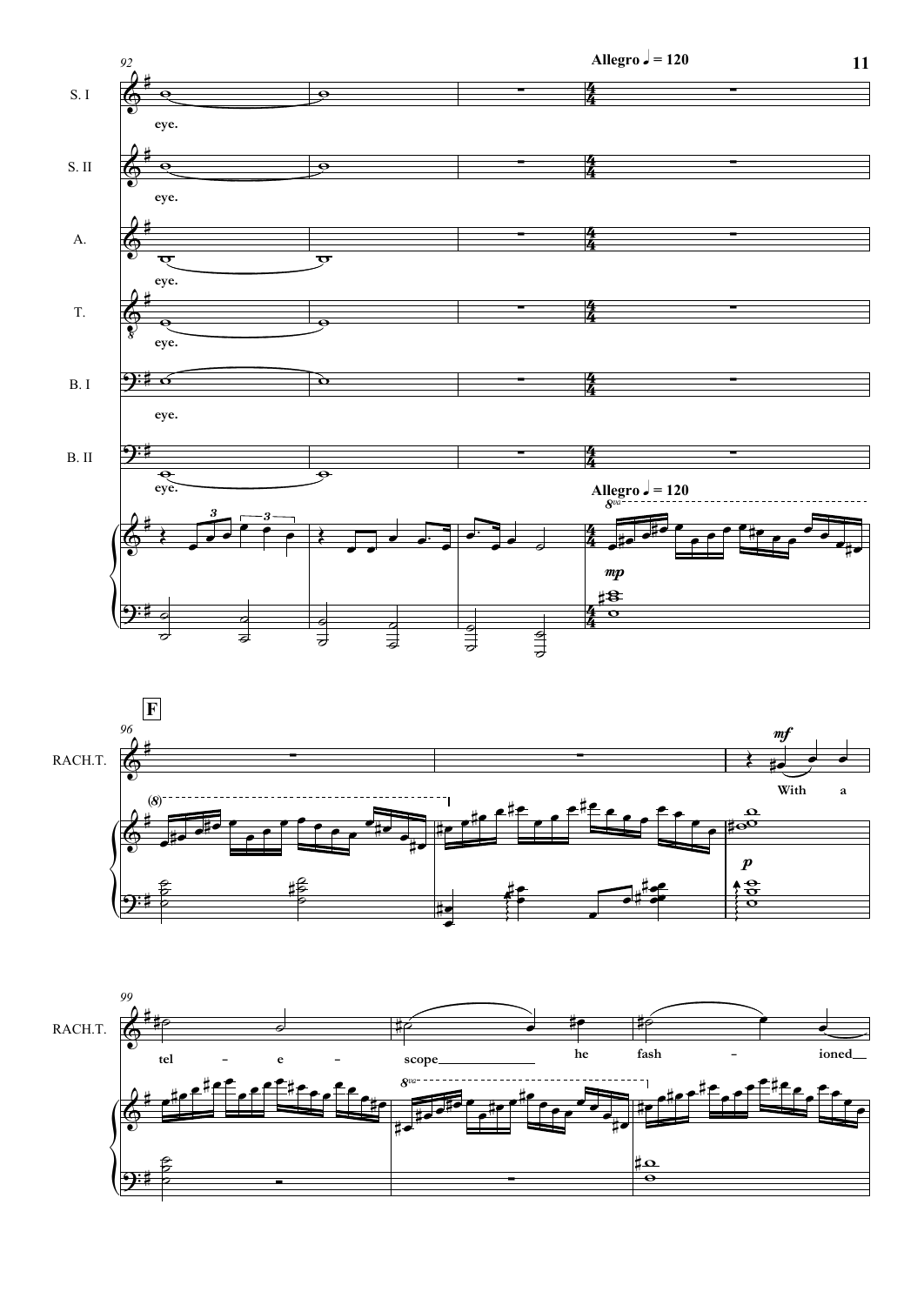





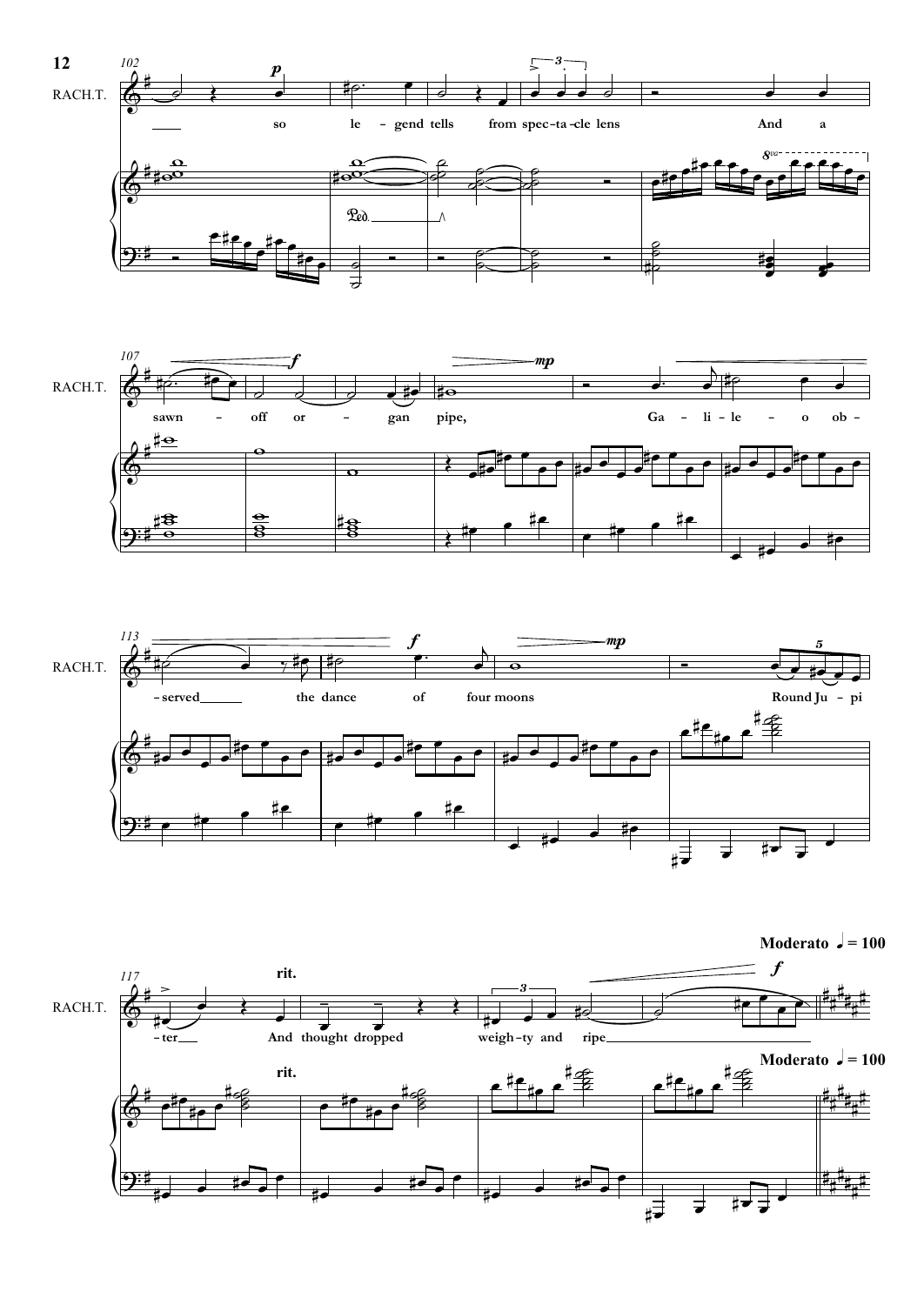





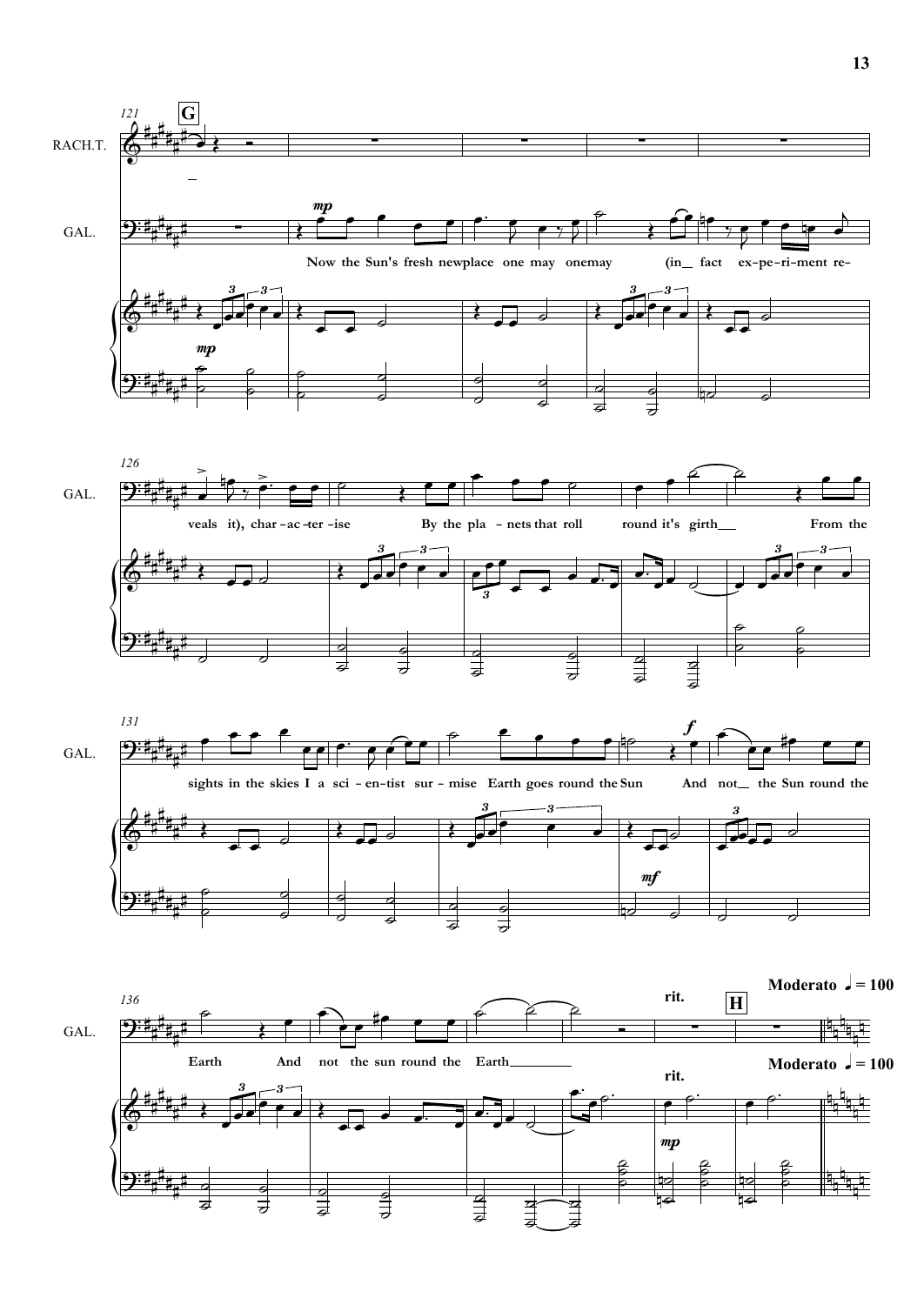

L'istesso tempo waltz  $\sqrt{ } = 100$ 



14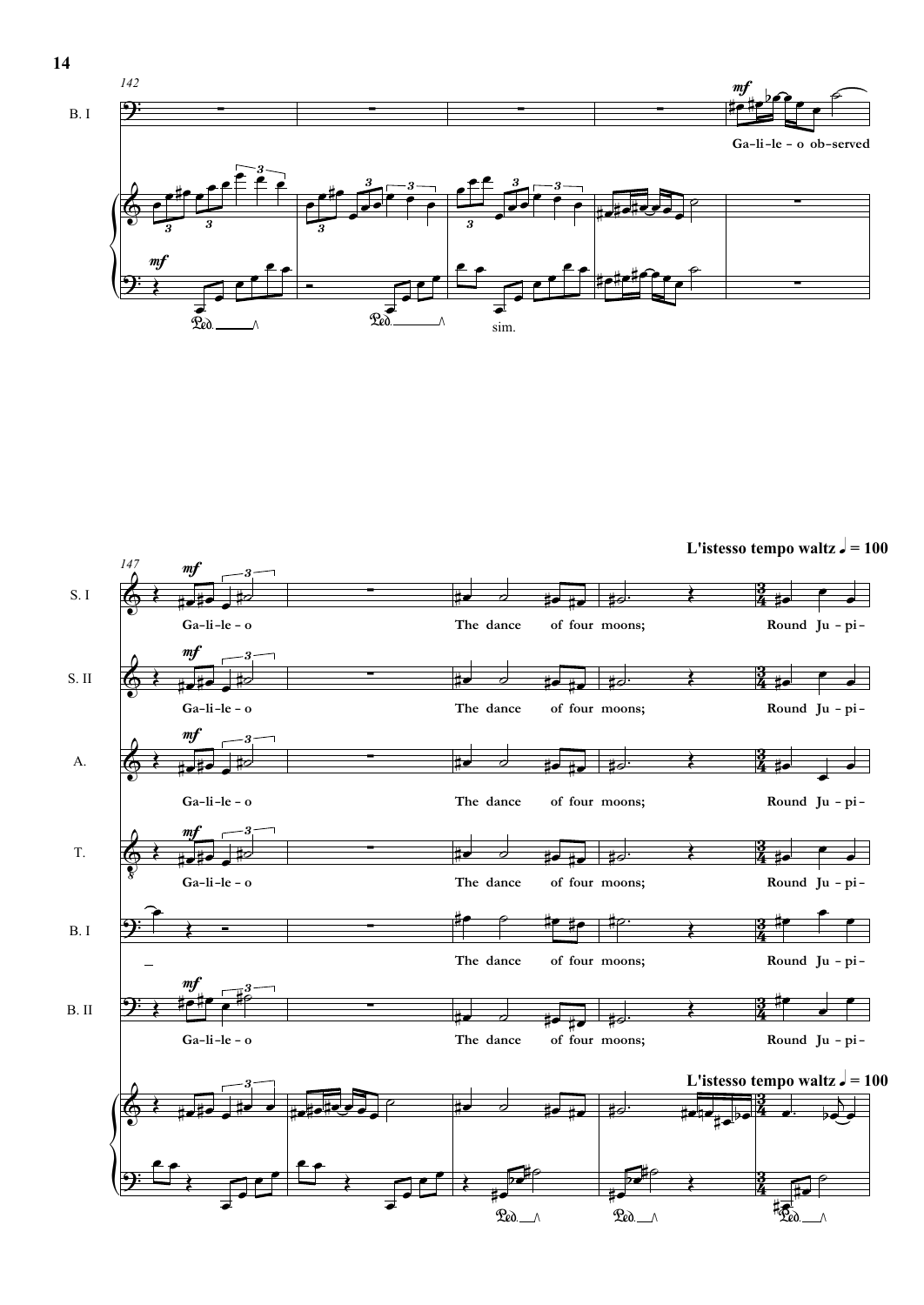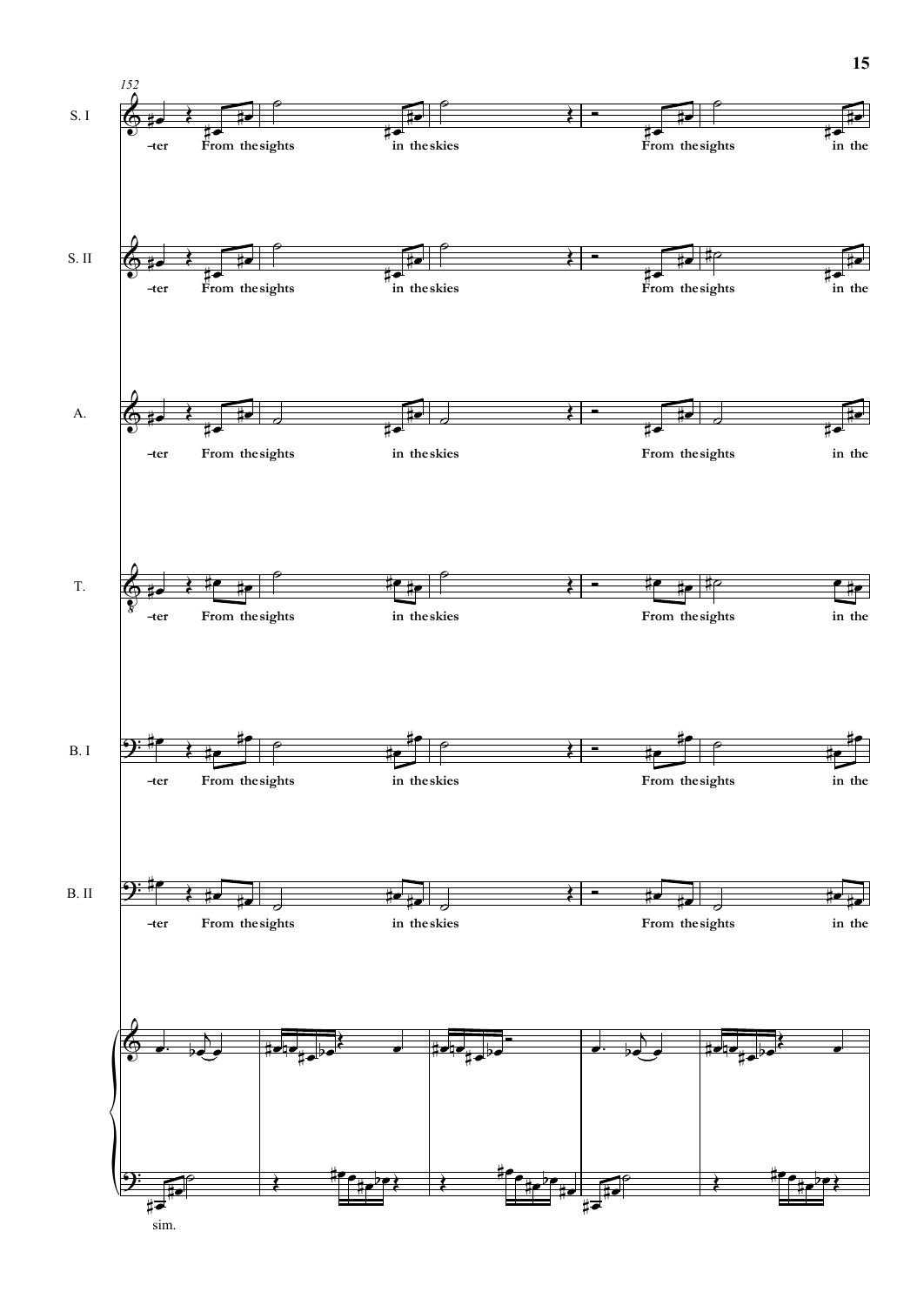

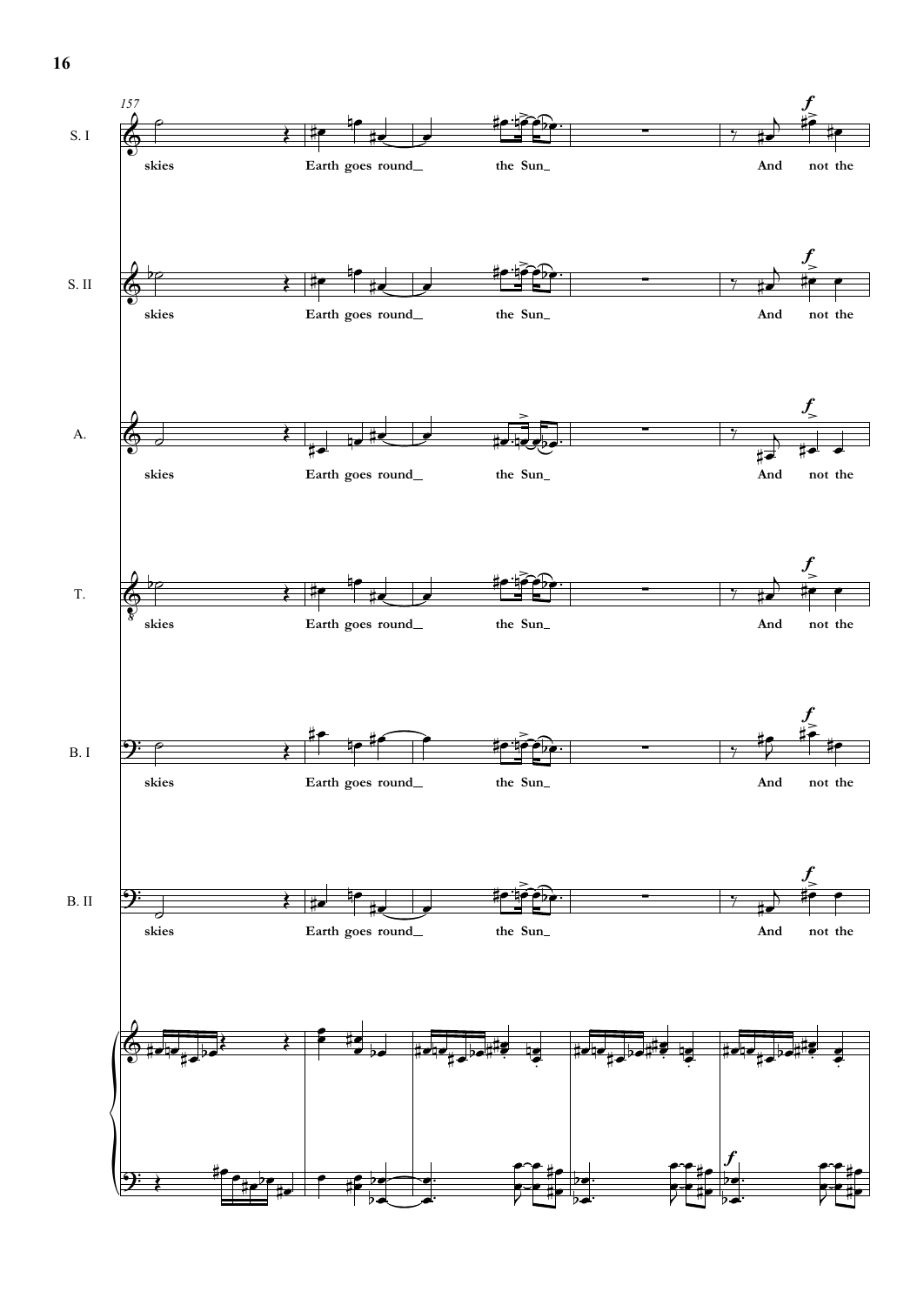![](_page_16_Figure_0.jpeg)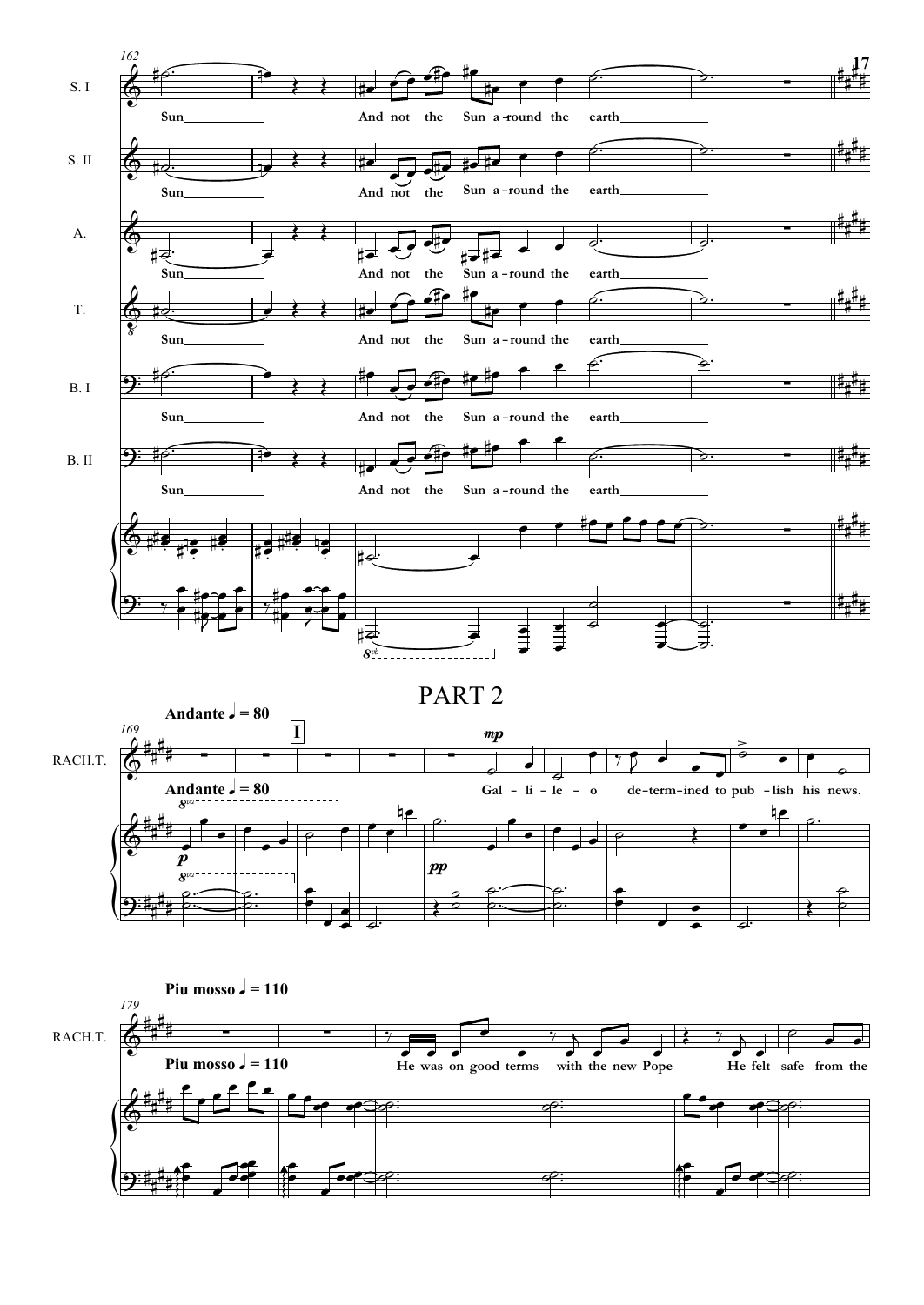![](_page_17_Figure_0.jpeg)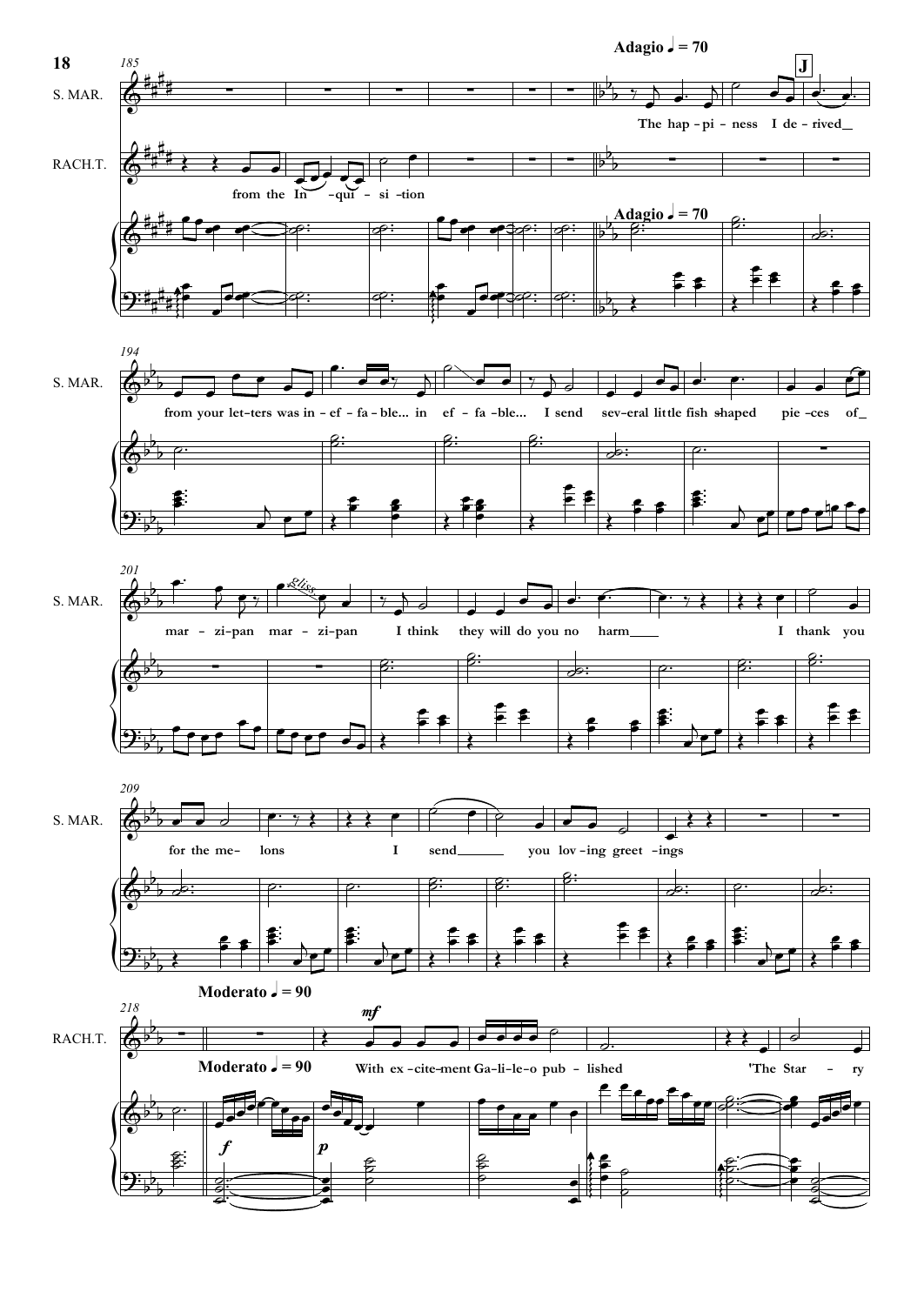![](_page_18_Figure_0.jpeg)

![](_page_18_Figure_1.jpeg)

**19**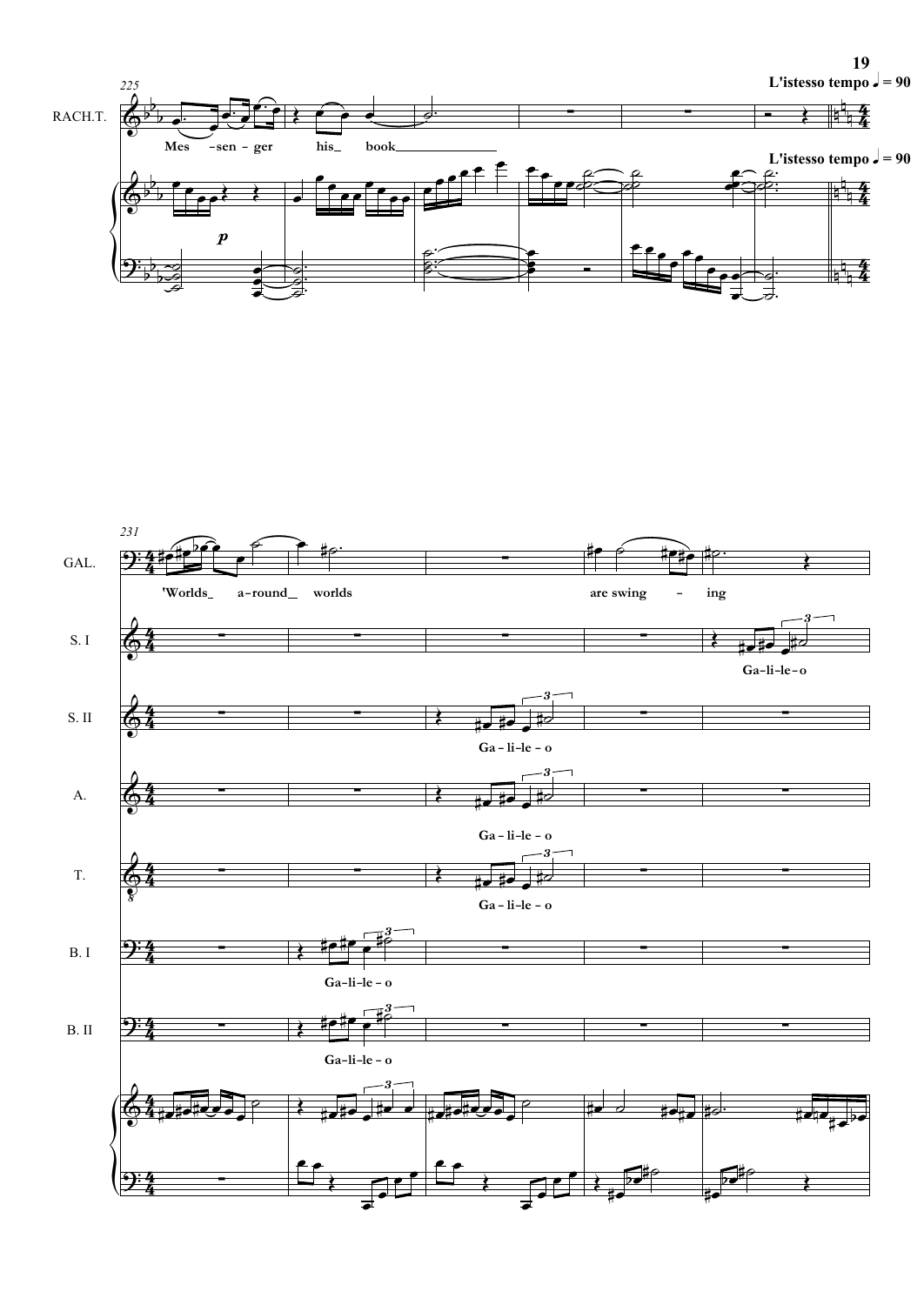![](_page_19_Figure_0.jpeg)

![](_page_19_Figure_1.jpeg)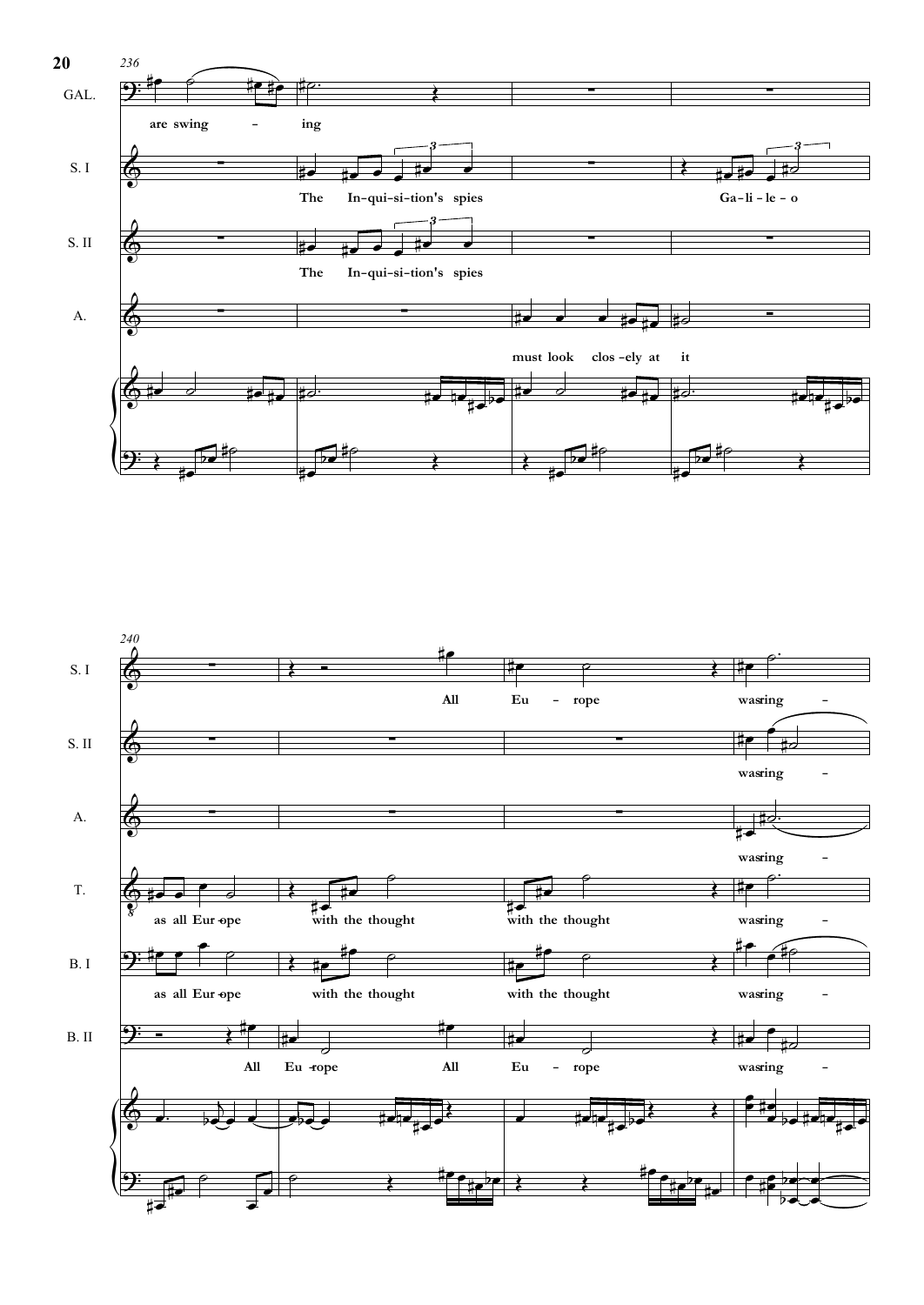![](_page_20_Figure_0.jpeg)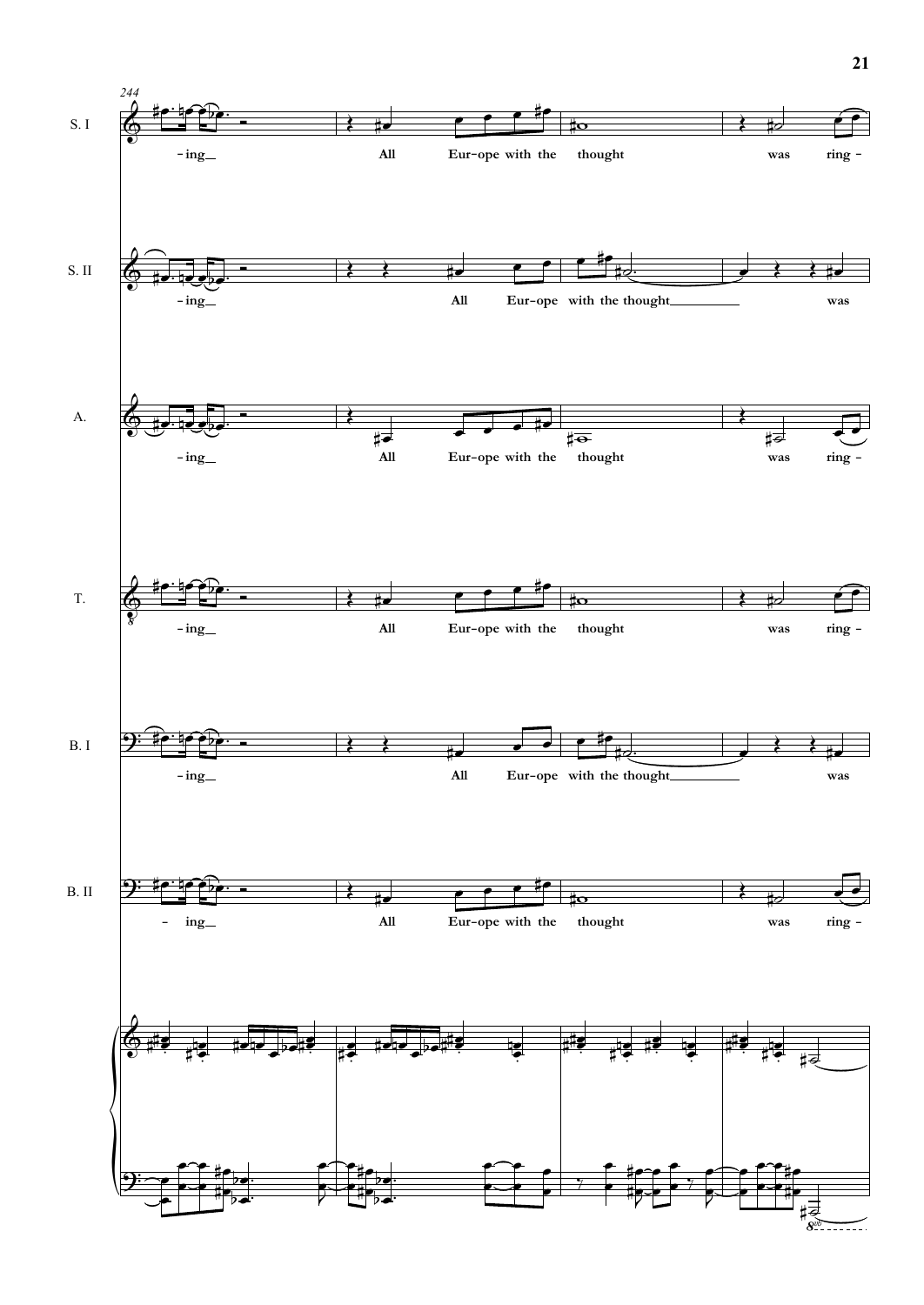![](_page_21_Figure_0.jpeg)

![](_page_21_Figure_1.jpeg)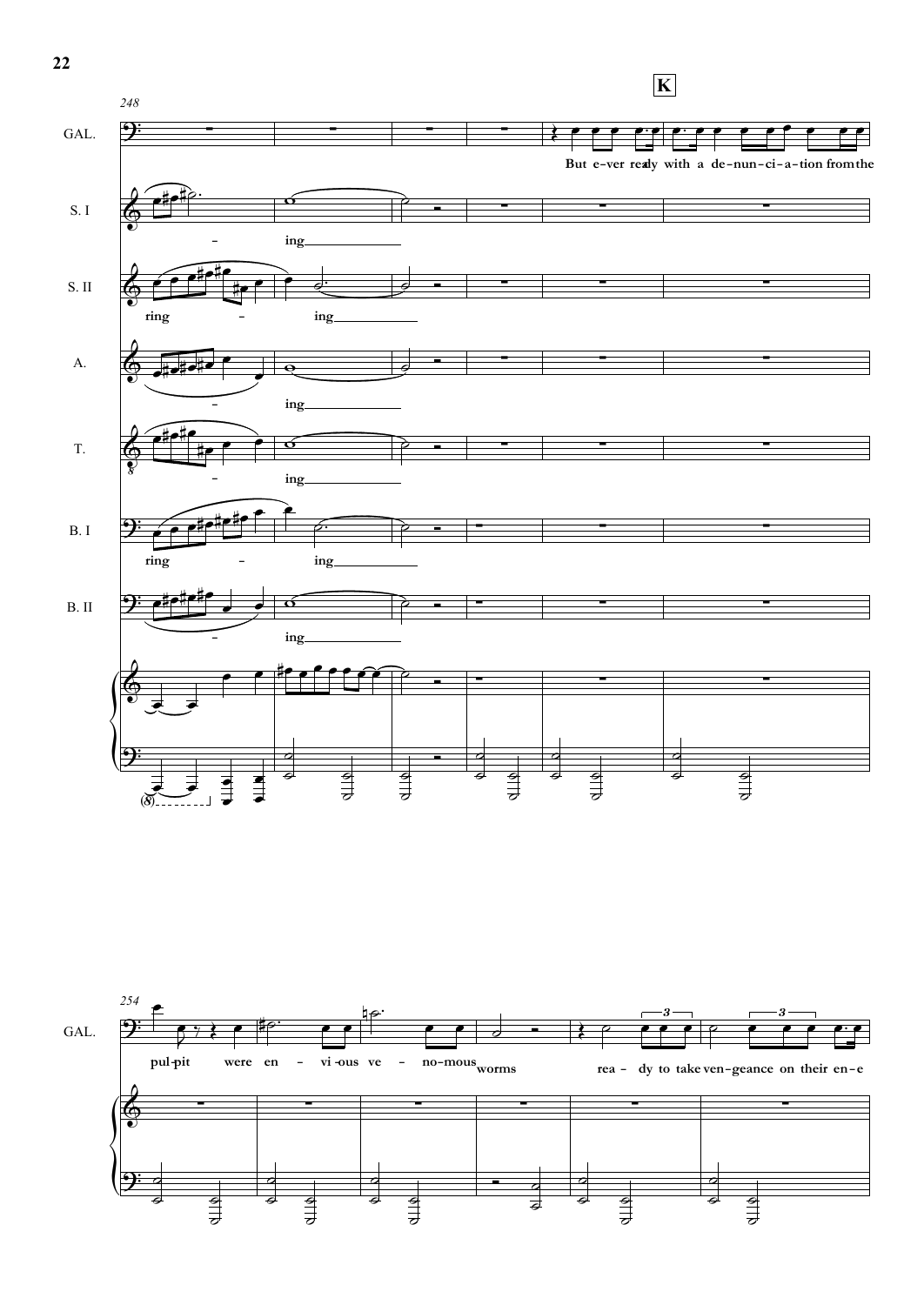![](_page_22_Figure_0.jpeg)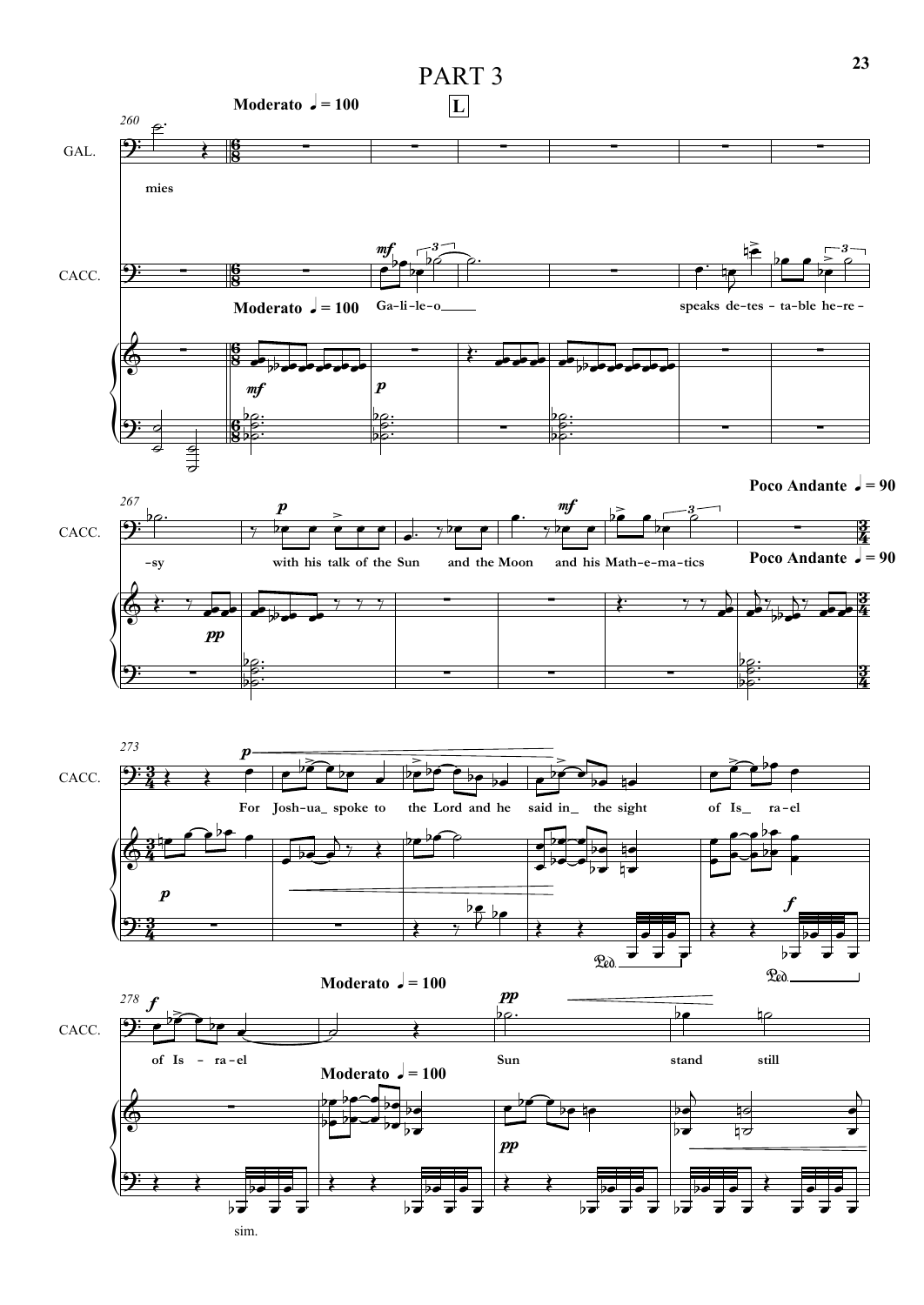![](_page_23_Figure_0.jpeg)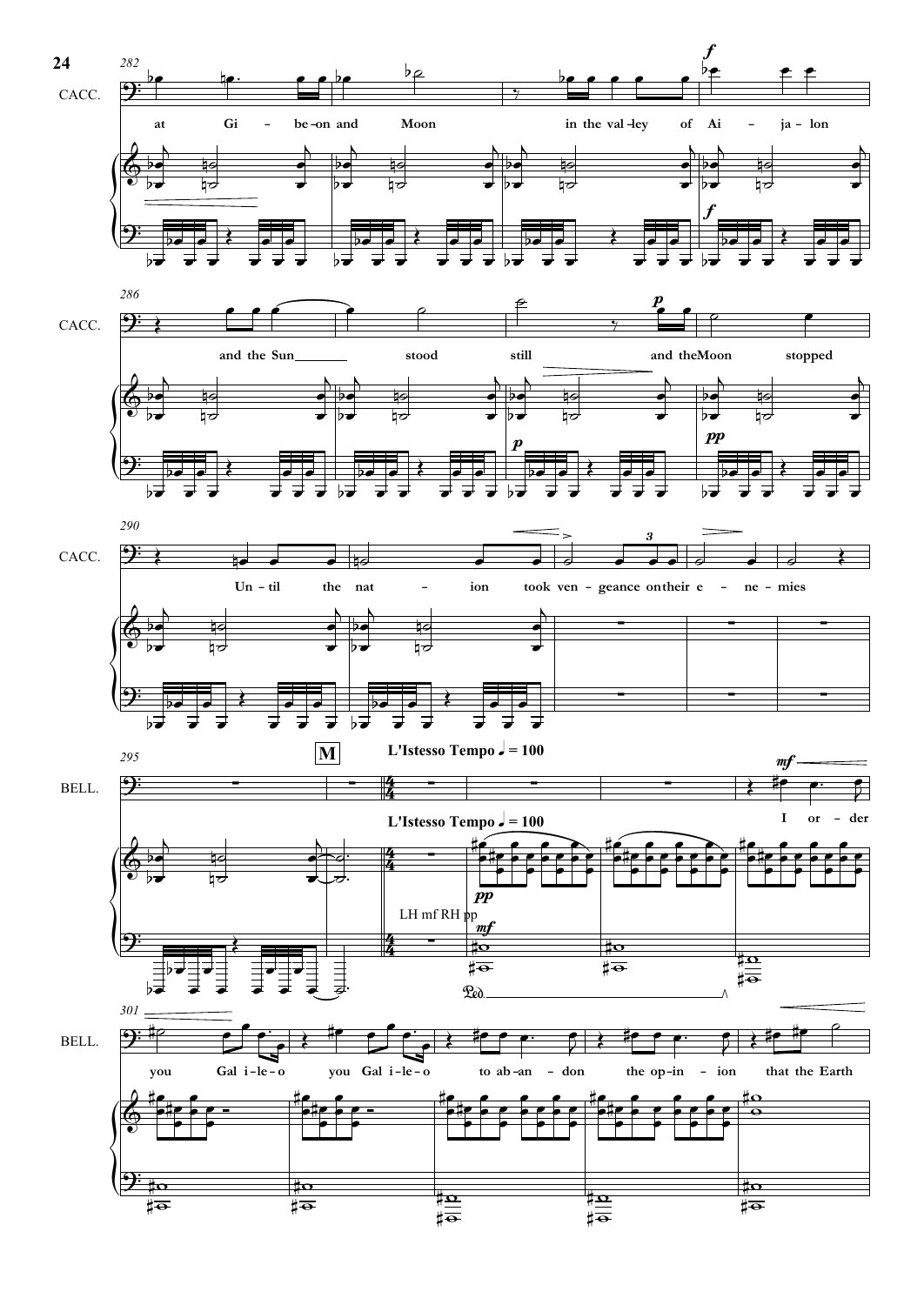![](_page_24_Figure_0.jpeg)

‡⇔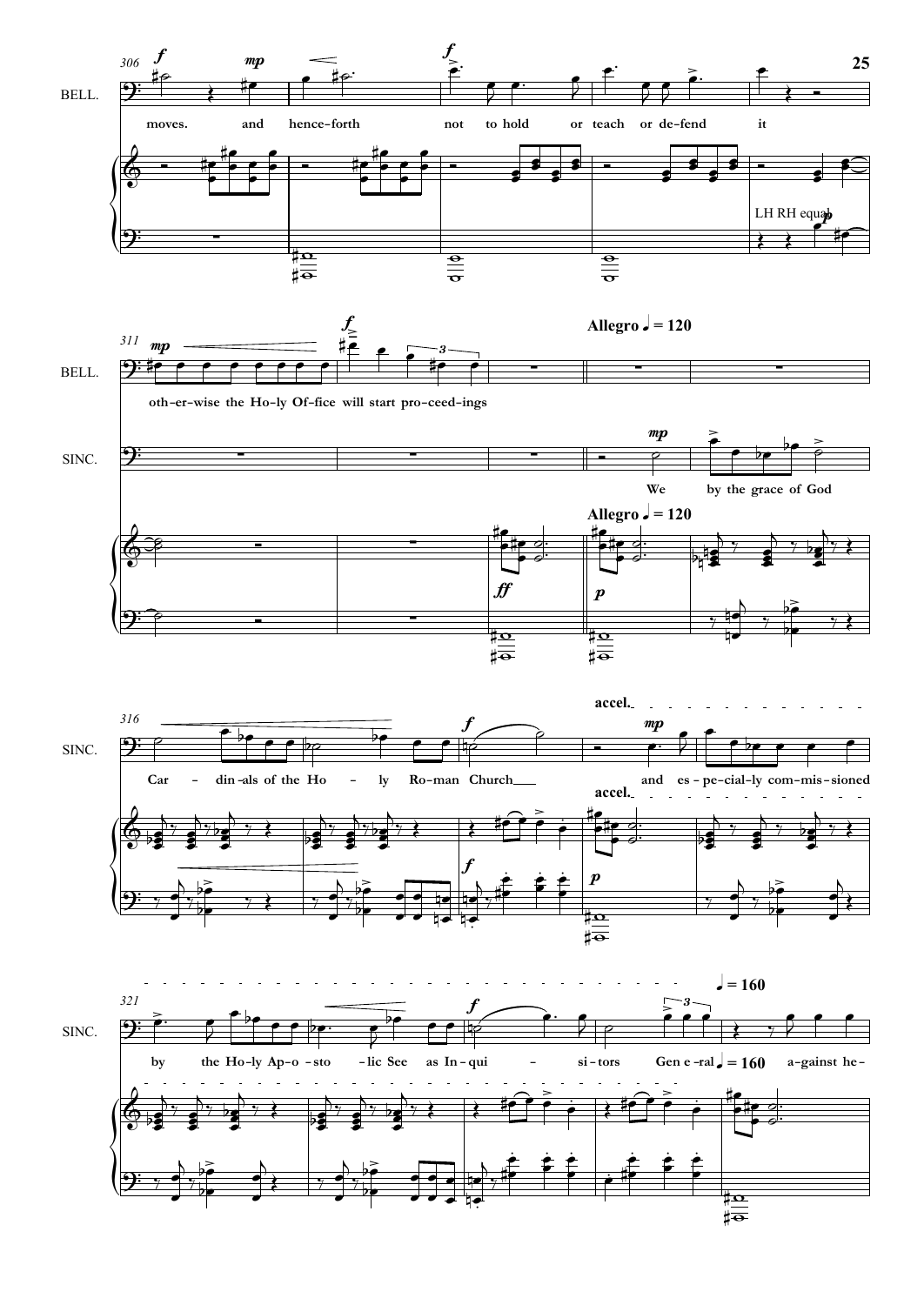![](_page_25_Figure_0.jpeg)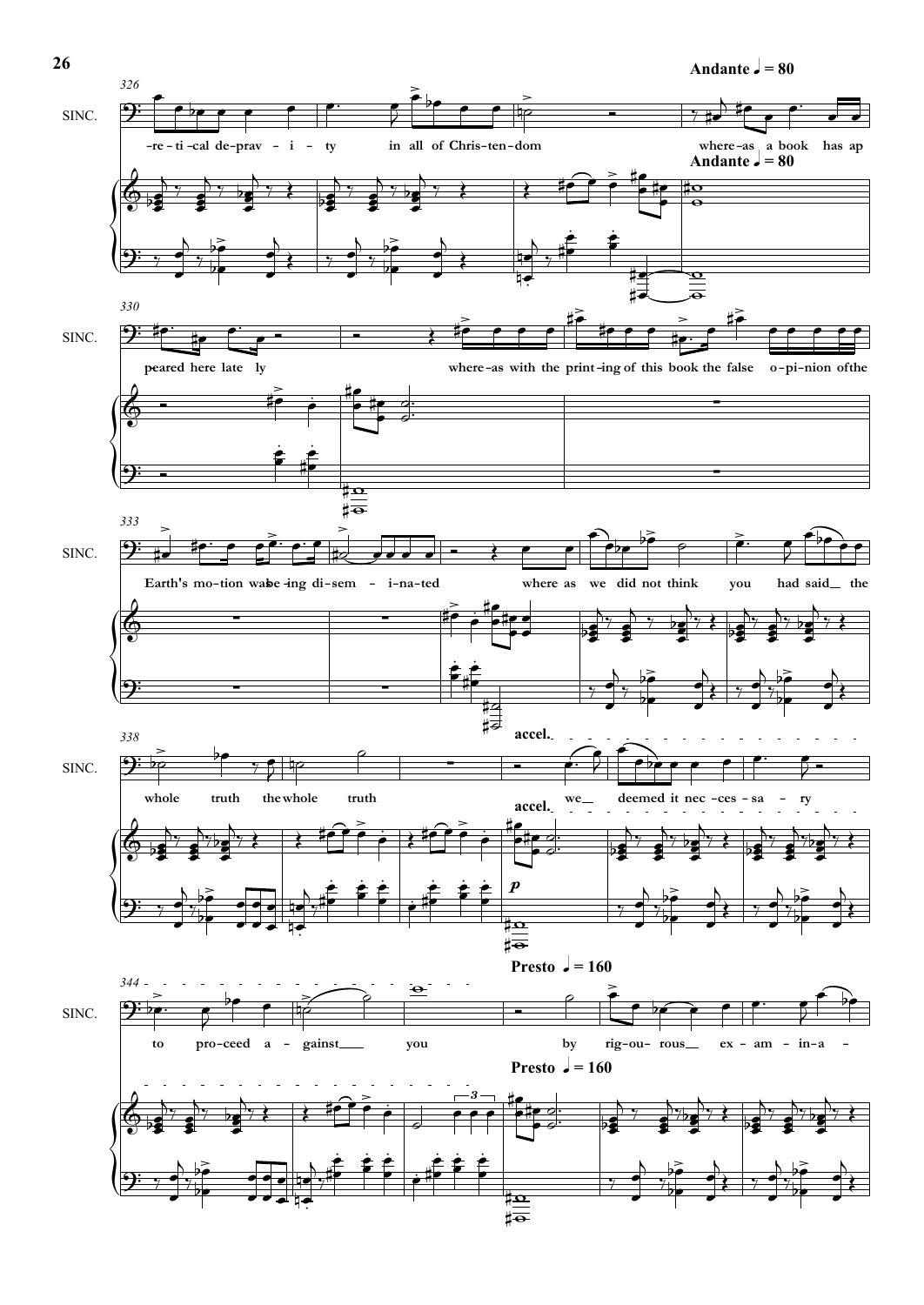![](_page_26_Figure_0.jpeg)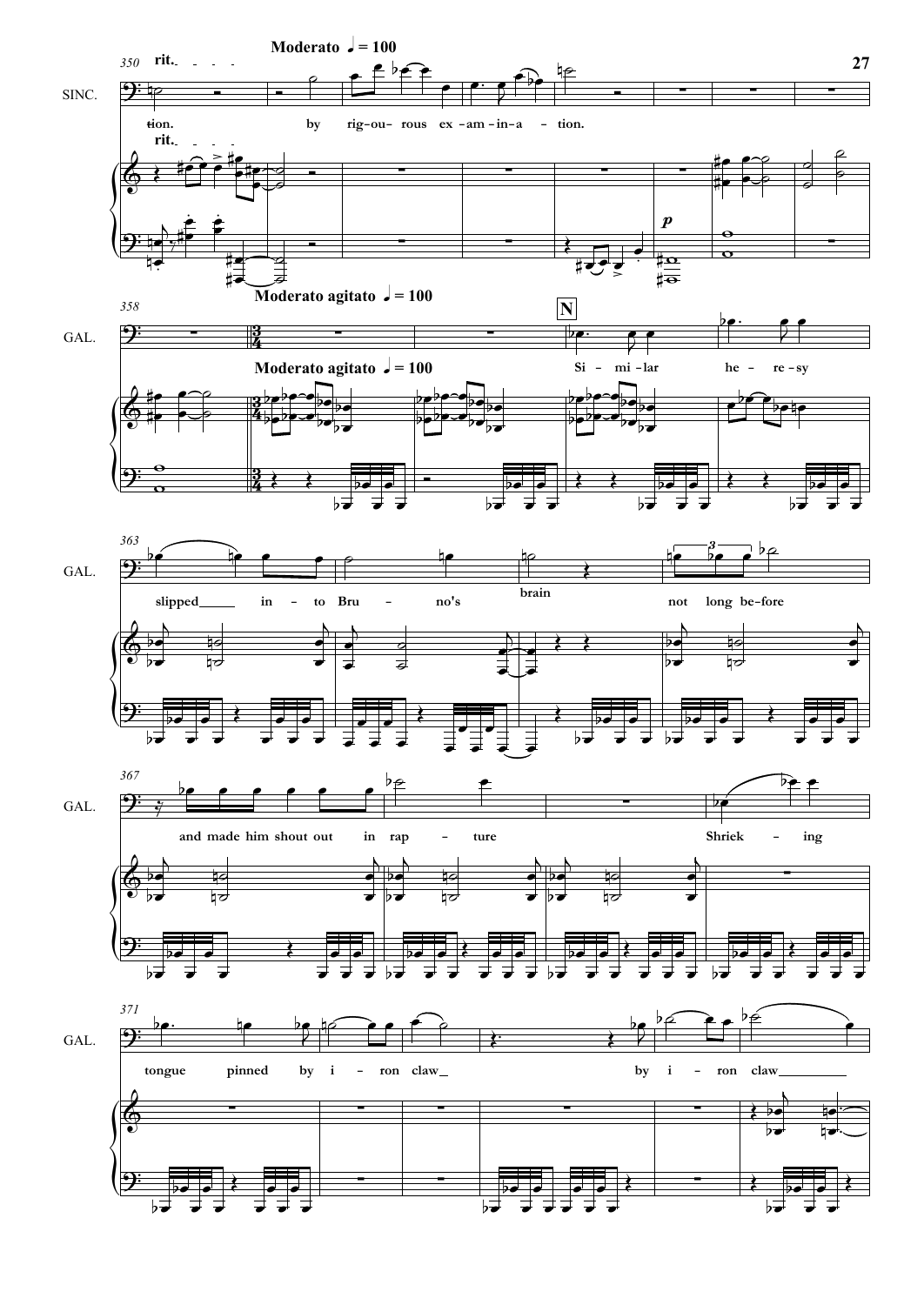![](_page_27_Figure_0.jpeg)

![](_page_27_Figure_1.jpeg)

![](_page_27_Figure_2.jpeg)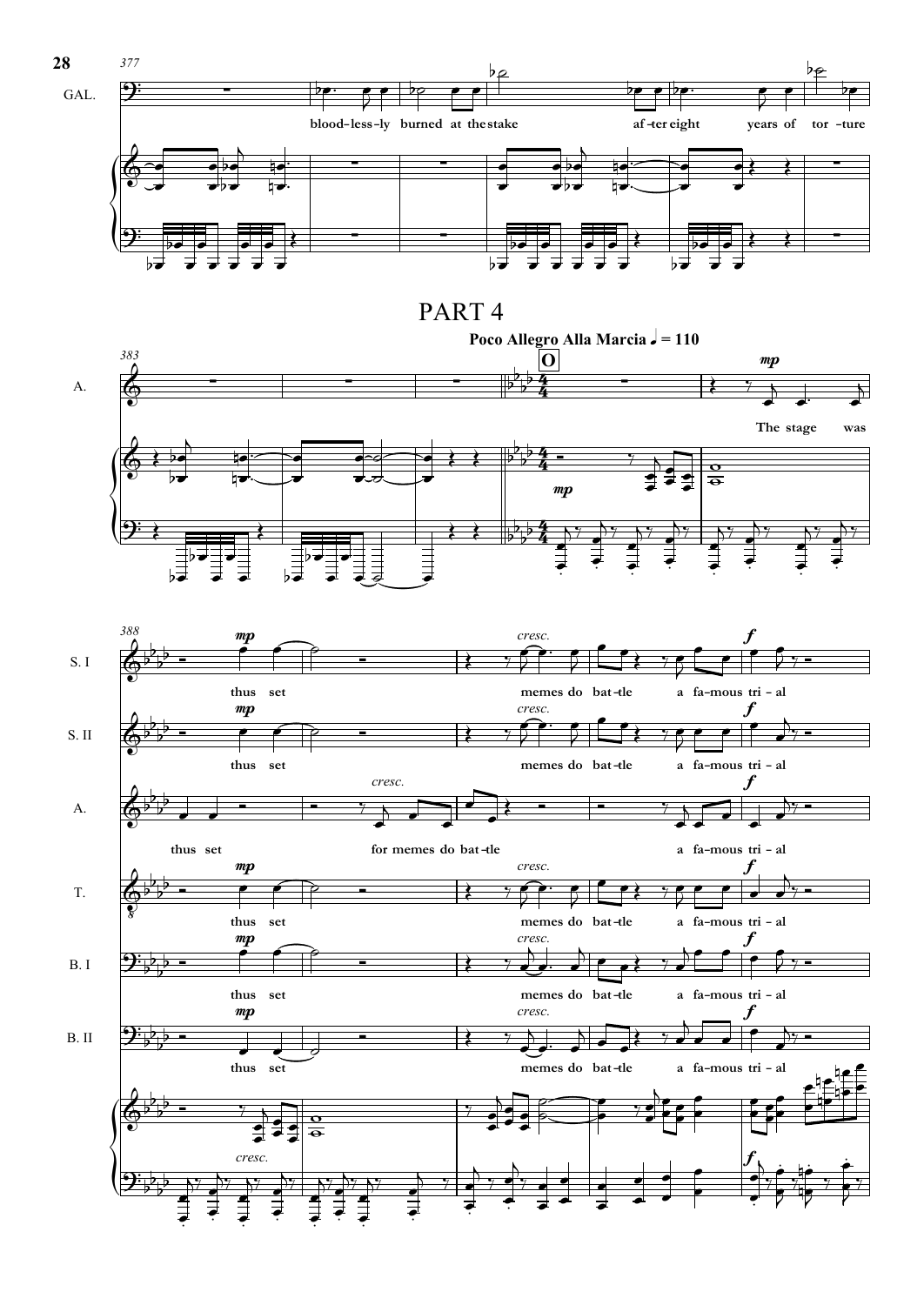![](_page_28_Figure_0.jpeg)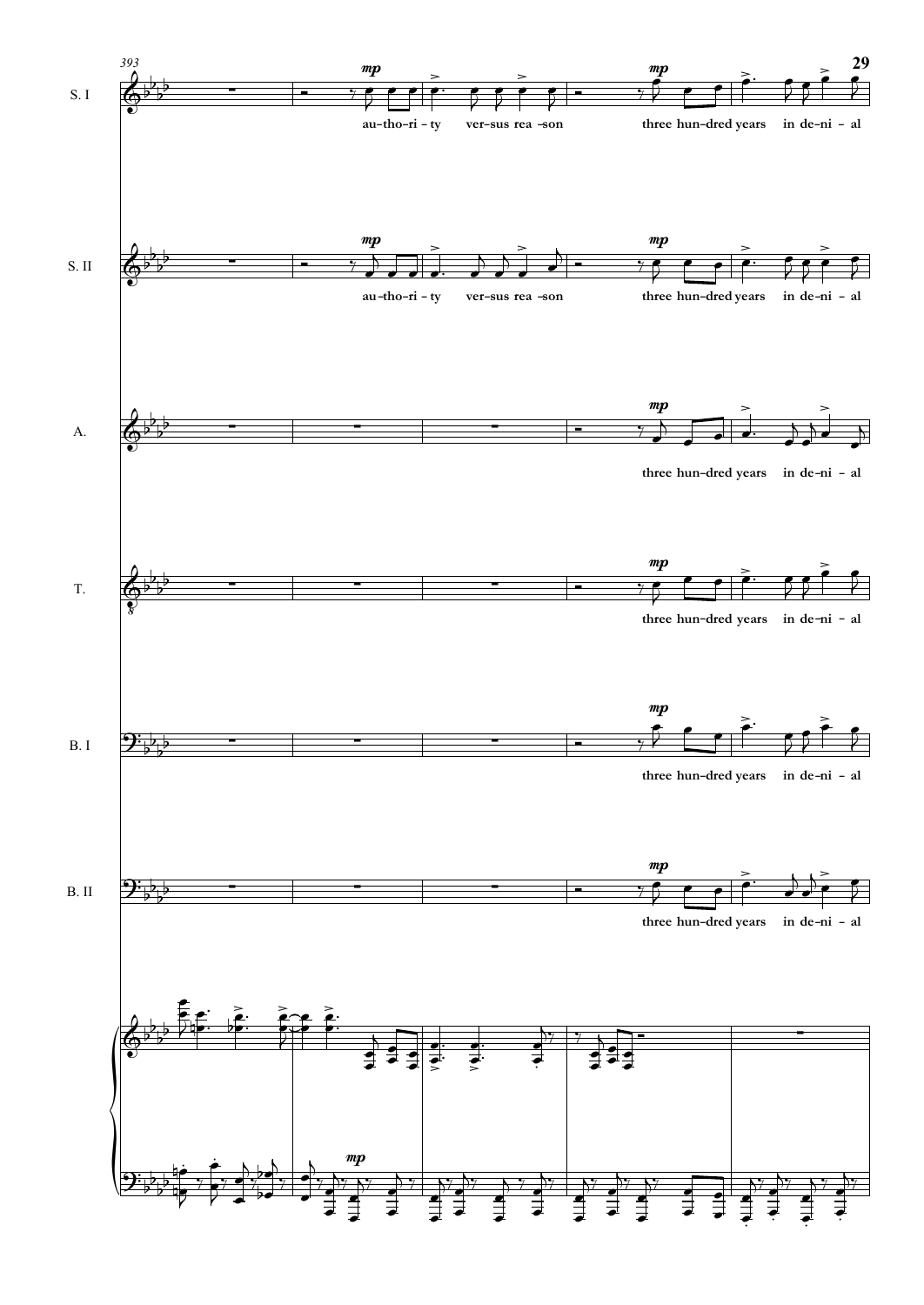![](_page_29_Figure_0.jpeg)

![](_page_29_Figure_1.jpeg)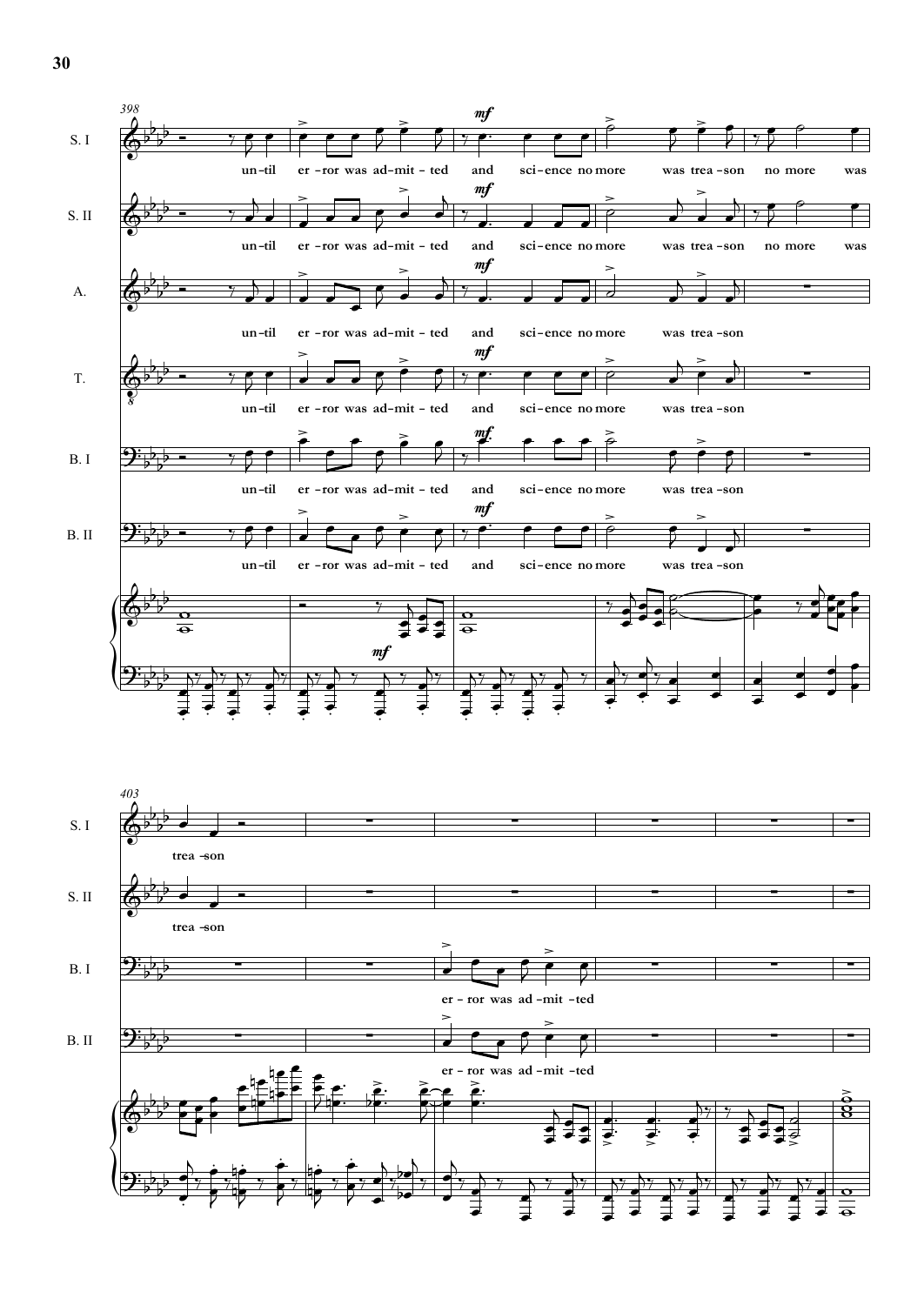![](_page_30_Figure_0.jpeg)

![](_page_30_Figure_1.jpeg)

![](_page_30_Figure_2.jpeg)

![](_page_30_Figure_3.jpeg)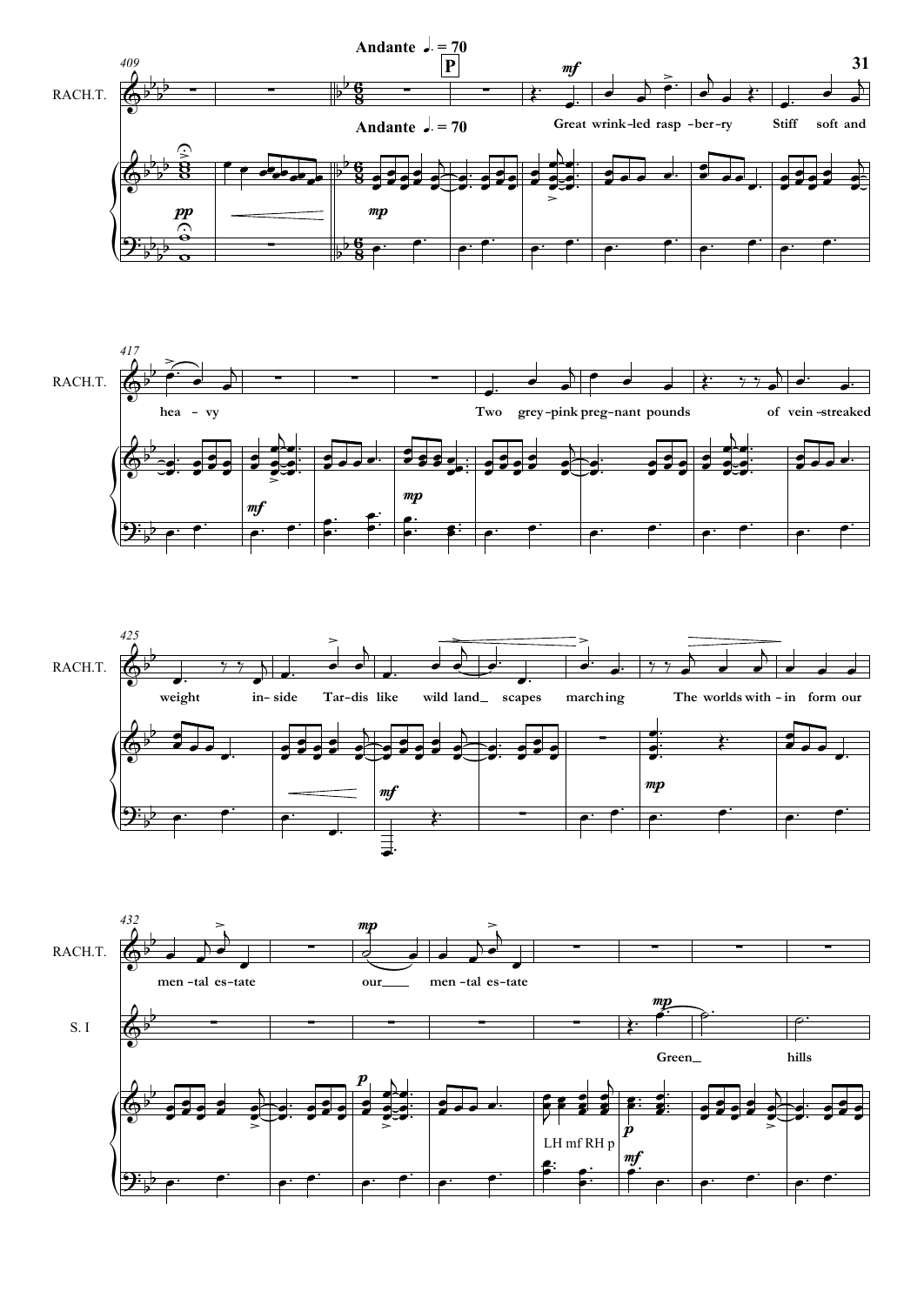![](_page_31_Figure_0.jpeg)

![](_page_31_Figure_1.jpeg)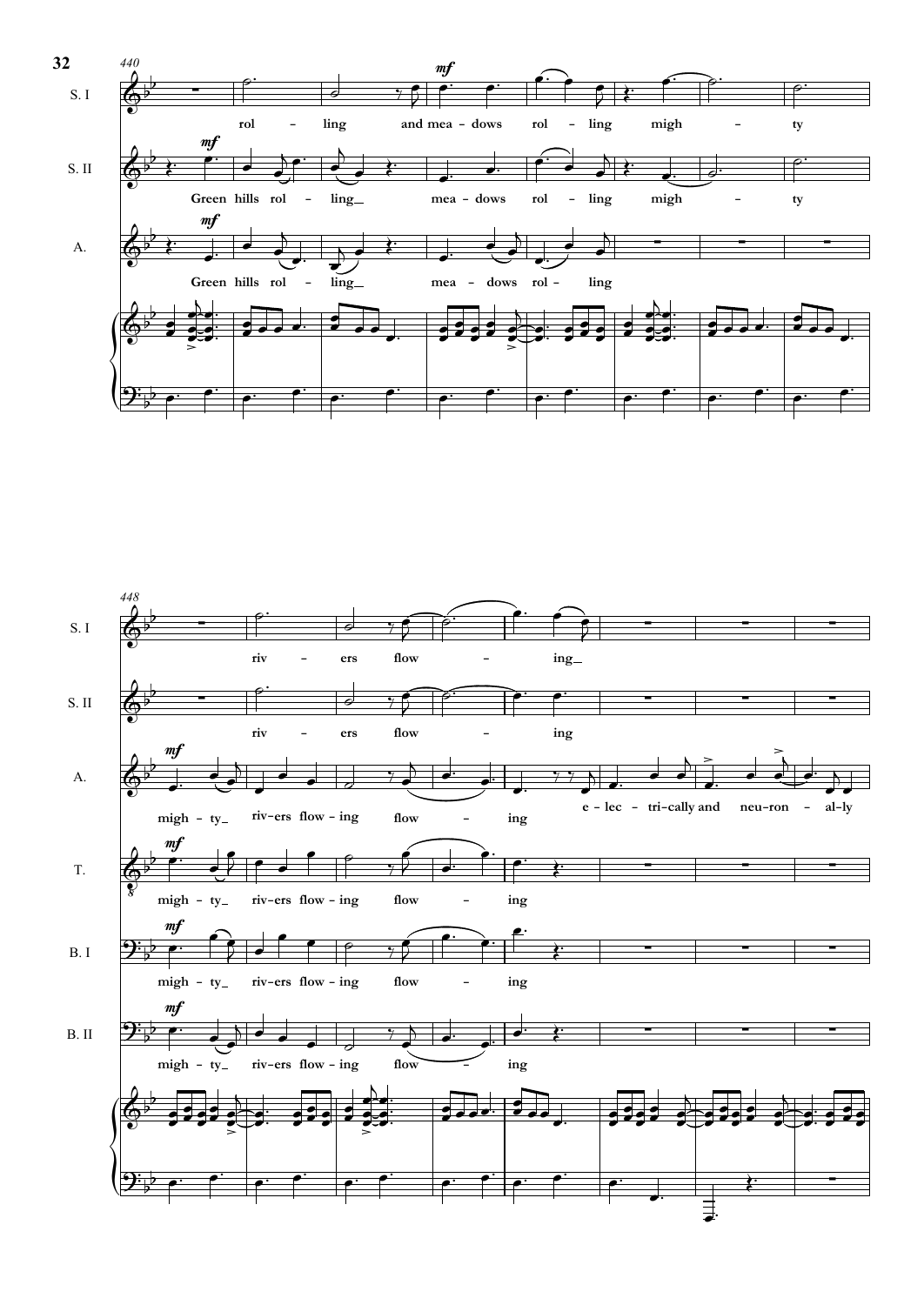![](_page_32_Figure_0.jpeg)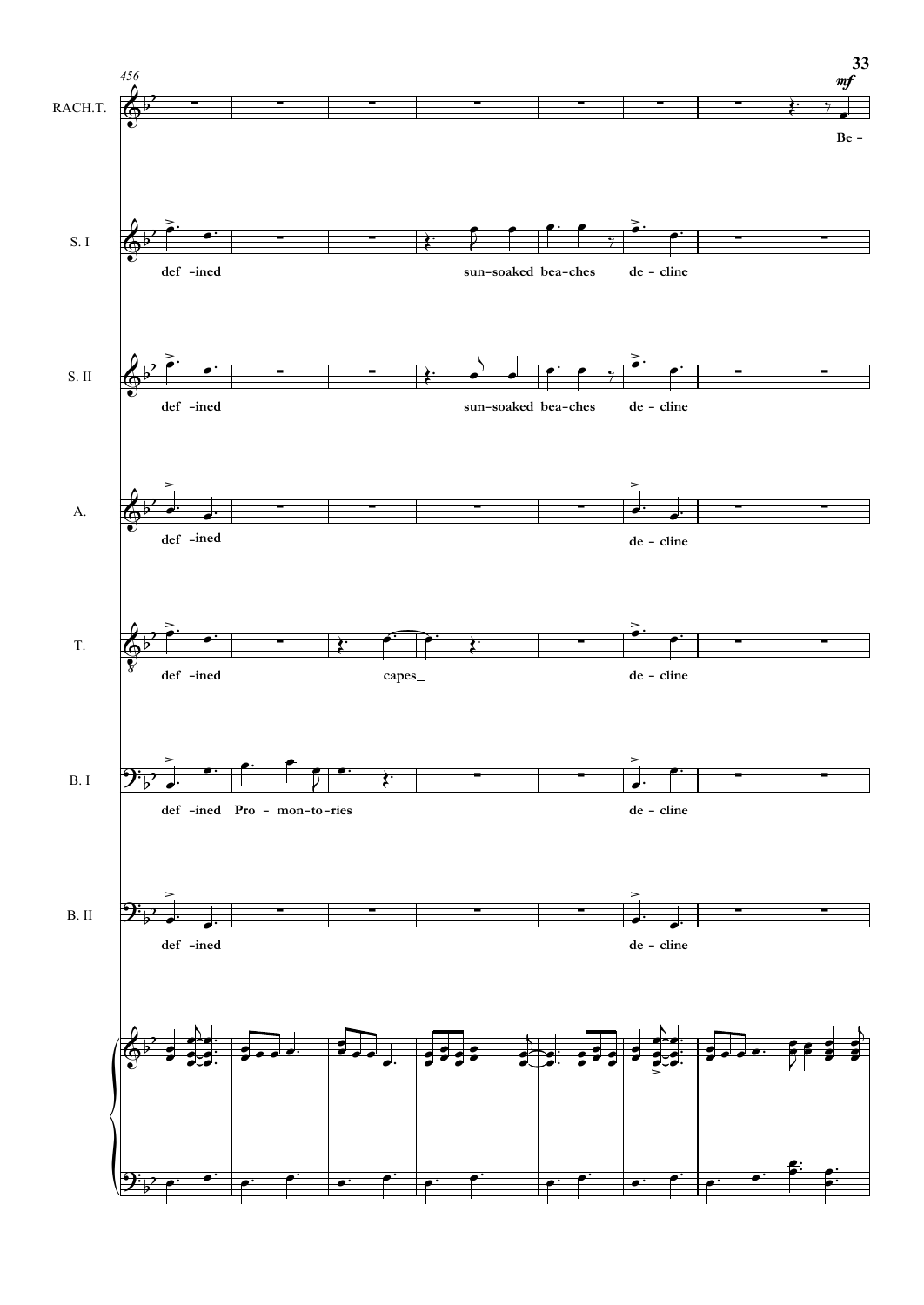![](_page_33_Figure_0.jpeg)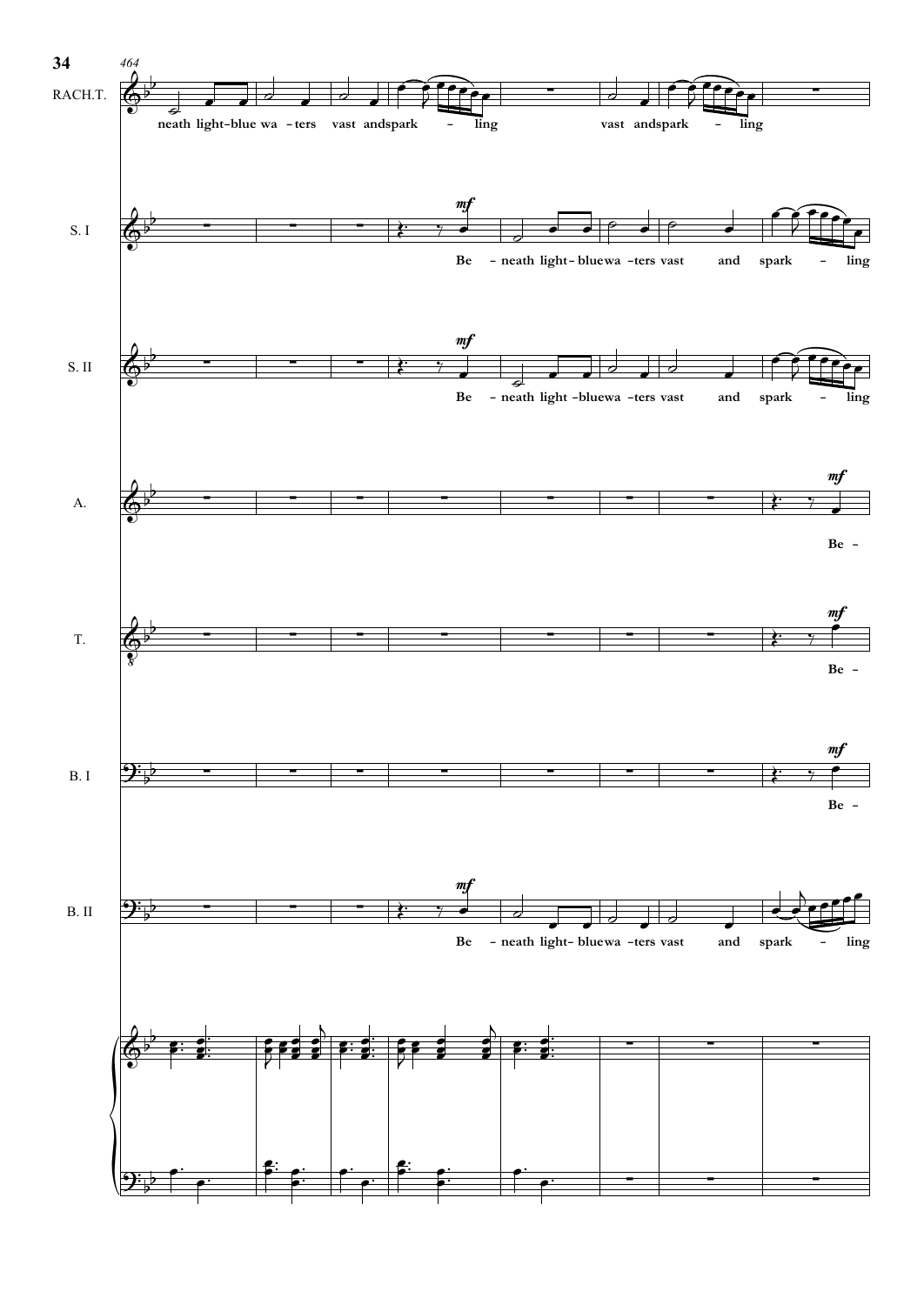![](_page_34_Figure_0.jpeg)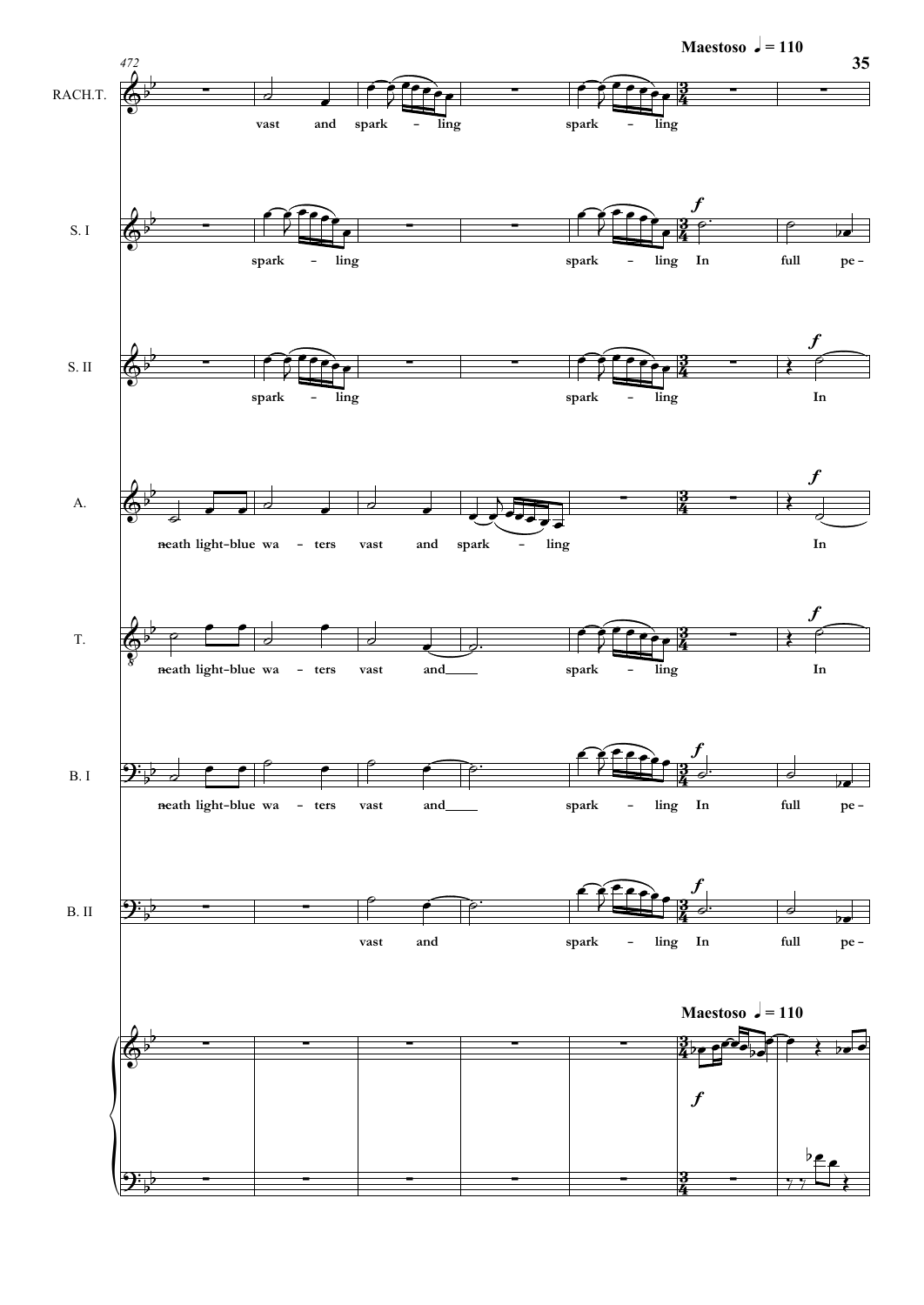![](_page_35_Figure_0.jpeg)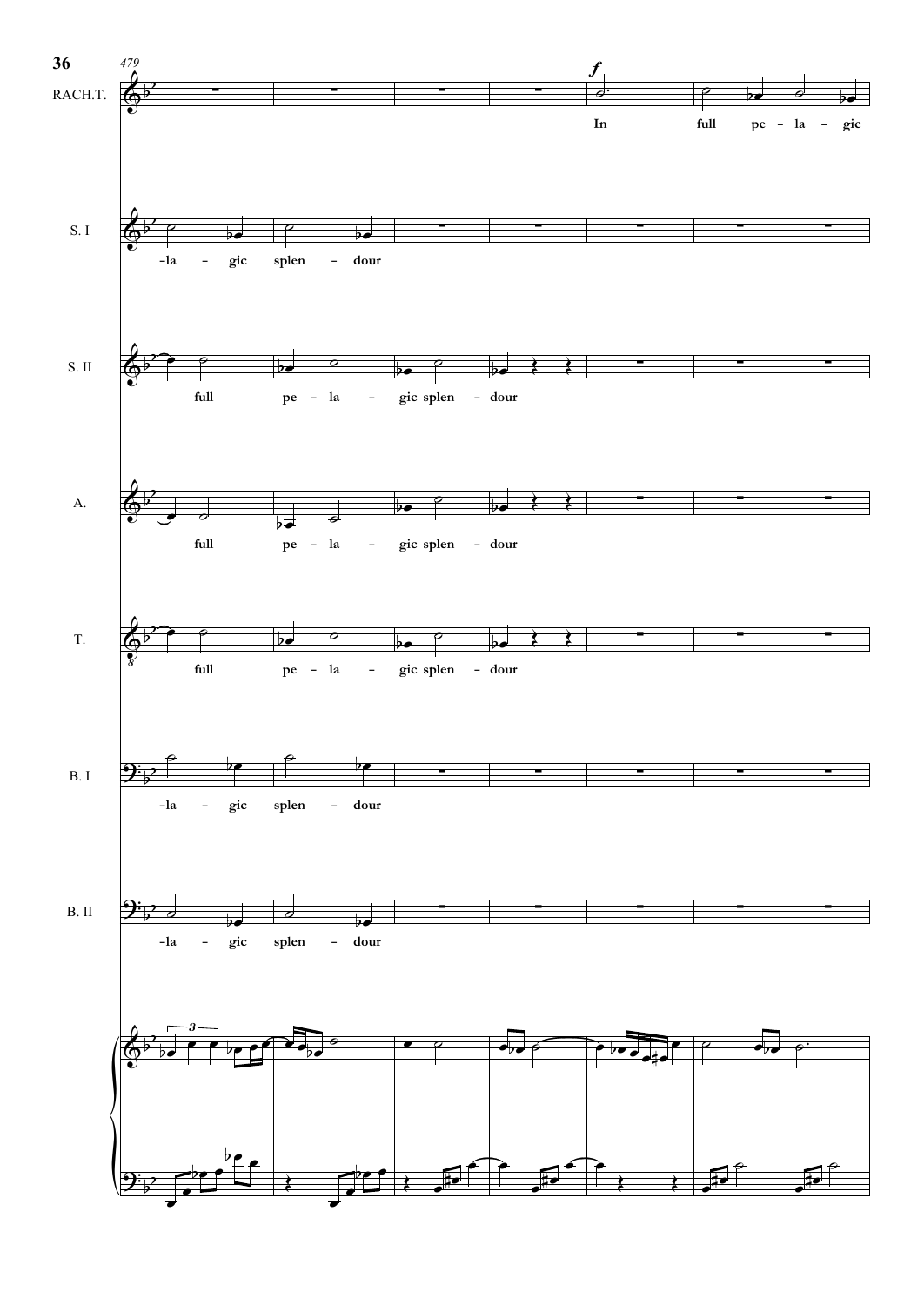![](_page_36_Figure_0.jpeg)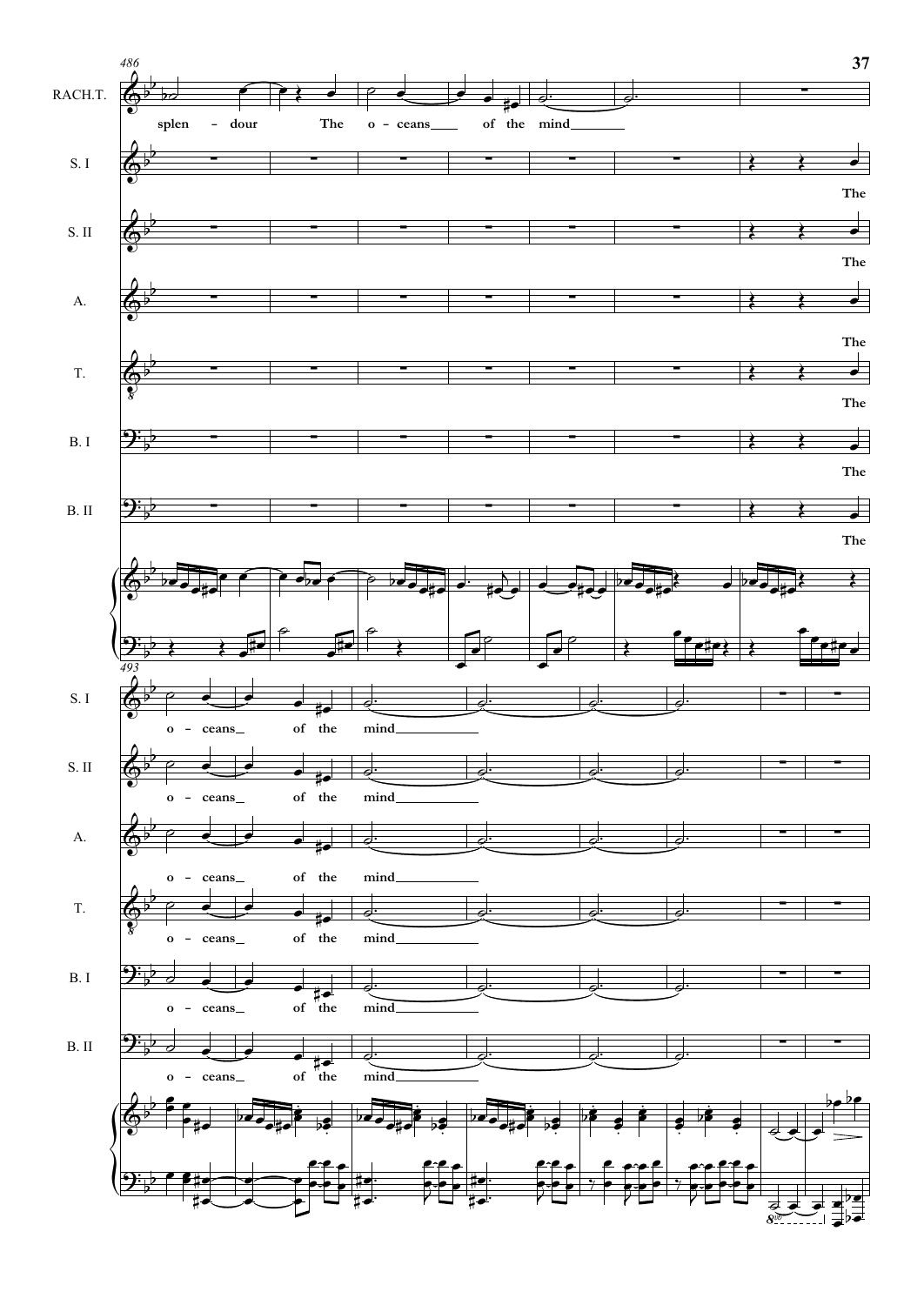![](_page_37_Figure_0.jpeg)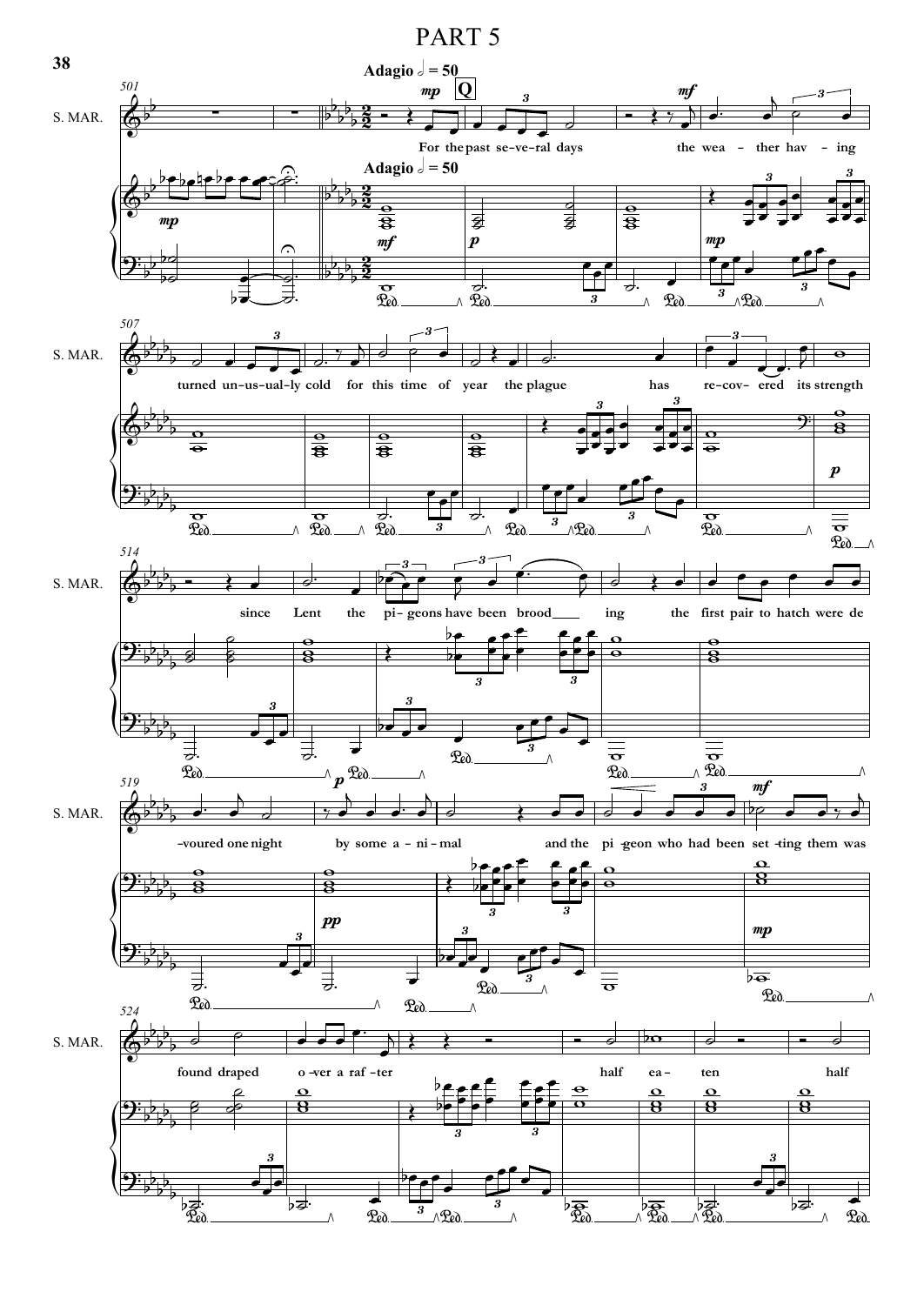![](_page_38_Figure_0.jpeg)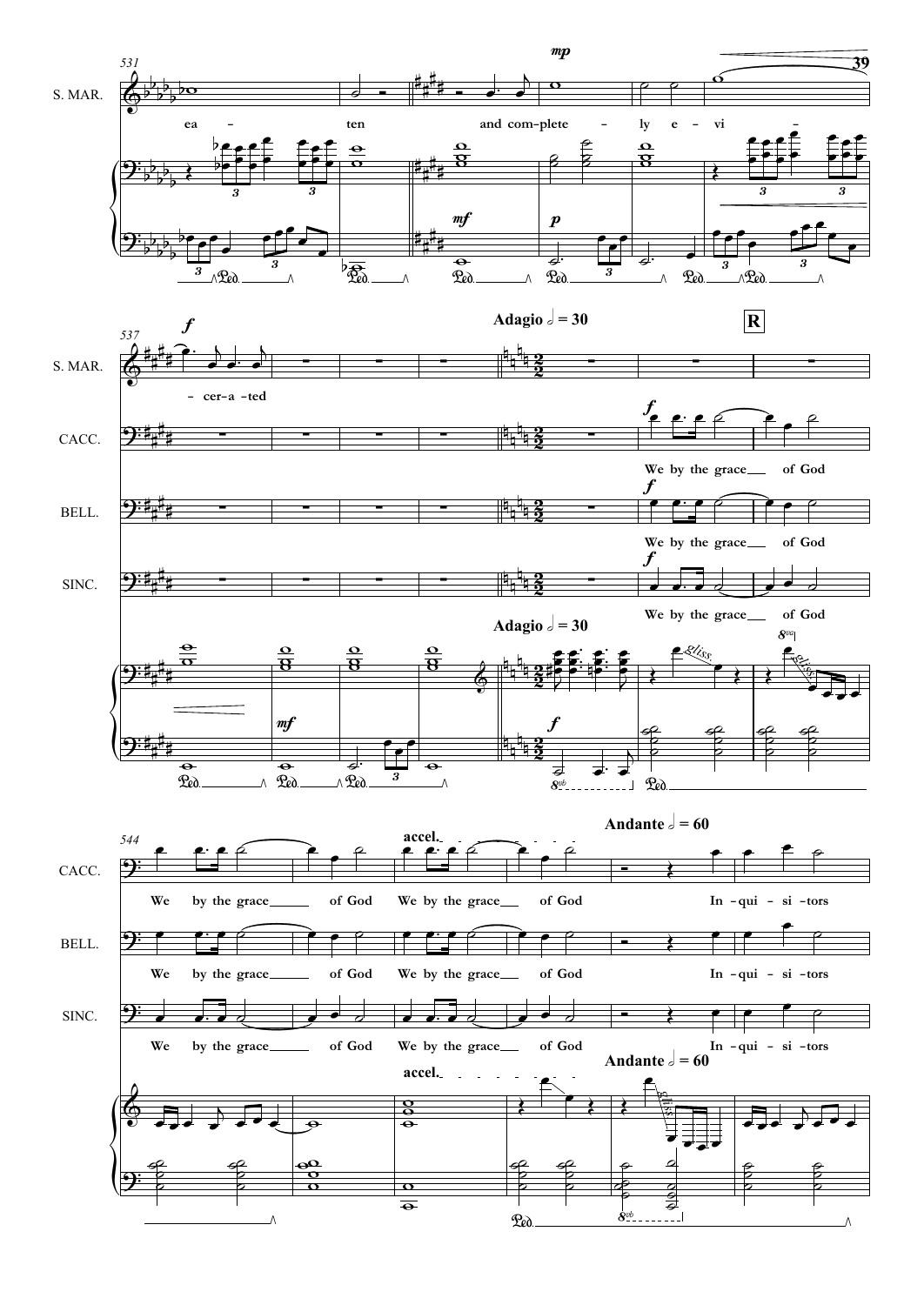![](_page_39_Figure_0.jpeg)

w w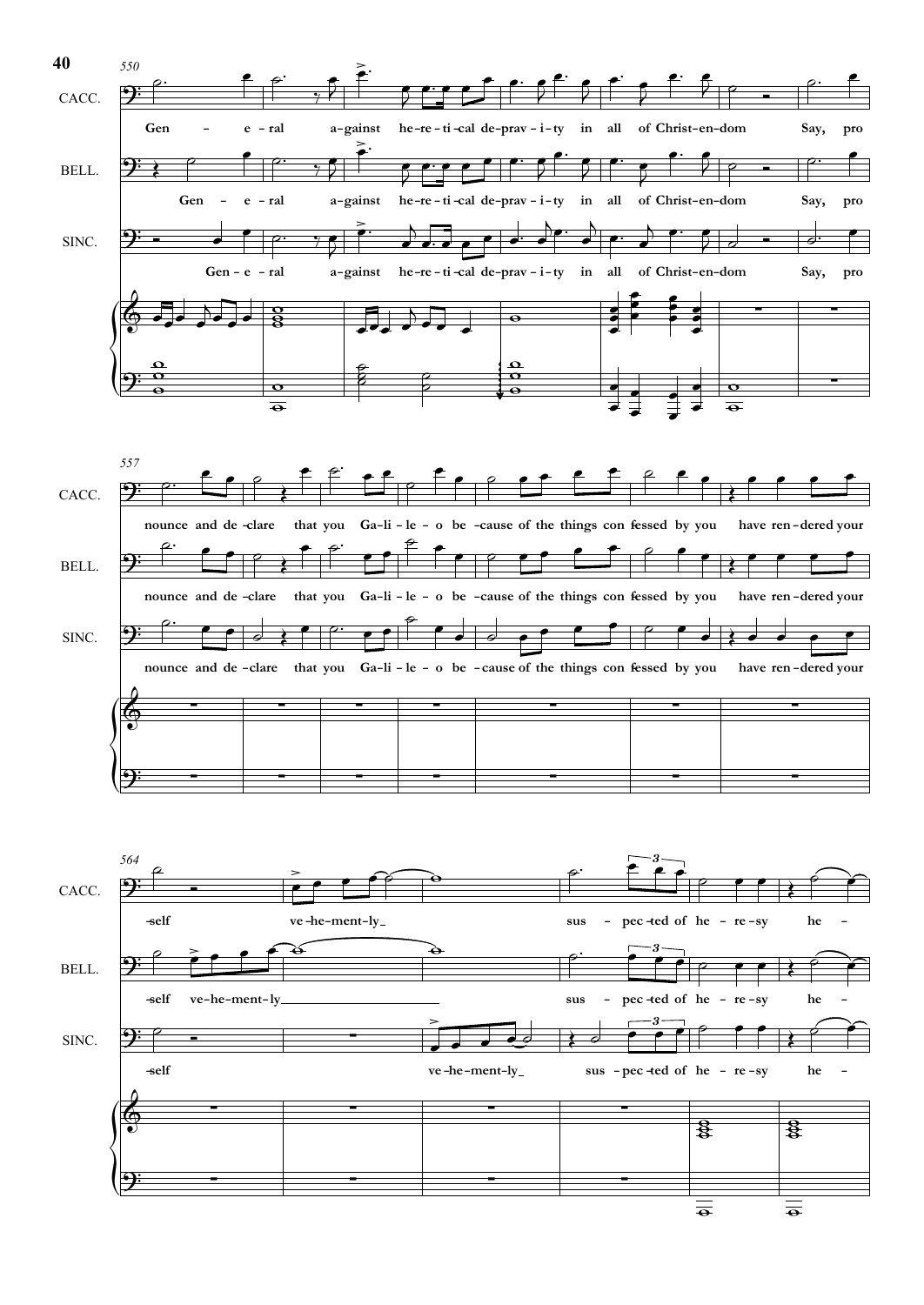![](_page_40_Figure_0.jpeg)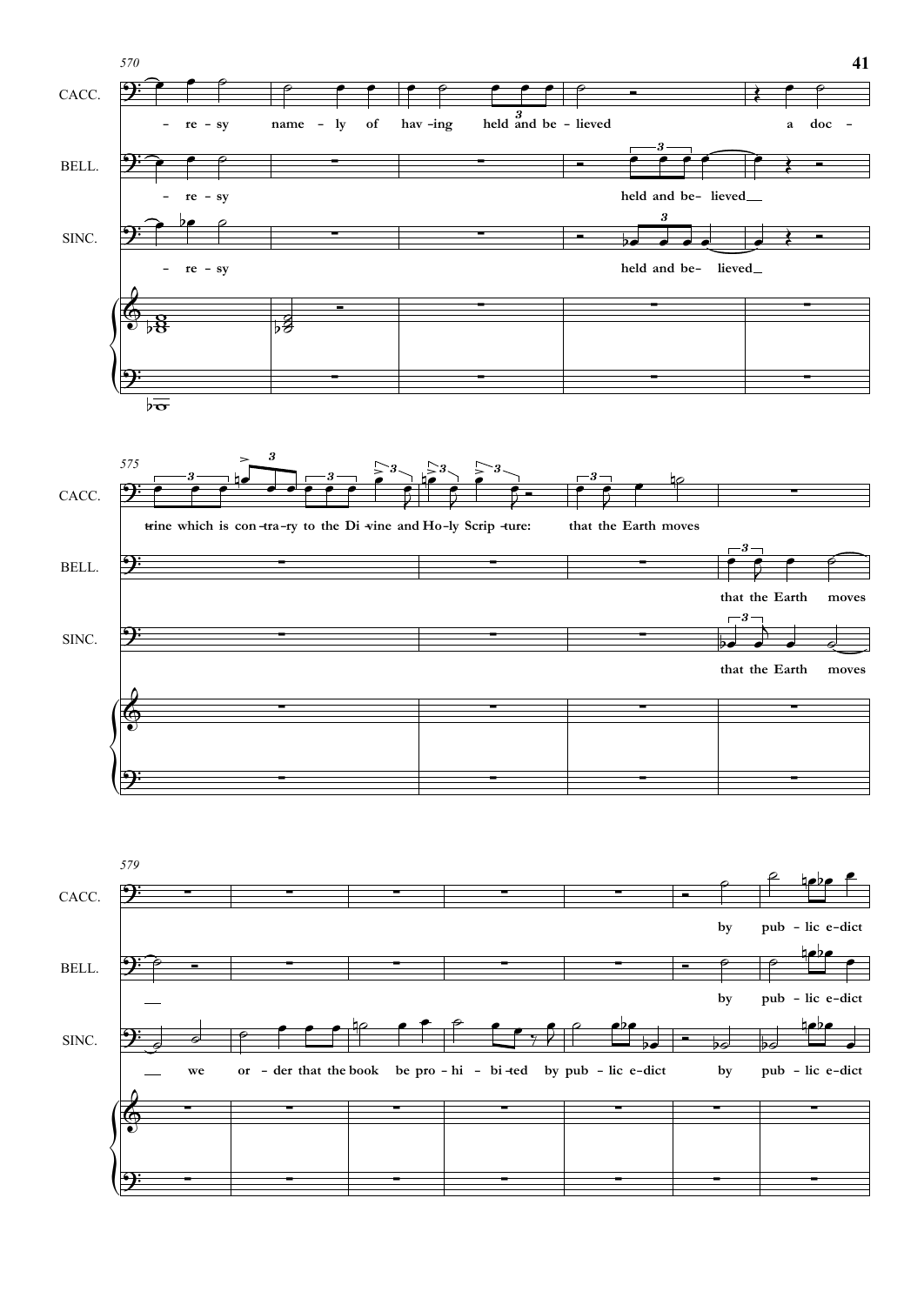![](_page_41_Figure_0.jpeg)

![](_page_41_Figure_1.jpeg)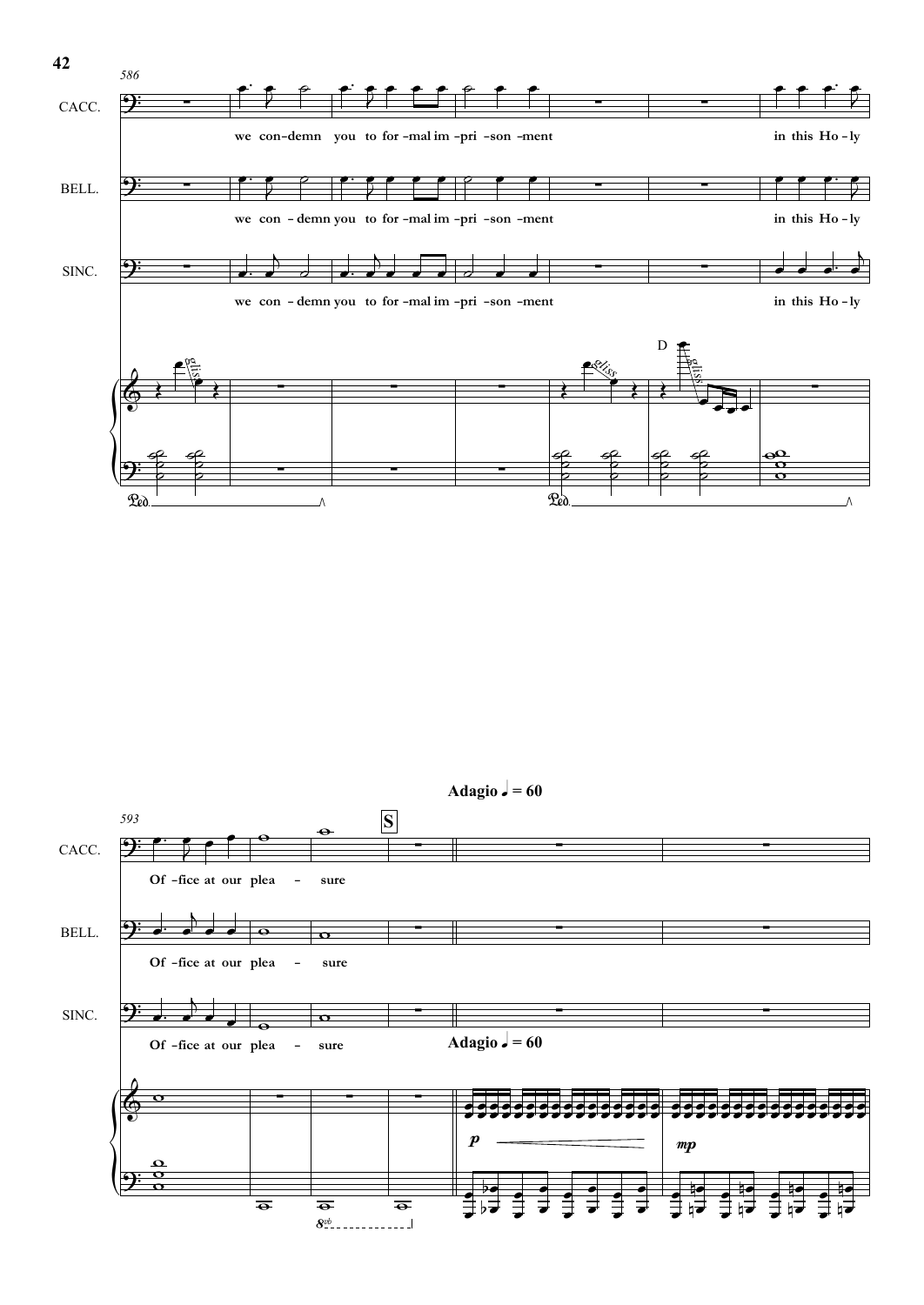![](_page_42_Figure_0.jpeg)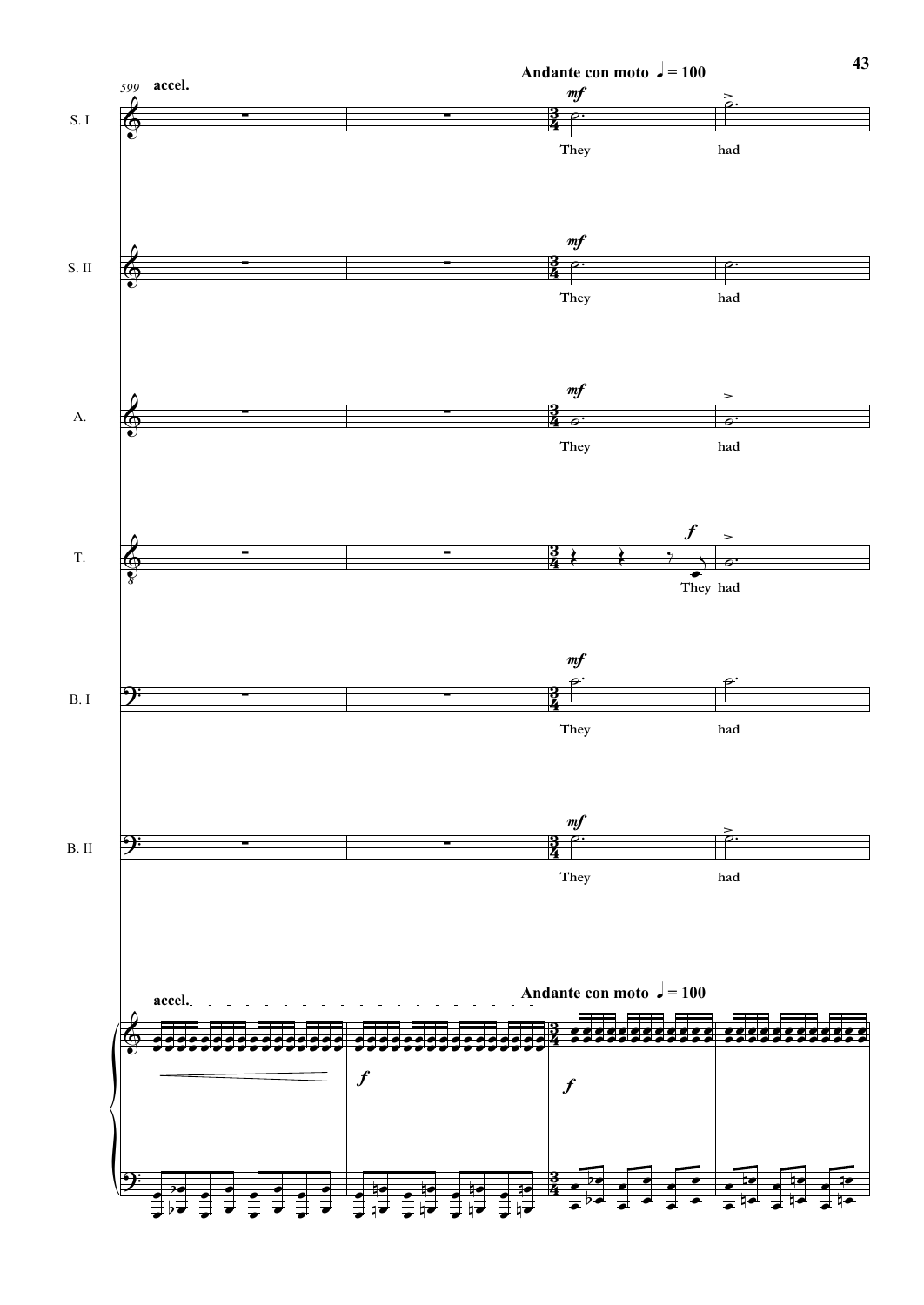![](_page_43_Figure_0.jpeg)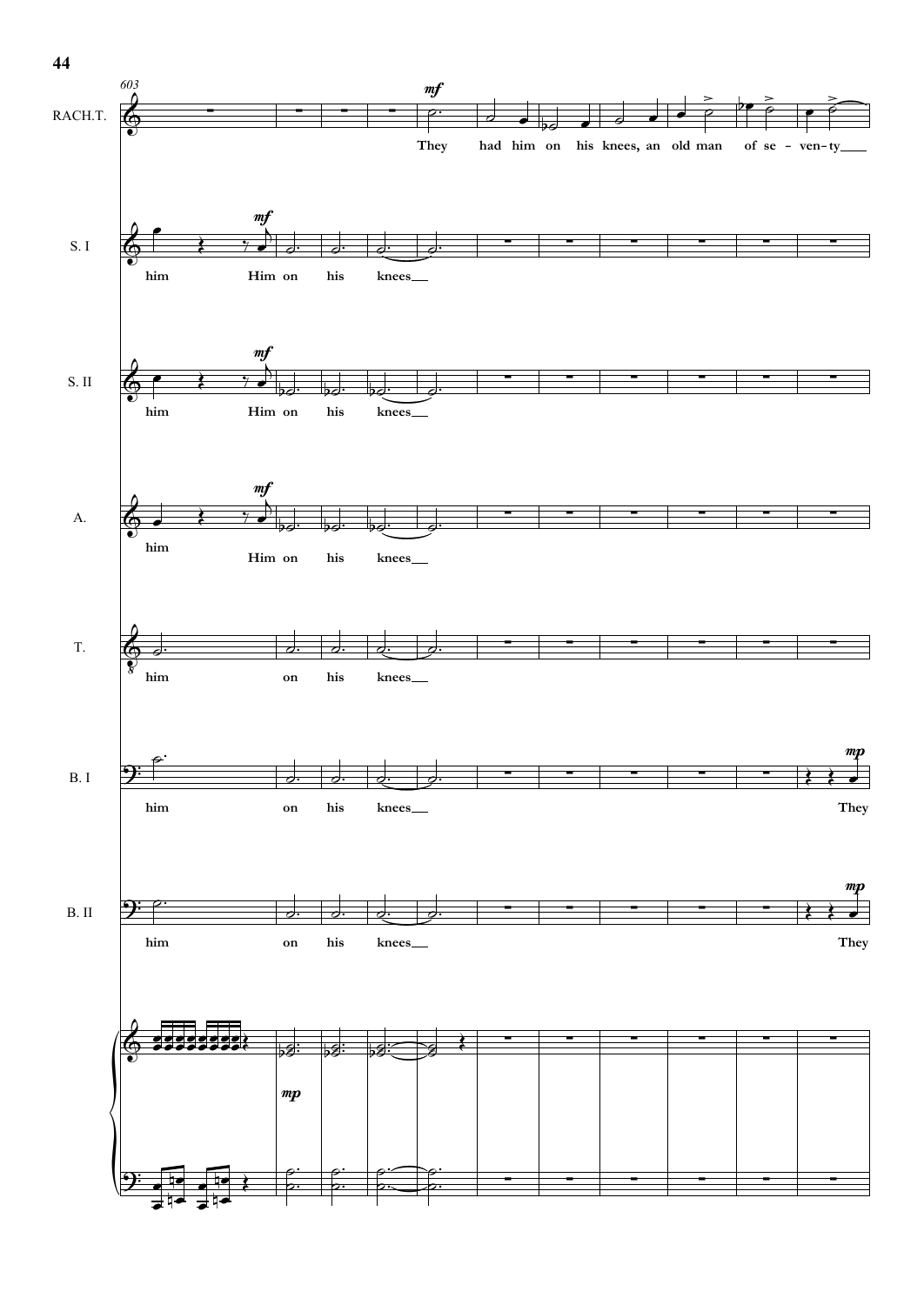![](_page_44_Figure_0.jpeg)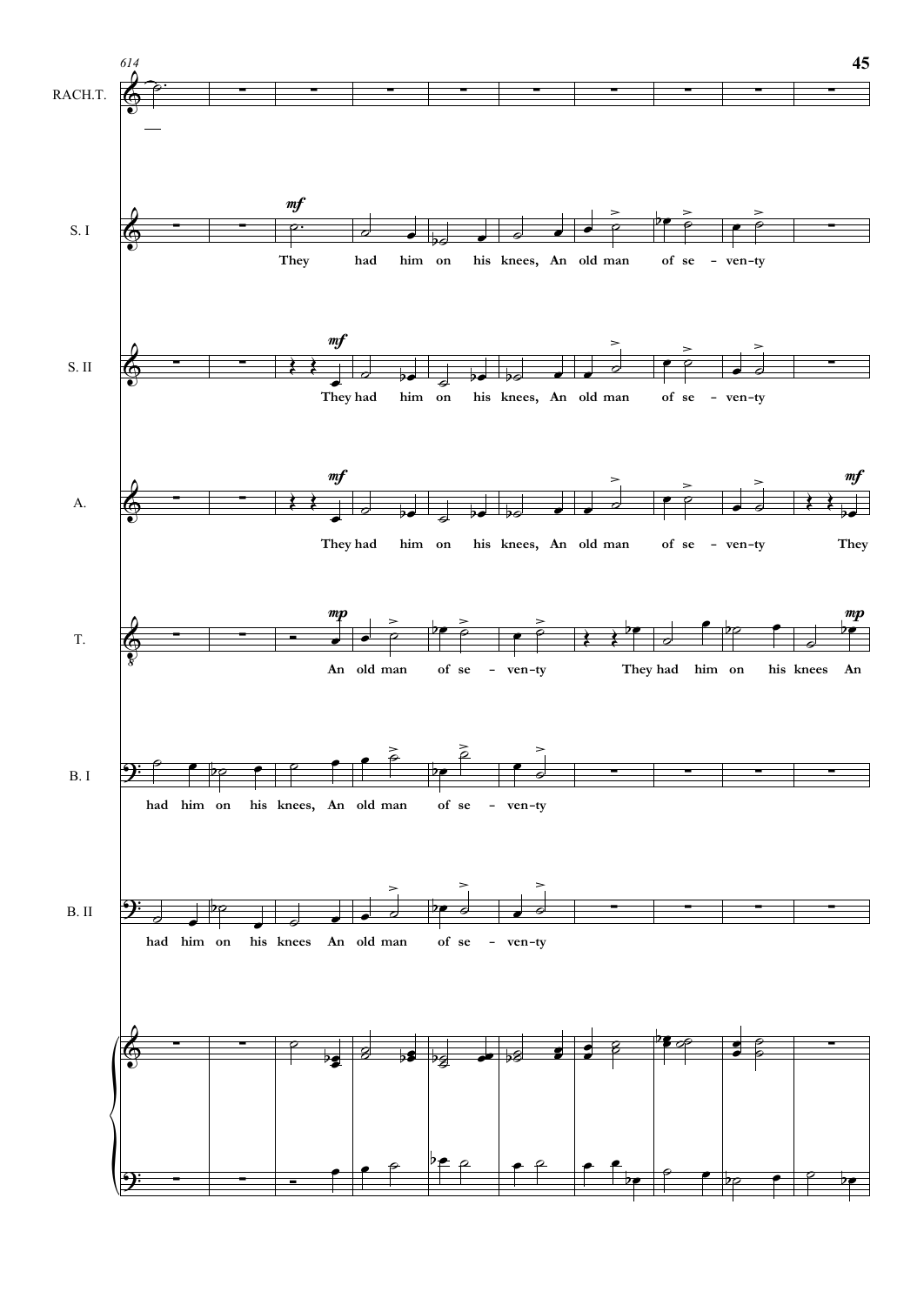![](_page_45_Figure_0.jpeg)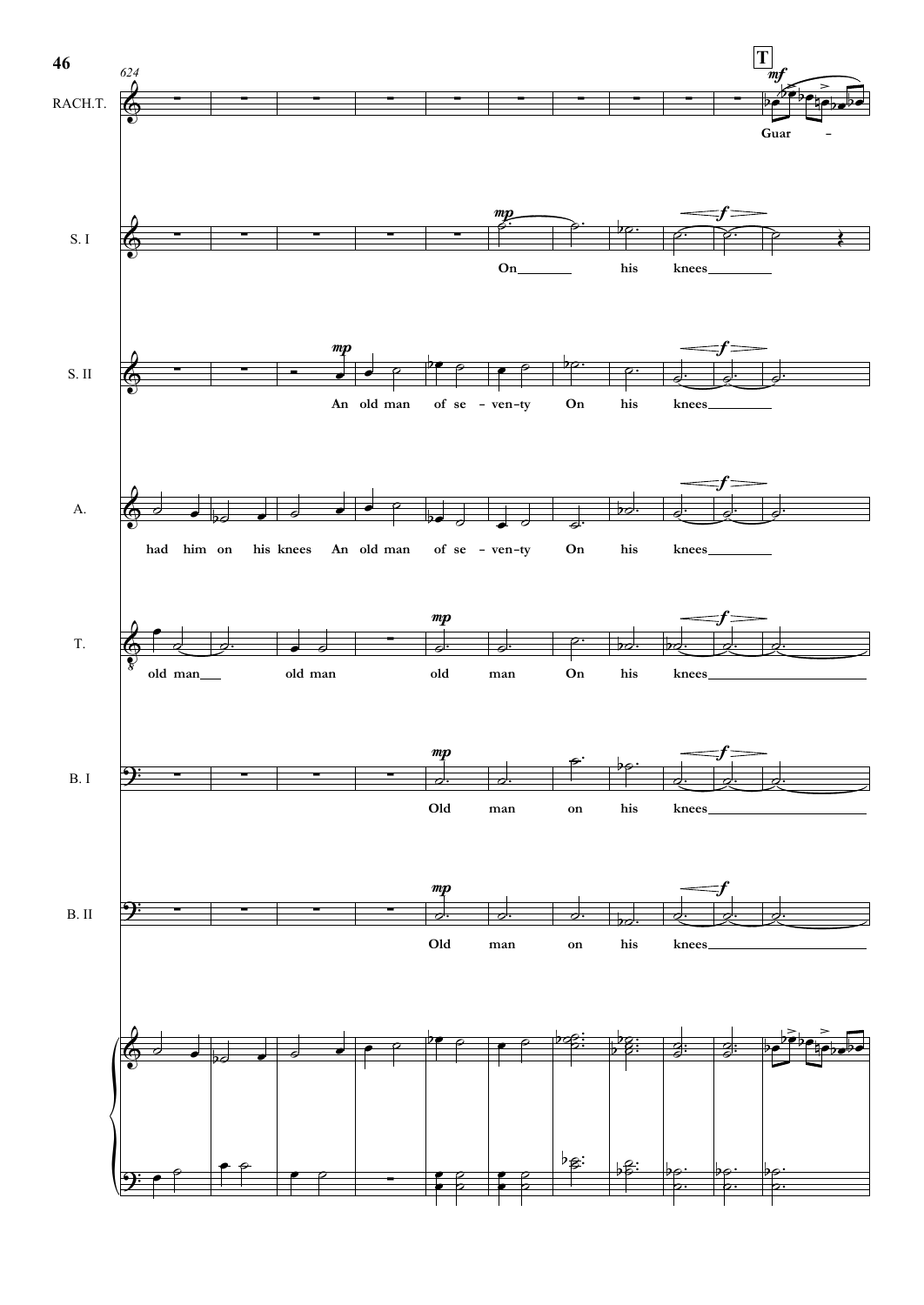![](_page_46_Figure_0.jpeg)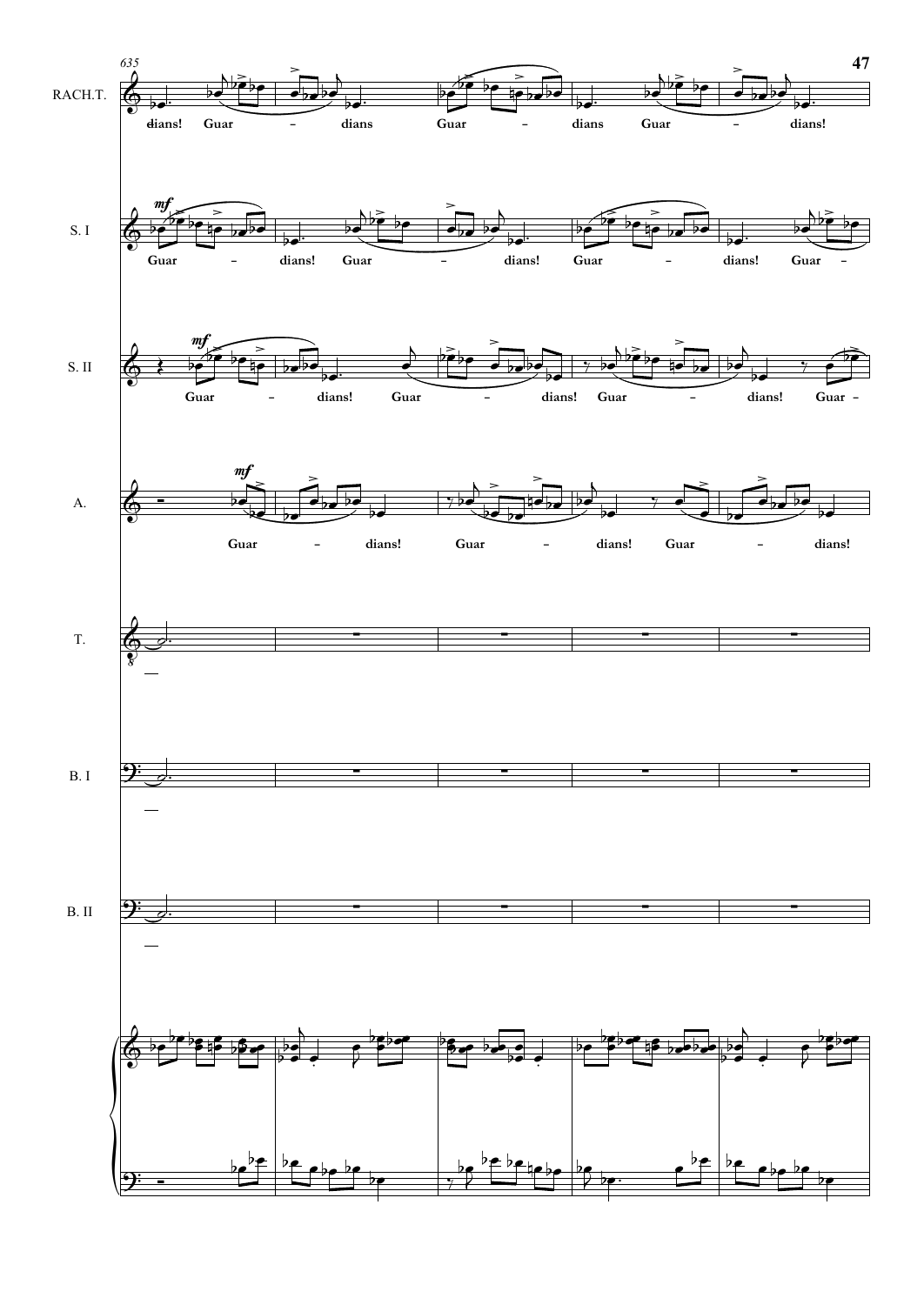![](_page_47_Figure_0.jpeg)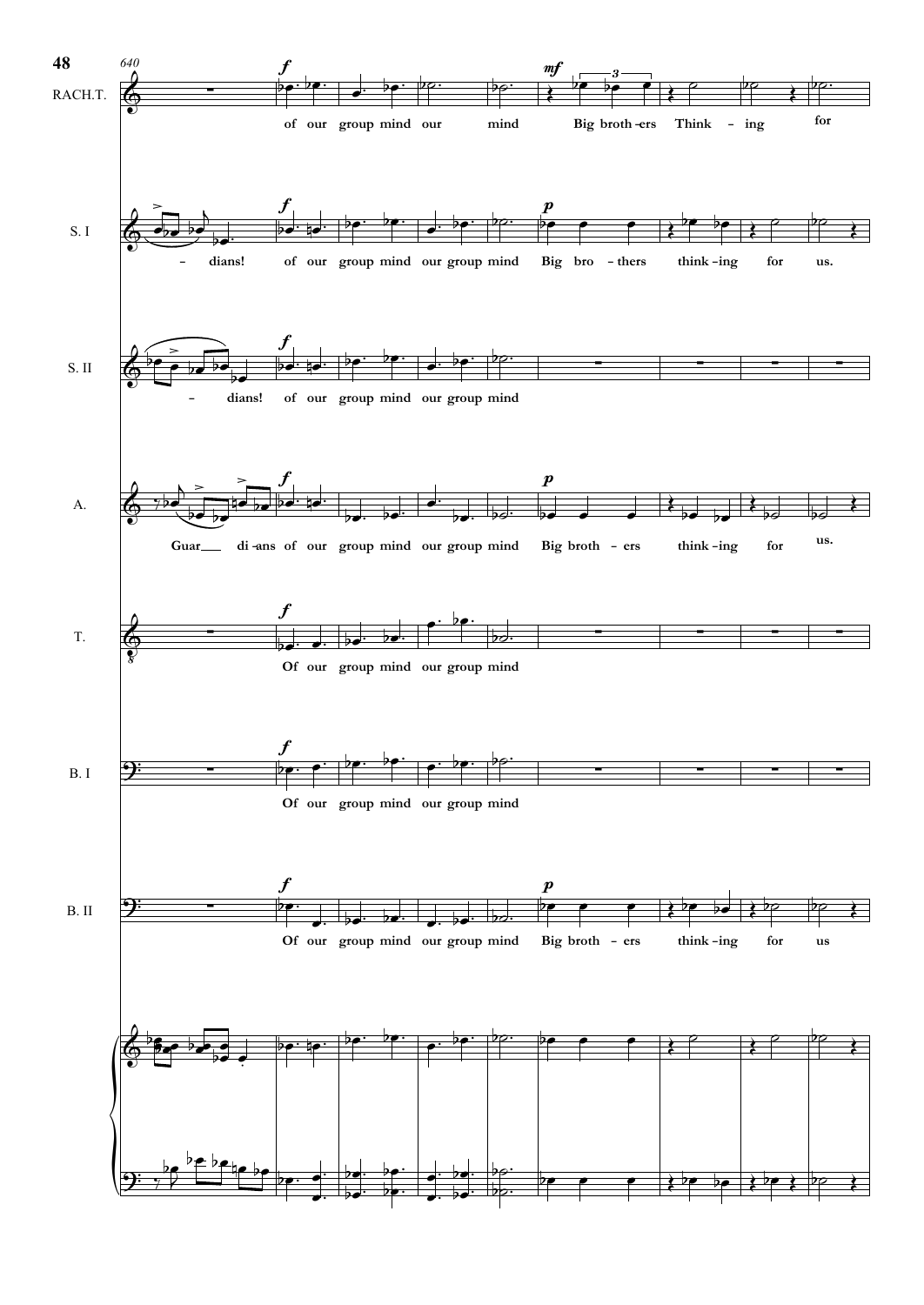![](_page_48_Figure_0.jpeg)

![](_page_48_Figure_1.jpeg)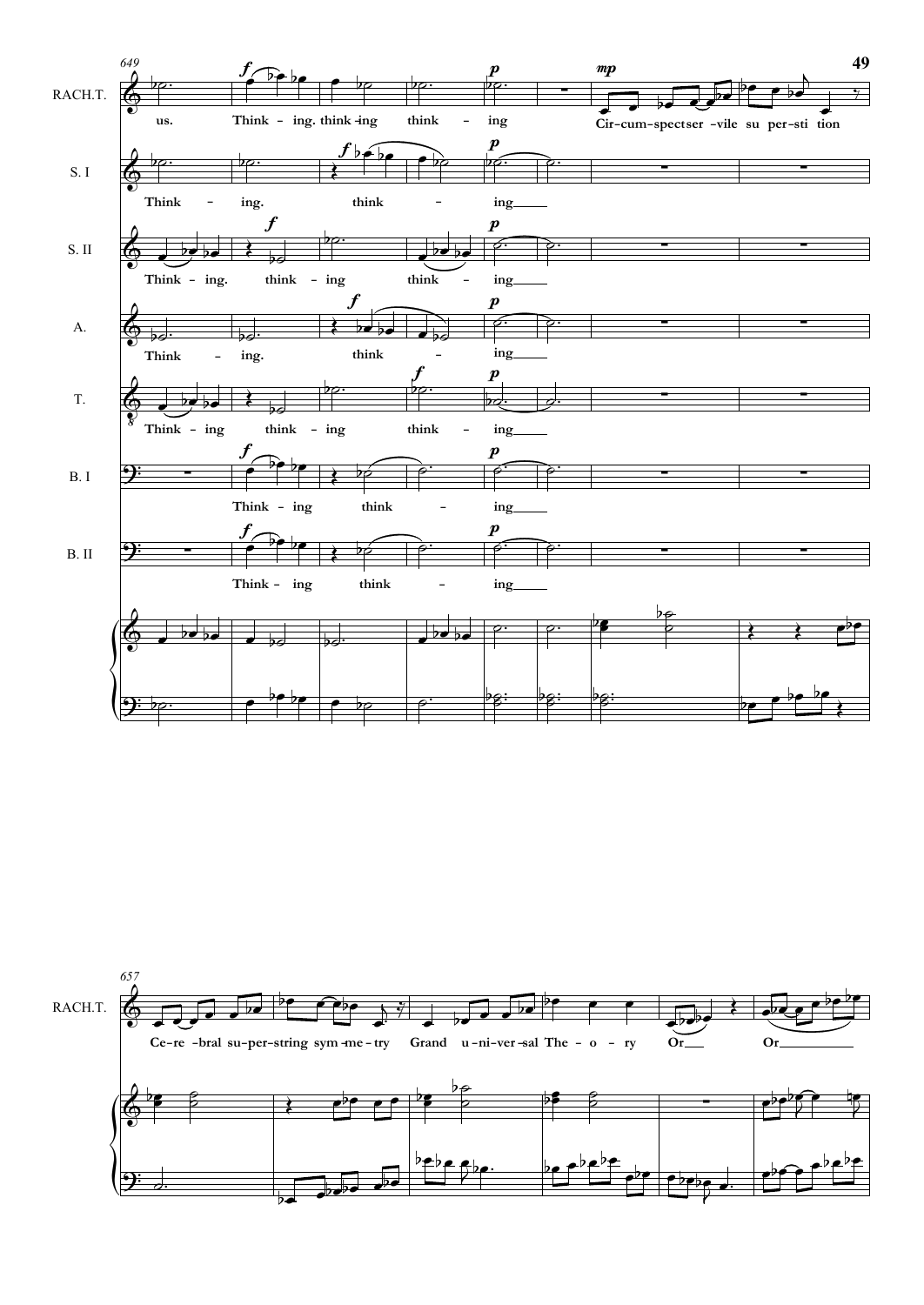![](_page_49_Figure_0.jpeg)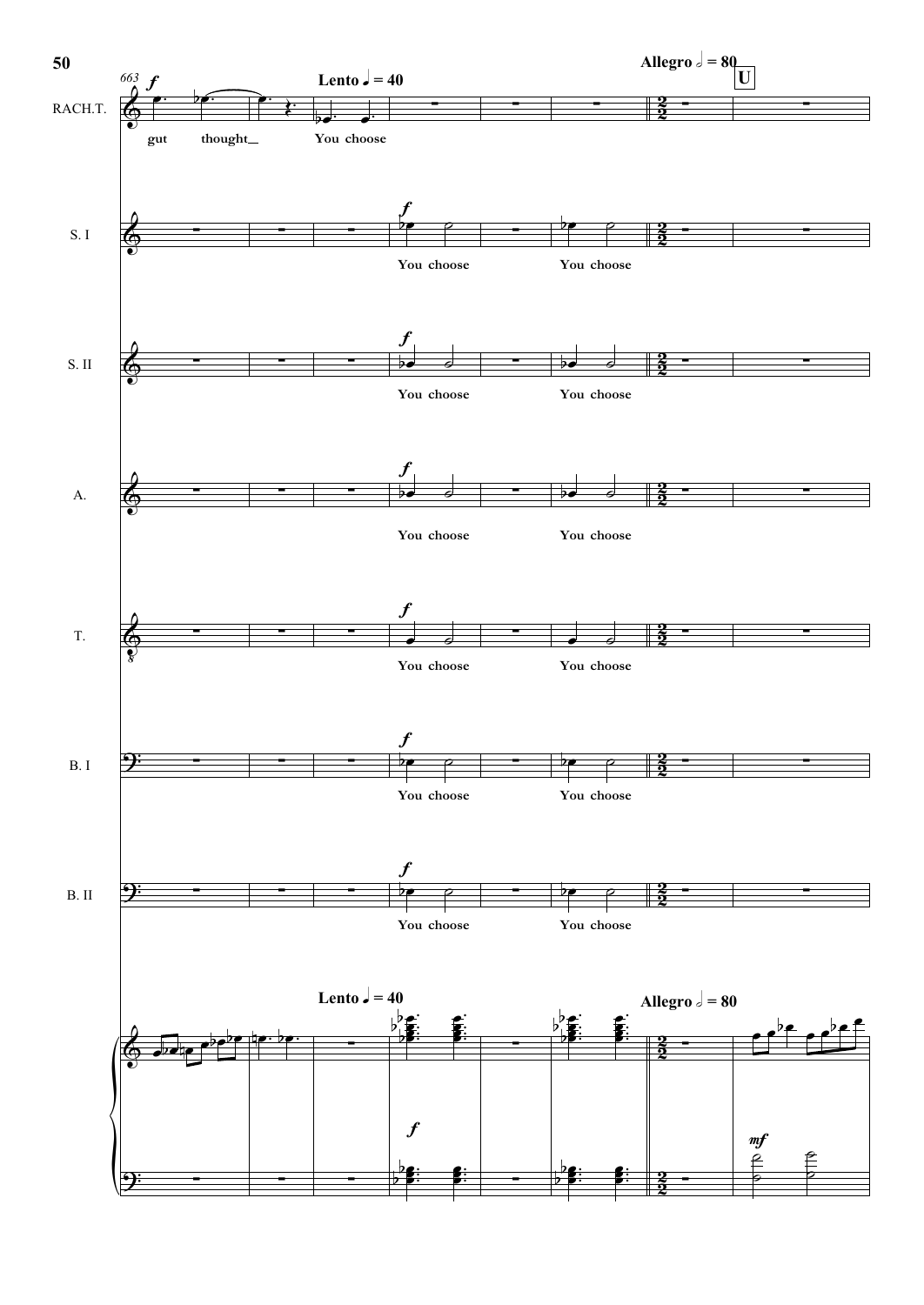![](_page_50_Figure_0.jpeg)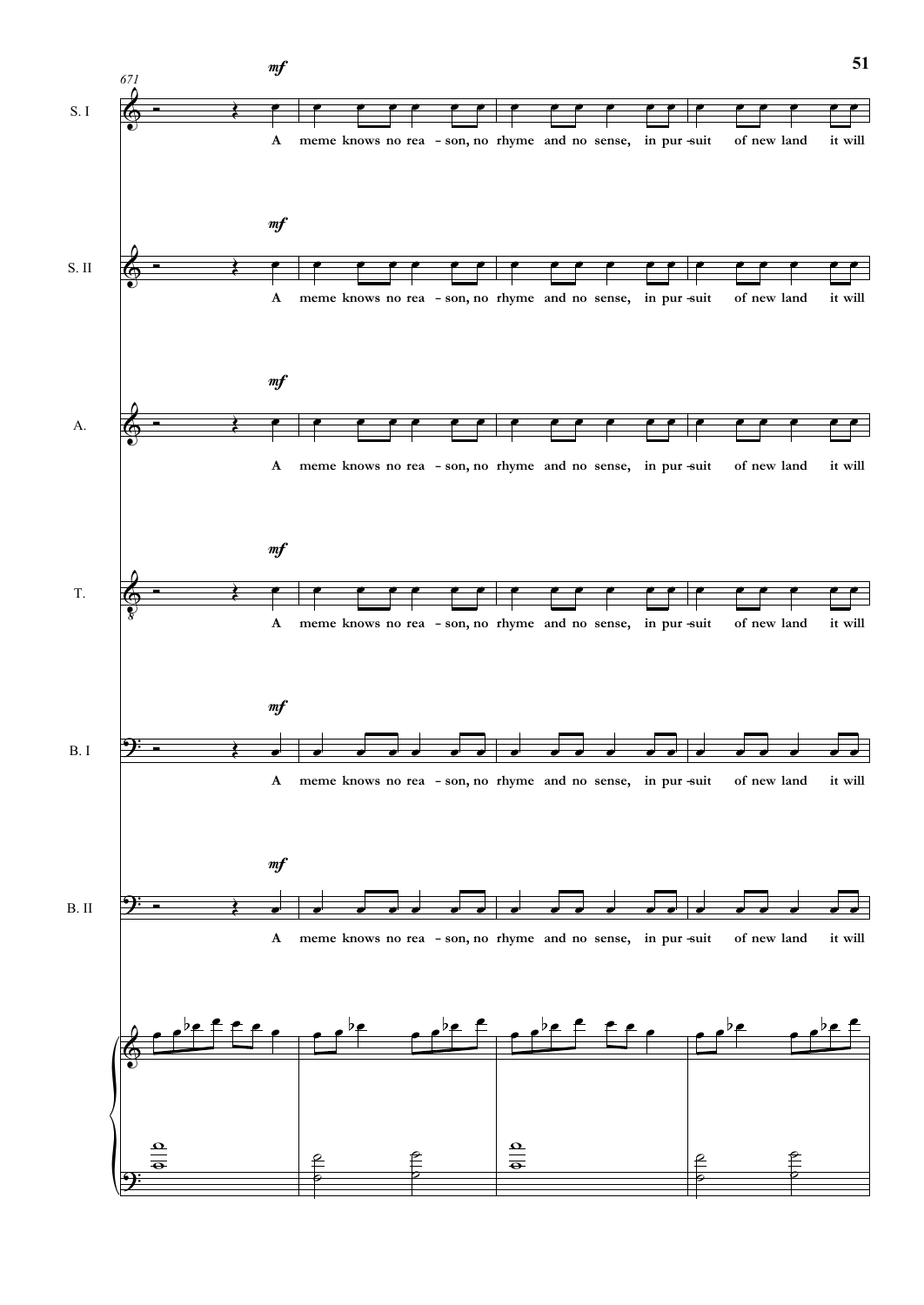![](_page_51_Figure_0.jpeg)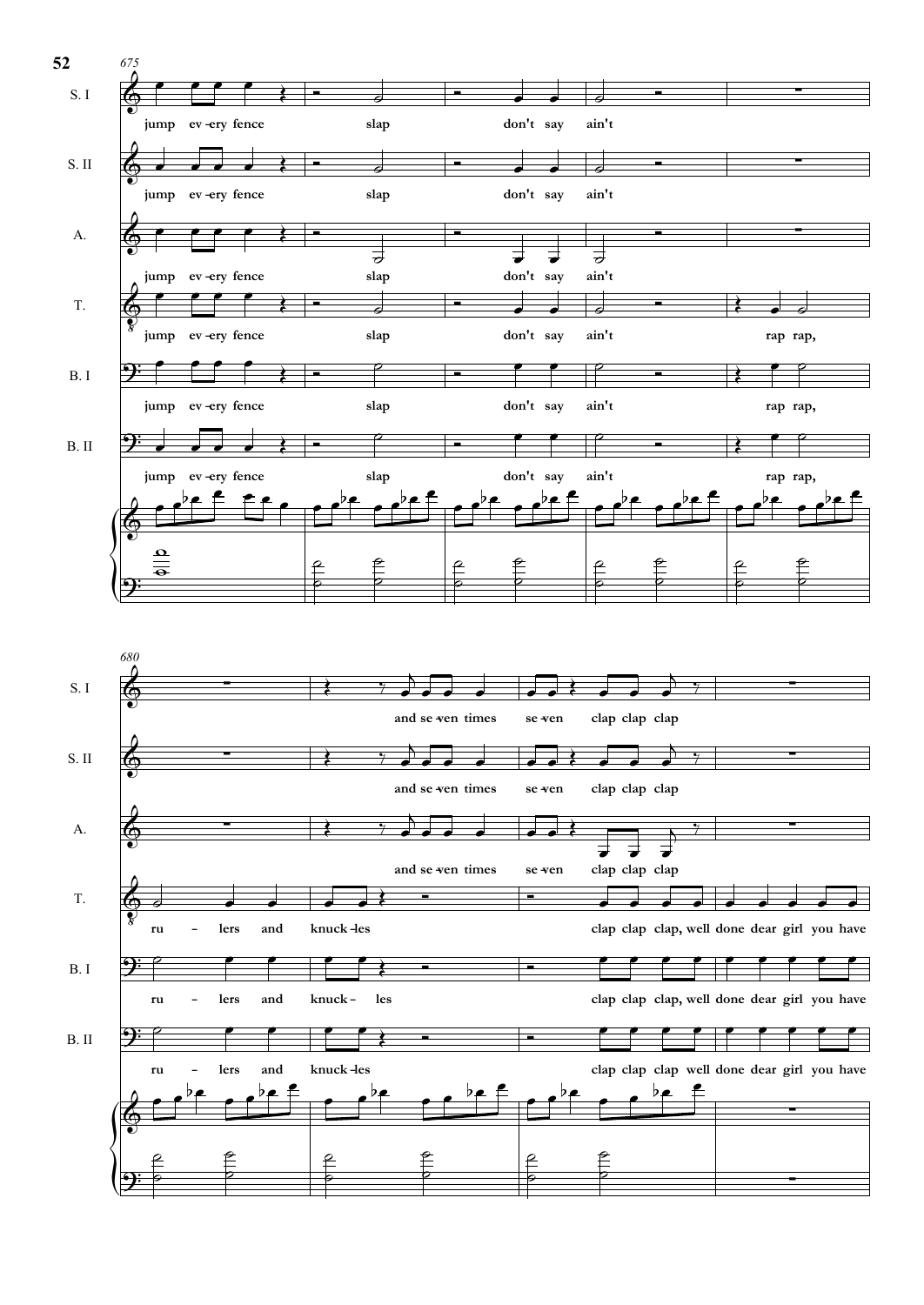![](_page_52_Figure_0.jpeg)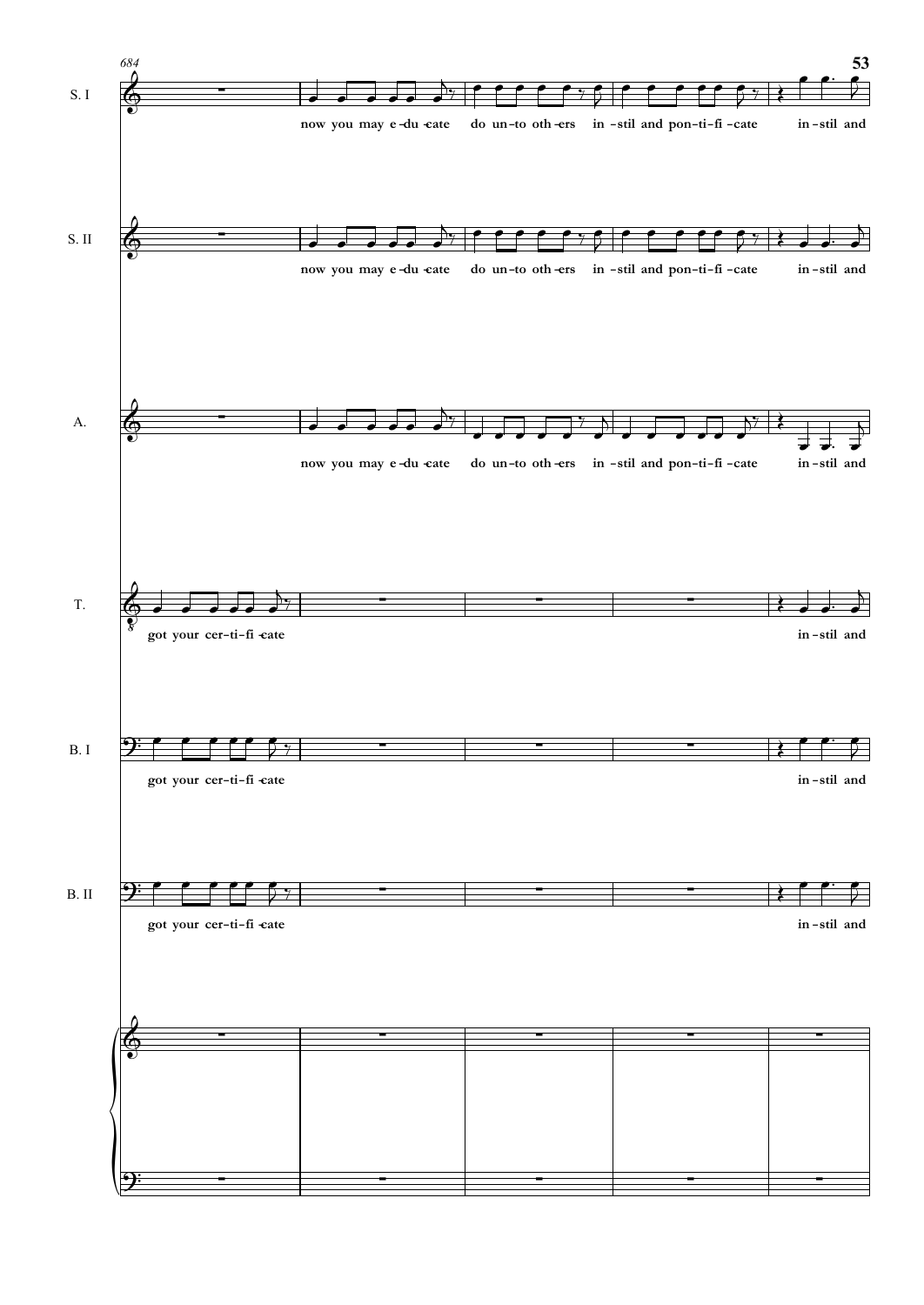![](_page_53_Figure_0.jpeg)

 $\sharp J$ 

 $t -$ 

54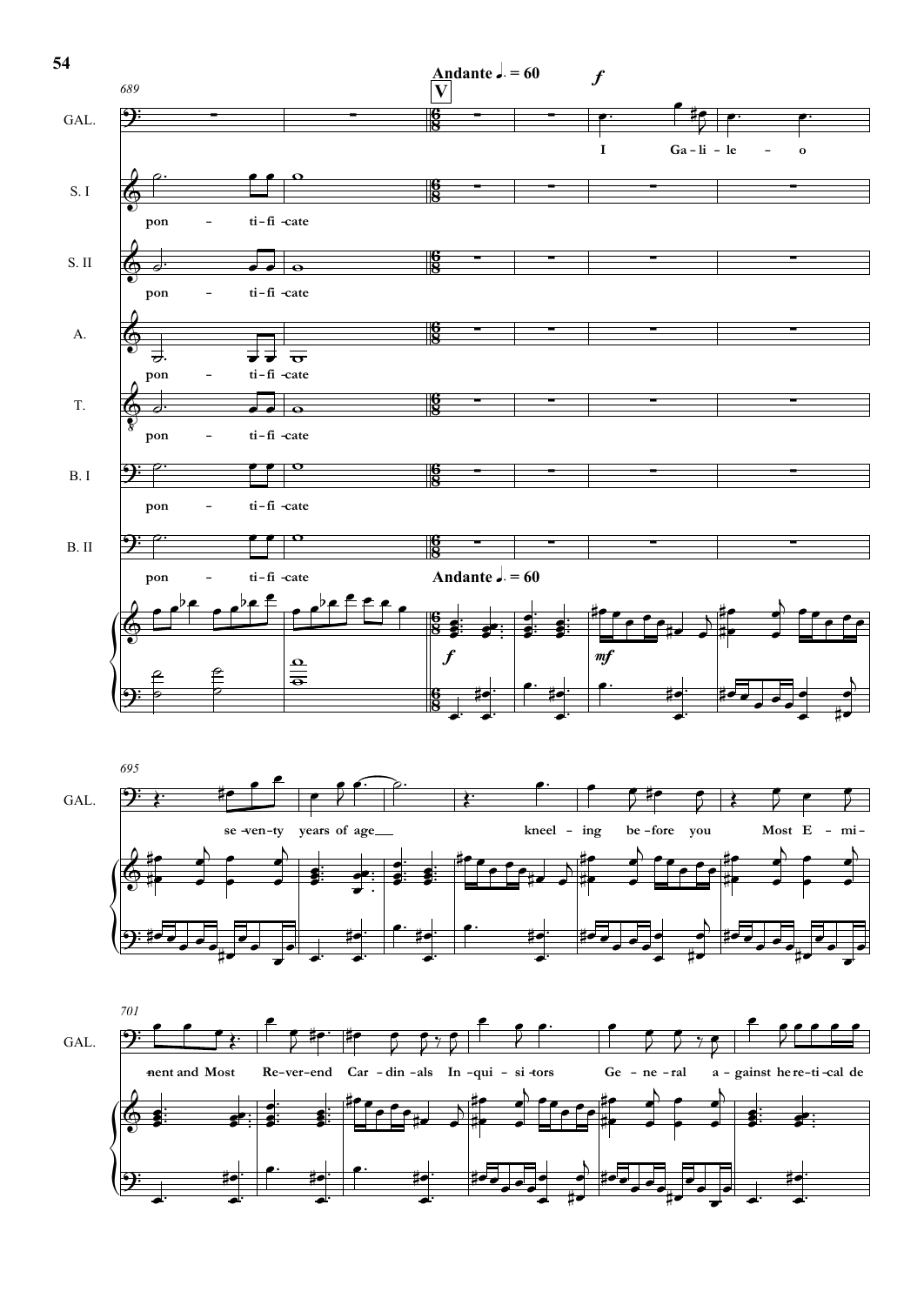![](_page_54_Figure_0.jpeg)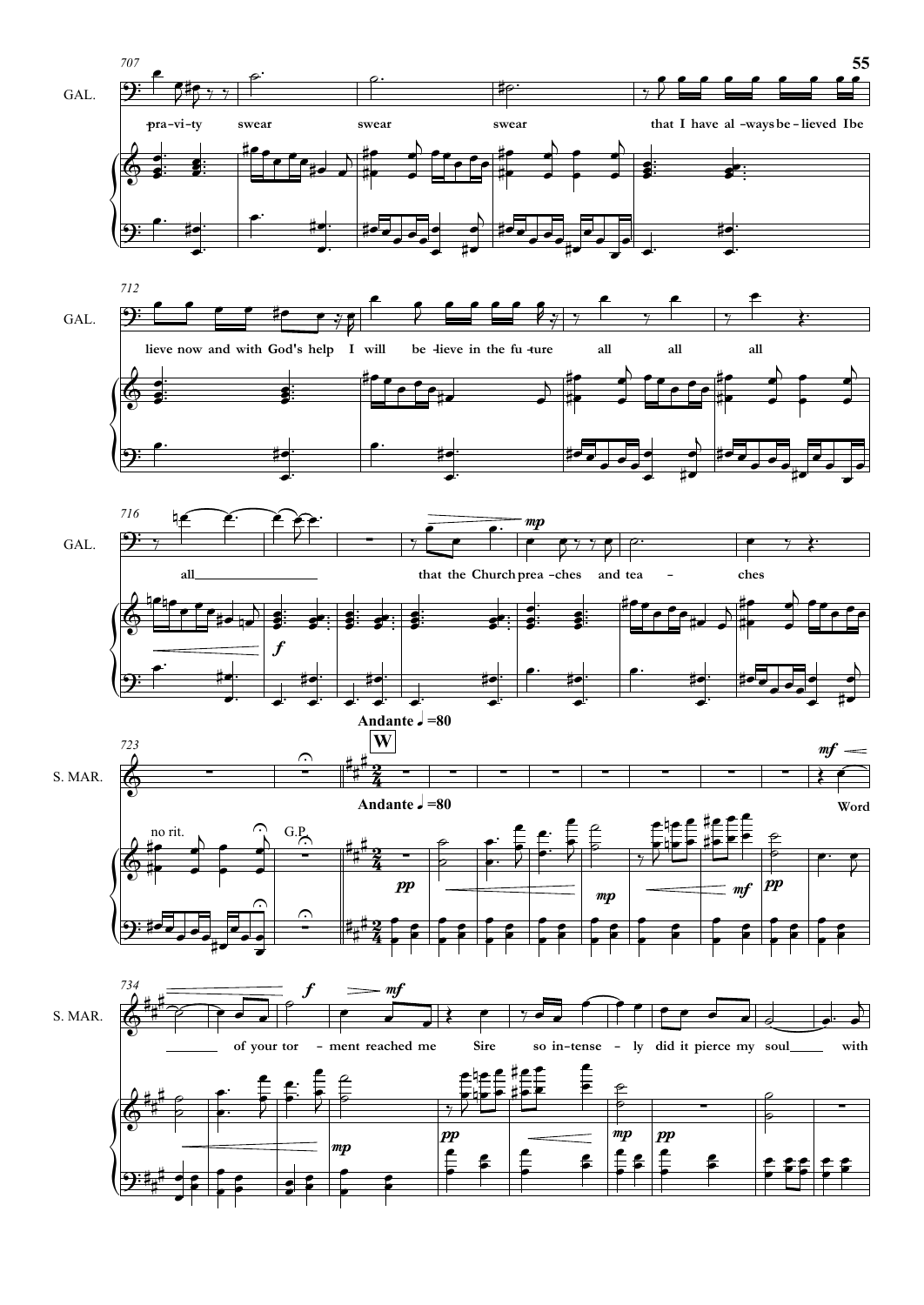![](_page_55_Figure_0.jpeg)

![](_page_55_Figure_1.jpeg)

![](_page_55_Figure_2.jpeg)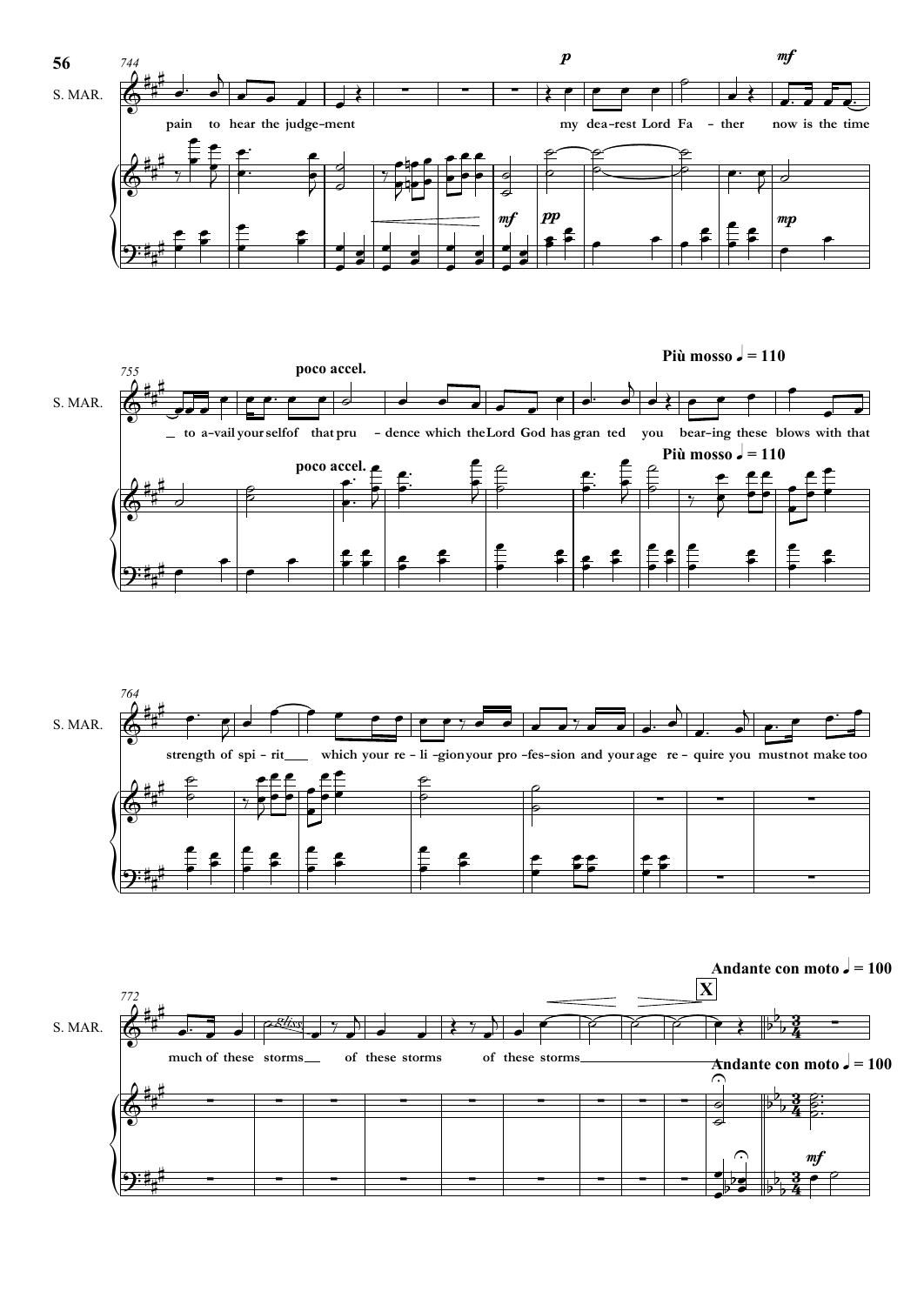![](_page_56_Figure_0.jpeg)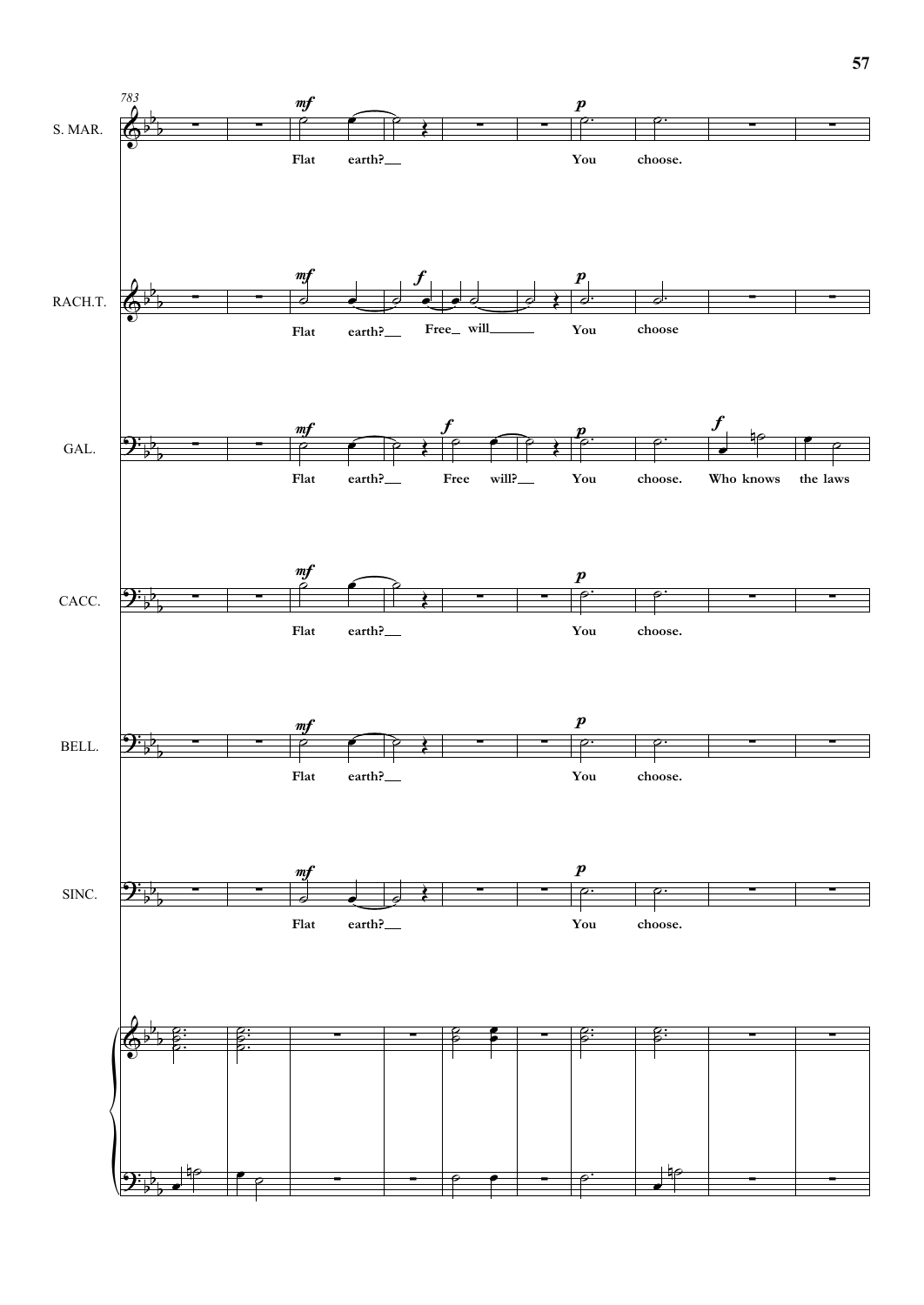![](_page_57_Figure_0.jpeg)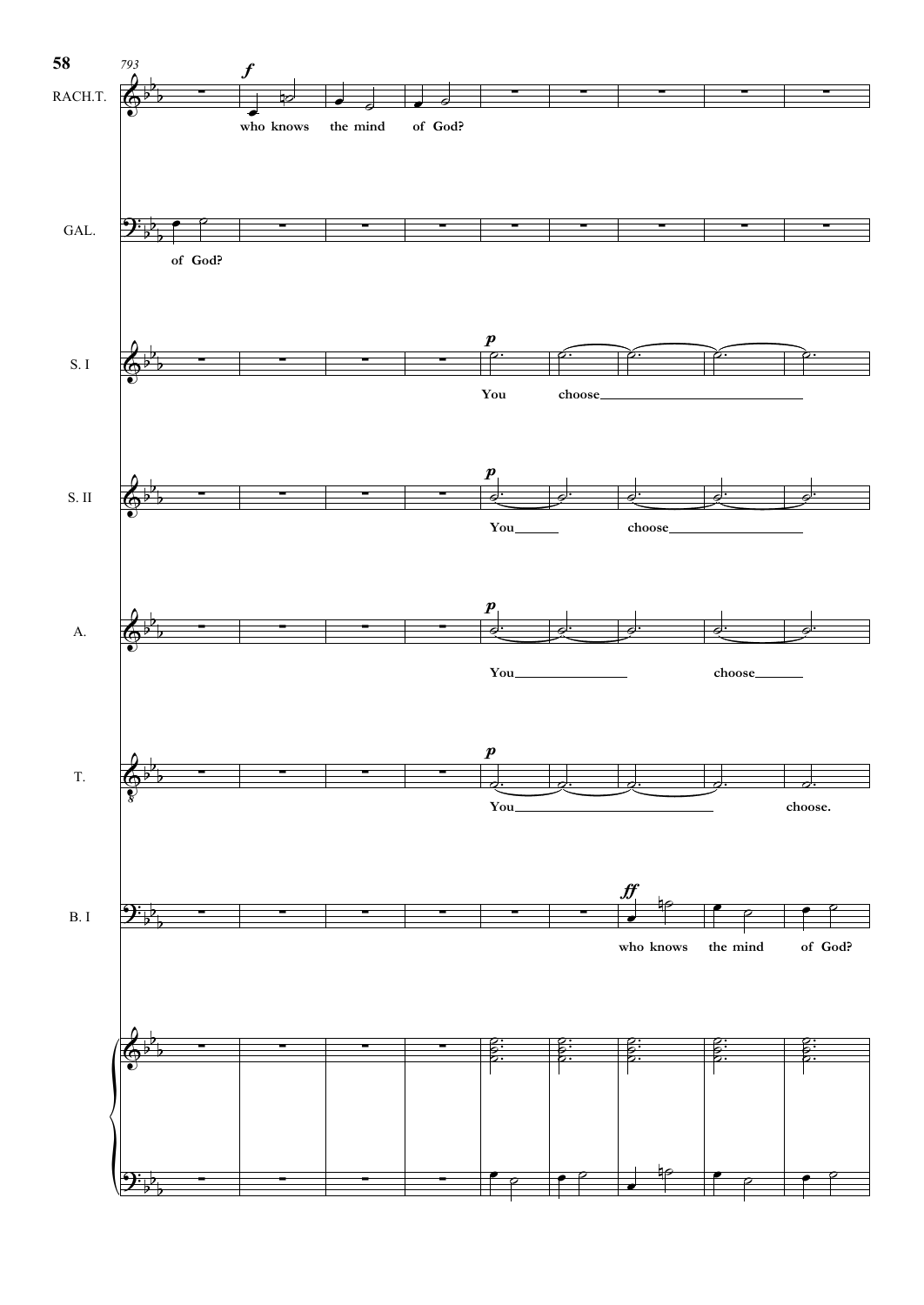![](_page_58_Figure_0.jpeg)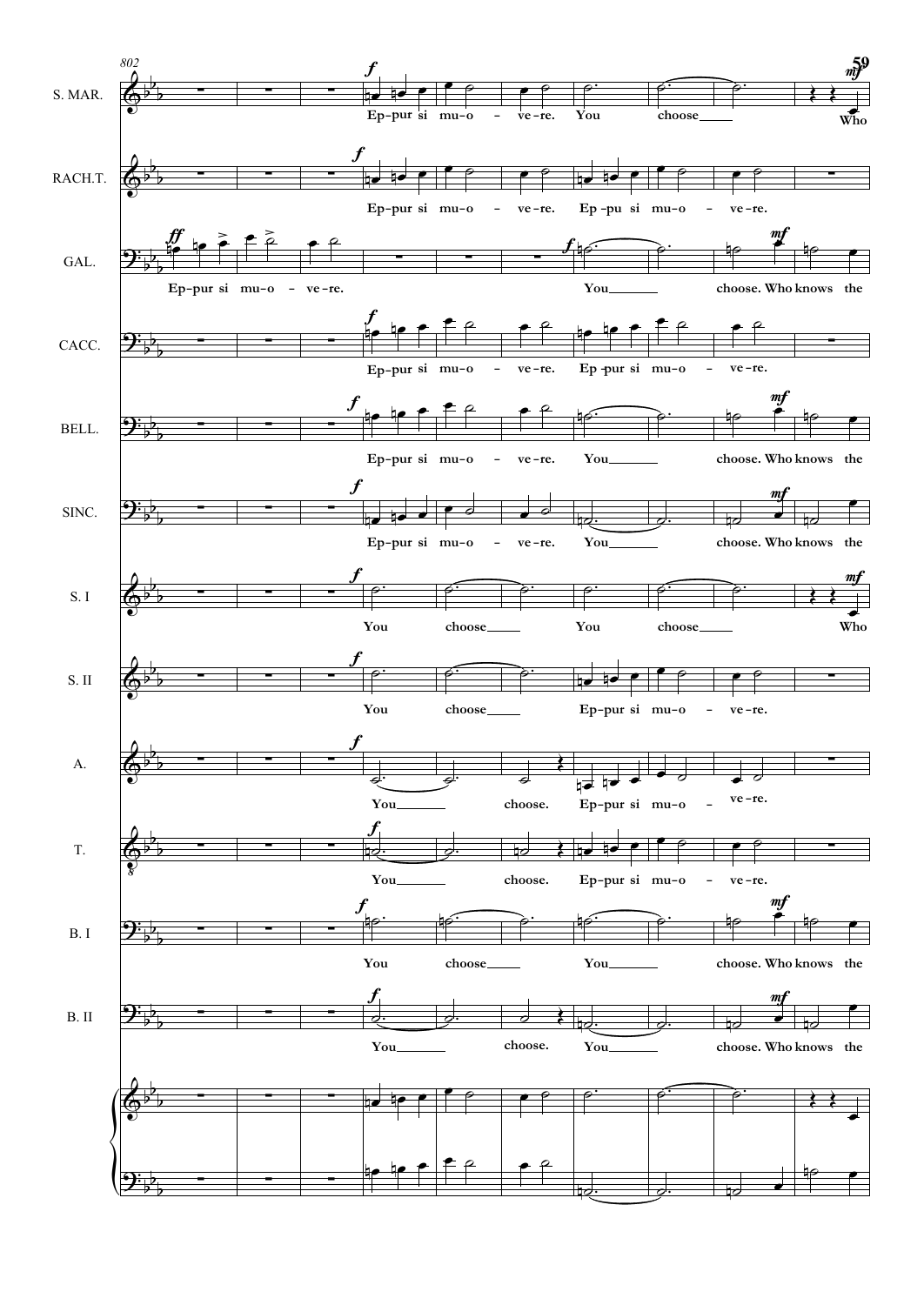![](_page_59_Figure_0.jpeg)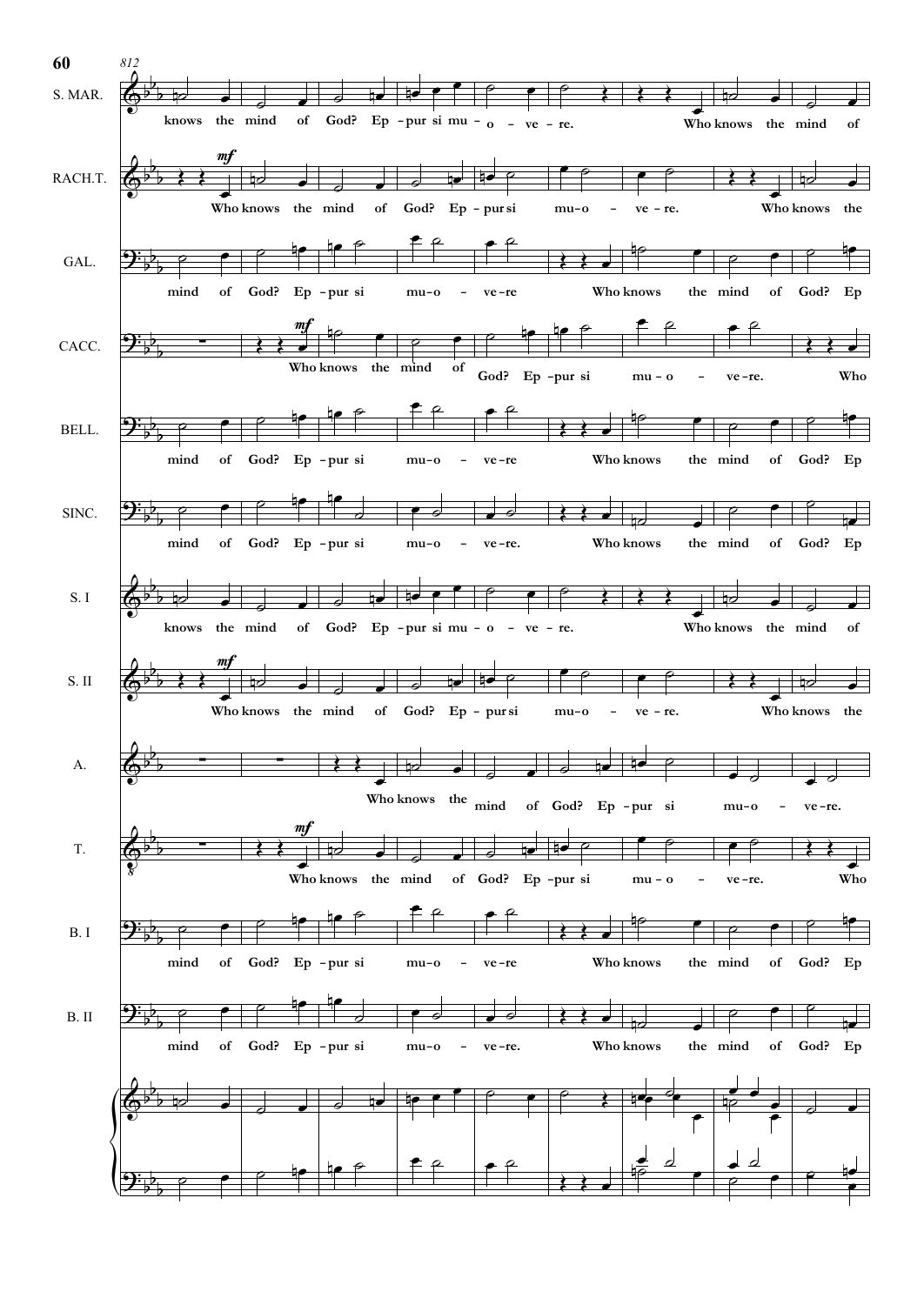![](_page_60_Figure_0.jpeg)